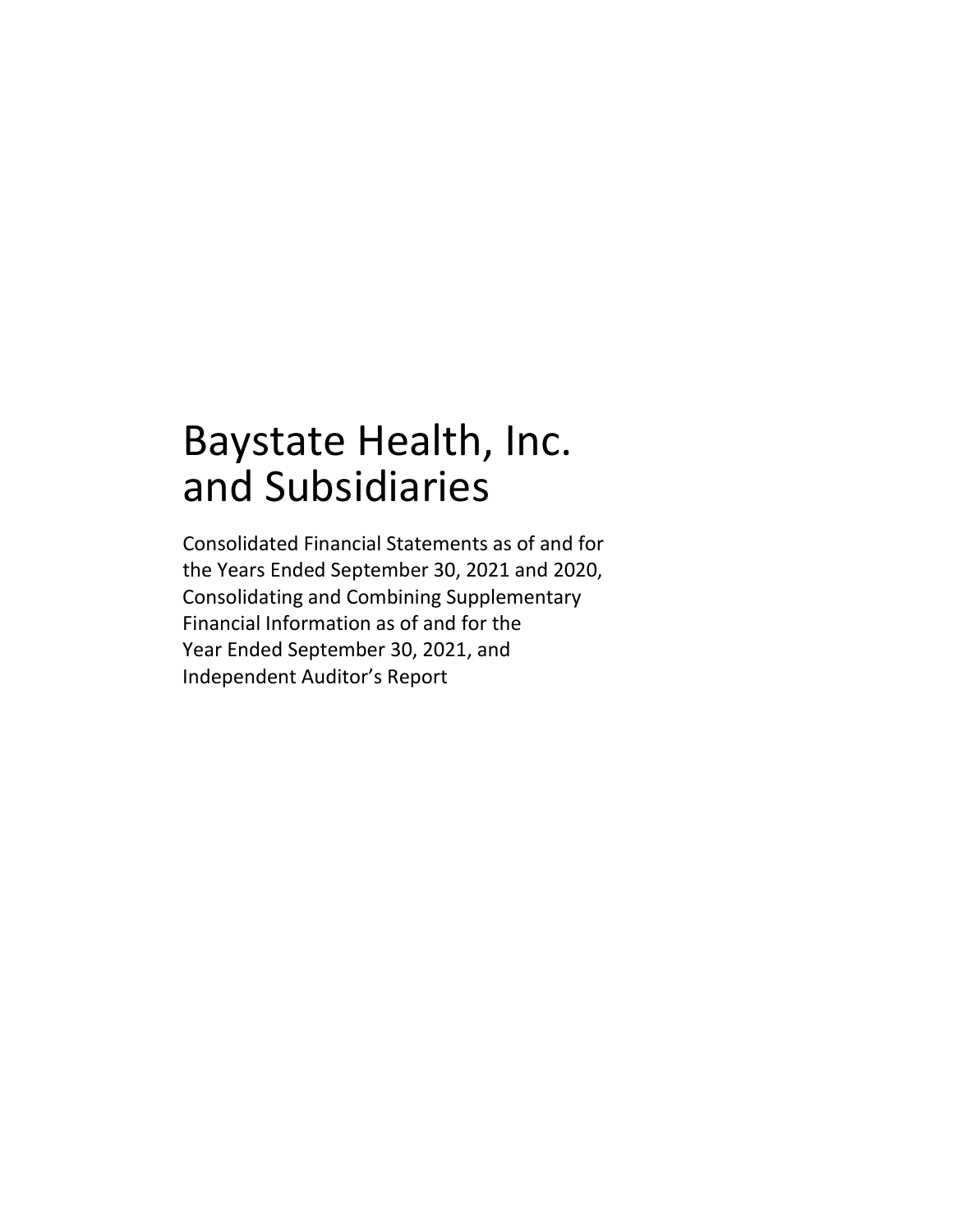#### **TABLE OF CONTENTS**

|                                                                                                                     | Page     |
|---------------------------------------------------------------------------------------------------------------------|----------|
| <b>INDEPENDENT AUDITOR'S REPORT</b>                                                                                 | $1 - 2$  |
| CONSOLIDATED FINANCIAL STATEMENTS AS OF AND FOR THE<br>YEARS ENDED SEPTEMBER 30, 2021 AND 2020:                     |          |
| <b>Statements of Financial Position</b>                                                                             | 3        |
| <b>Statements of Operations</b>                                                                                     | 4        |
| Statements of Changes in Net Assets                                                                                 | 5        |
| <b>Statements of Cash Flows</b>                                                                                     | 6        |
| Notes to Consolidated Financial Statements                                                                          | $7 - 54$ |
| CONSOLIDATING AND COMBINING SUPPLEMENTARY FINANCIAL INFORMATION<br>AS OF AND FOR THE YEAR ENDED SEPTEMBER 30, 2021: | 55       |
| <b>Consolidating Schedule of Assets</b>                                                                             | 56       |
| Consolidating Schedule of Liabilities and Net Assets                                                                | 57       |
| <b>Consolidating Schedule of Operations</b>                                                                         | 58       |
| Consolidating Schedule of Changes in Net Assets                                                                     | 59       |
| <b>Other Entities:</b>                                                                                              |          |
| <b>Combining Schedule of Assets</b>                                                                                 | 60       |
| Combining Schedule of Liabilities and Net Assets                                                                    | 61       |
| <b>Combining Schedule of Operations</b>                                                                             | 62       |
| Combining Schedule of Changes in Net Assets                                                                         | 63       |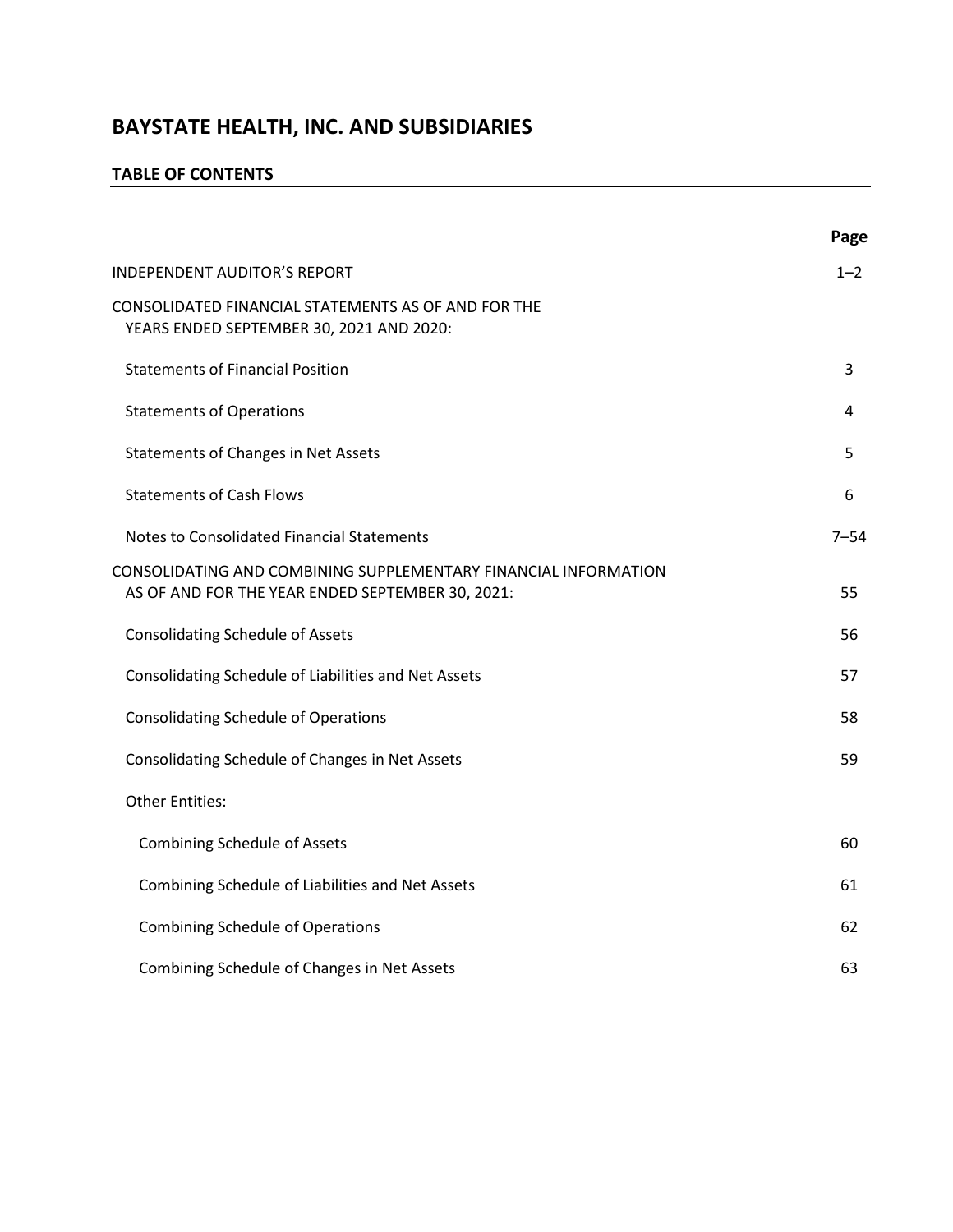# **Deloitte.**

Deloitte & Touche LLP 200 Berkeley Street 10th Floor Boston, MA 02116 **USA** 

Tel:+1 617 437 2000 Fax: +1 617 437 2111 www.deloitte.com

#### **INDEPENDENT AUDITORS' REPORT**

To the Board of Trustees of Baystate Health, Inc. Springfield, Massachusetts

We have audited the accompanying consolidated financial statements of Baystate Health, Inc. and subsidiaries ("Baystate Health"), which comprise the consolidated statements of financial position as of September 30, 2021 and 2020, and the related consolidated statements of operations, changes in net assets, and cash flows for the years then ended, and the related notes to consolidated financial statements.

#### **Management's Responsibility for the Consolidated Financial Statements**

Management is responsible for the preparation and fair presentation of these consolidated financial statements in accordance with accounting principles generally accepted in the United States of America; this includes the design, implementation, and maintenance of internal control relevant to the preparation and fair presentation of consolidated financial statements that are free from material misstatement, whether due to fraud or error.

#### **Auditors' Responsibility**

Our responsibility is to express an opinion on these consolidated financial statements based on our audits. We conducted our audits in accordance with auditing standards generally accepted in the United States of America. Those standards require that we plan and perform the audit to obtain reasonable assurance about whether the consolidated financial statements are free from material misstatement.

An audit involves performing procedures to obtain audit evidence about the amounts and disclosures in the consolidated financial statements. The procedures selected depend on the auditor's judgment, including the assessment of the risks of material misstatement of the consolidated financial statements, whether due to fraud or error. In making those risk assessments, the auditor considers internal control relevant to Baystate Health's preparation and fair presentation of the consolidated financial statements in order to design audit procedures that are appropriate in the circumstances, but not for the purpose of expressing an opinion on the effectiveness of Baystate Health's internal control. Accordingly, we express no such opinion. An audit also includes evaluating the appropriateness of accounting policies used and the reasonableness of significant accounting estimates made by management, as well as evaluating the overall presentation of the consolidated financial statements.

We believe that the audit evidence we have obtained is sufficient and appropriate to provide a basis for our audit opinion.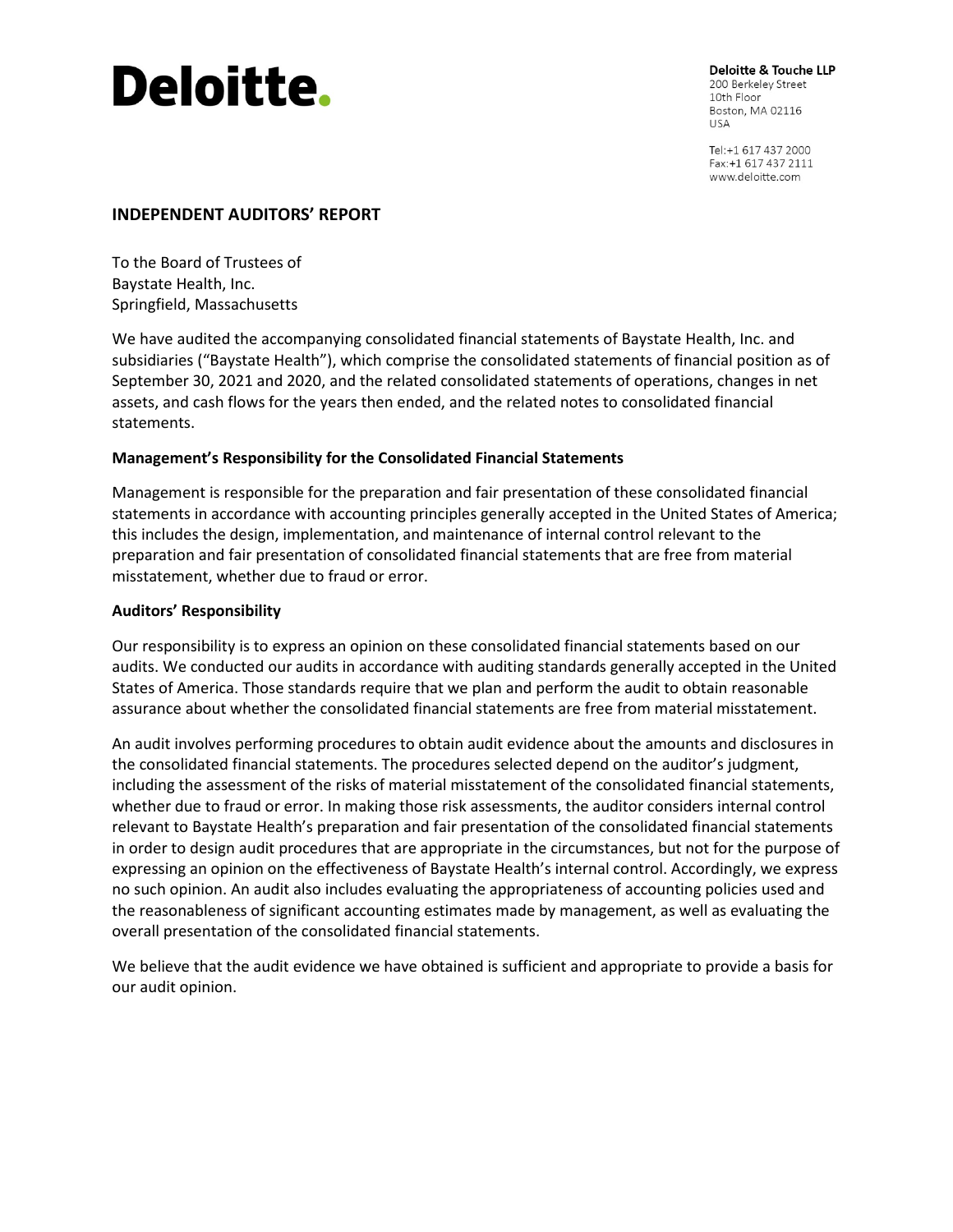#### **Opinion**

In our opinion, the consolidated financial statements referred to above present fairly, in all material respects, the financial position of Baystate Health, Inc. as of September 30, 2021 and 2020, and the results of its operations, its changes in net assets, and its cash flows for the years then ended in accordance with accounting principles generally accepted in the United States of America.

#### **Required Supplementary Information**

Accounting principles generally accepted in the United States of America require that the disclosure of short-duration contracts included in Note 14 to the consolidated financial statements be presented to supplement the basic consolidated financial statements. Such information, although not a part of the basic consolidated financial statements, is required by the Financial Accounting Standards Board which considers it to be an essential part of financial reporting for placing the basic consolidated financial statements in an appropriate operational, economic, or historical context. We have applied certain limited procedures to the required supplementary information in accordance with auditing standards generally accepted in the United States of America, which consisted of inquiries of management about the methods of preparing the information and comparing the information for consistency with management's responses to our inquiries, the basic consolidated financial statements, and other knowledge we obtained during our audit of the basic consolidated financial statements. We do not express an opinion or provide any assurance on the information because the limited procedures do not provide us with sufficient evidence to express an opinion or provide any assurance.

#### **Report on Consolidating and Combining Supplementary Financial Information**

Our audits were conducted for the purpose of forming an opinion on the consolidated financial statements as a whole. The consolidating and combining supplementary financial information listed in the table of contents is presented for the purpose of additional analysis of the consolidated financial statements rather than to present the financial position, results of operations, and cash flows of the individual companies and is not a required part of the consolidated financial statements. This consolidating and combining supplementary financial information is the responsibility of Baystate Health's management and was derived from and relates directly to the underlying accounting and other records used to prepare the consolidated financial statements. Such consolidating and combining supplementary financial information has been subjected to the auditing procedures applied in our audits of the consolidated financial statements and certain additional procedures, including comparing and reconciling such consolidating and combining supplementary financial information directly to the underlying accounting and other records used to prepare the consolidated financial statements or to the consolidated financial statements themselves, and other additional procedures in accordance with auditing standards generally accepted in the United States of America. In our opinion, such consolidating and combining supplementary financial information is fairly stated, in all material respects, in relation to the consolidated financial statements as a whole.

Deloitte + Touche LLP

December 22, 2021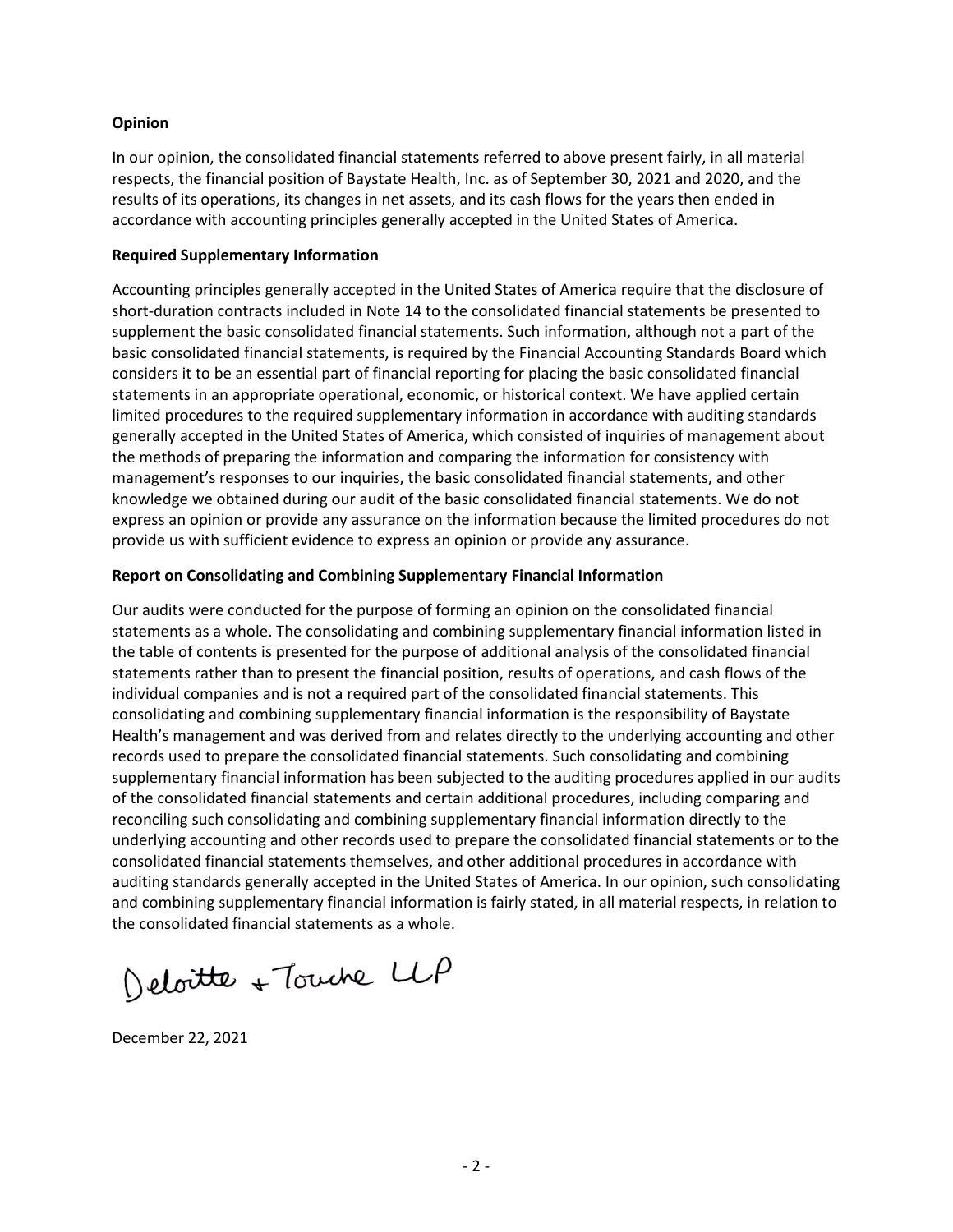#### **CONSOLIDATED STATEMENTS OF FINANCIAL POSITION AS OF SEPTEMBER 30, 2021 AND 2020 (In thousands)**

|                                                   | 2021          |    | 2020        |                                                |    | 2021        |    | 2020        |
|---------------------------------------------------|---------------|----|-------------|------------------------------------------------|----|-------------|----|-------------|
| <b>ASSETS</b>                                     |               |    |             | <b>LIABILITIES AND NET ASSETS</b>              |    |             |    |             |
| <b>CURRENT ASSETS:</b>                            |               |    |             | <b>CURRENT LIABILITIES:</b>                    |    |             |    |             |
| Cash and cash equivalents                         | \$<br>446,007 | Ŝ. | 717,557     | Accounts payable                               | Ś. | 220,865     | Ś. | 175,449     |
| Investments                                       | 585,878       |    | 404,792     | Medical claims payable                         |    | 82,599      |    | 72,176      |
| Accounts receivable, patients                     | 170,728       |    | 148,943     | Accrued salaries and wages                     |    | 115,545     |    | 107,686     |
| Accounts receivable, other                        | 62,734        |    | 70,859      | Accrued interest payable                       |    | 2,472       |    | 2,376       |
| Estimated final settlements receivable            | 20,065        |    | 9,269       | Estimated final settlements payable            |    | 28,121      |    | 40,617      |
| Inventories                                       | 40,616        |    | 35,276      | Deferred revenue                               |    | 17,920      |    | 84,000      |
| Prepaid expenses and other current assets         | 21,499        |    | 29,957      | <b>Contract liabilities</b>                    |    | 172,467     |    | 230,442     |
|                                                   |               |    |             | Current portion of long-term debt              |    | 39,813      |    | 12,237      |
| <b>Total current assets</b>                       | 1,347,527     |    | 1,416,653   | Current portion of operating lease obligations |    | 11,458      |    | 11,876      |
| <b>LONG-TERM ASSETS:</b>                          |               |    |             | <b>Total current liabilities</b>               |    | 691,260     |    | 736,859     |
| Investments                                       | 86,094        |    | 70,078      |                                                |    |             |    |             |
| Equity investment in unconsolidated affiliates    | 6,936         |    | 4,112       | <b>LONG-TERM DEBT</b>                          |    | 515,868     |    | 554,923     |
| Pension asset                                     | 28,765        |    |             |                                                |    |             |    |             |
| Deferred expenses and other long-term assets      | 21,023        |    | 22,436      | <b>OPERATING LEASE OBLIGATIONS</b>             |    | 54,329      |    | 58,809      |
| Goodwill                                          | 5,877         |    | 5,877       |                                                |    |             |    |             |
| Land, buildings, and equipment-net                | 726,760       |    | 695,833     | <b>PENSION LIABILITY</b>                       |    | 2,407       |    | 112,503     |
| Operating lease right-of-use assets               | 65,445        |    | 70,267      |                                                |    |             |    |             |
|                                                   |               |    |             | INSURANCE LIABILITY LOSS RESERVES              |    | 153,634     |    | 143,908     |
| Total long-term assets                            | 940,900       |    | 868,603     |                                                |    |             |    |             |
|                                                   |               |    |             | <b>OTHER LIABILITIES</b>                       |    | 113,165     |    | 103,227     |
| ASSETS WHOSE USE IS LIMITED:                      |               |    |             |                                                |    |             |    |             |
| Board-designated funds                            | 361,909       |    | 301,062     | <b>Total liabilities</b>                       |    | 1,530,663   |    | 1,710,229   |
| Investments of captive insurance company          | 165,860       |    | 139,704     |                                                |    |             |    |             |
| Investments held by trustee under debt agreements | 117           |    | 99          | <b>NET ASSETS:</b>                             |    |             |    |             |
| Beneficial interest in perpetual trusts           | 48,346        |    | 41,513      | Net assets without donor restrictions:         |    |             |    |             |
| Deferred compensation investments                 | 88,591        |    | 74,617      | Operating                                      |    | 1,575,775   |    | 1,441,038   |
|                                                   |               |    |             | Pension adjustment                             |    | (298, 534)  |    | (430, 612)  |
| Total assets whose use is limited                 | 664,823       |    | 556,995     |                                                |    |             |    |             |
|                                                   |               |    |             | Total net assets without donor restrictions    |    | 1,277,241   |    | 1,010,426   |
|                                                   |               |    |             | Net assets with donor restrictions             |    | 145,346     |    | 121,596     |
|                                                   |               |    |             | Total net assets                               |    | 1,422,587   |    | 1,132,022   |
| <b>TOTAL ASSETS</b>                               | \$2,953,250   |    | \$2,842,251 | TOTAL LIABILITIES AND NET ASSETS               |    | \$2,953,250 |    | \$2,842,251 |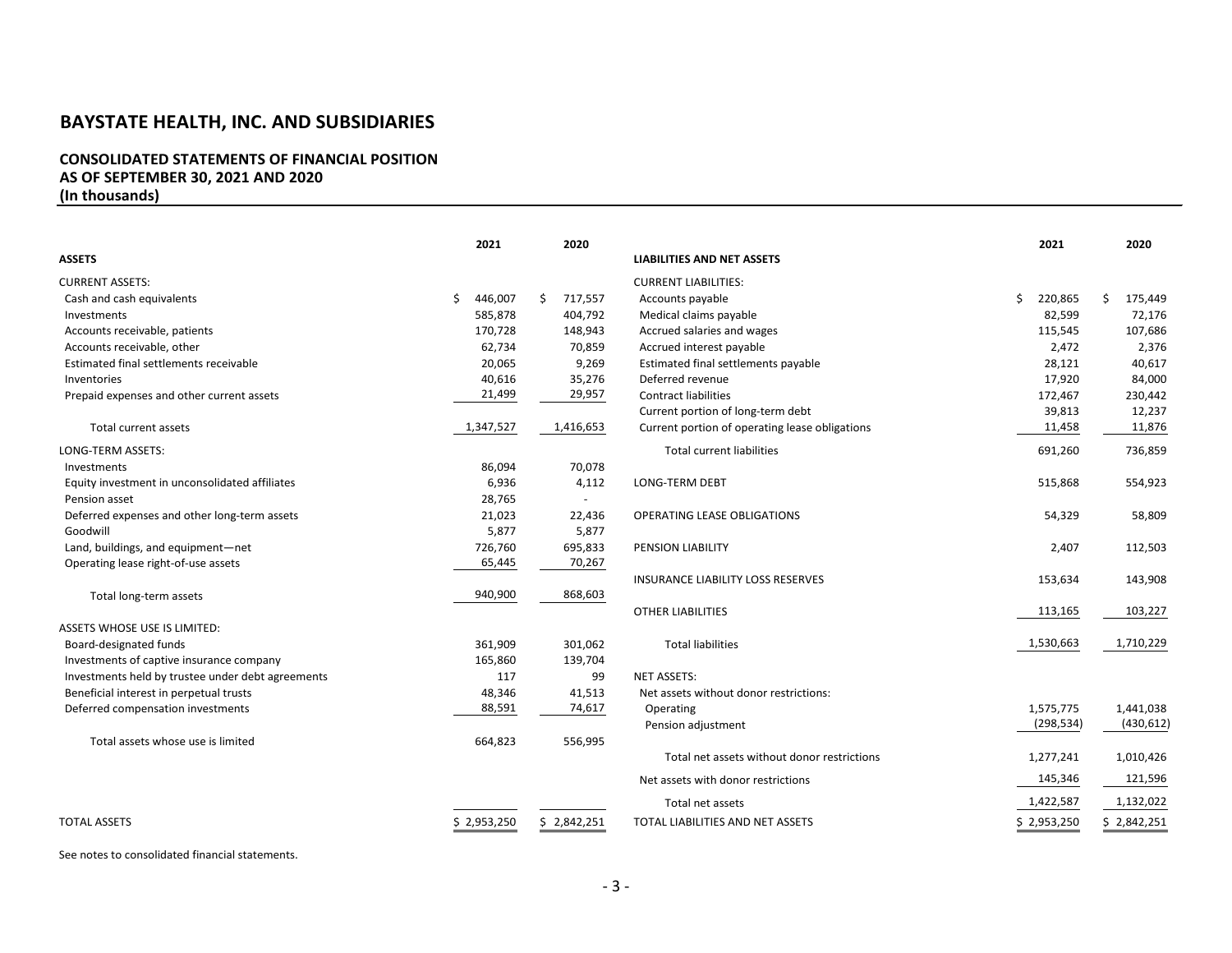#### **CONSOLIDATED STATEMENTS OF OPERATIONS FOR THE YEARS ENDED SEPTEMBER 30, 2021 AND 2020 (In thousands)**

|                                                             | 2021          | 2020         |
|-------------------------------------------------------------|---------------|--------------|
| <b>OPERATING REVENUES:</b>                                  |               |              |
| Net patient service revenue                                 | \$1,650,541   | \$1,439,513  |
| Premiums                                                    | 837,017       | 772,530      |
| Other revenue                                               | 284,857       | 274,938      |
| Net assets released from donor restrictions for operations  | 4,368         | 5,255        |
| Total operating revenues                                    | 2,776,783     | 2,492,236    |
| <b>OPERATING EXPENSES:</b>                                  |               |              |
| Salaries and wages                                          | 1,012,705     | 962,831      |
| Supplies and expense                                        | 1,117,920     | 966,474      |
| Medical claims and capitation                               | 523,786       | 436,088      |
| Depreciation and amortization                               | 75,296        | 79,218       |
| Interest expense                                            | 10,200        | 12,621       |
| Total operating expenses                                    | 2,739,907     | 2,457,232    |
| INCOME FROM OPERATIONS BEFORE OTHER EXPENSE                 | 36,876        | 35,004       |
| <b>OTHER EXPENSE</b>                                        | 9,615         |              |
| <b>INCOME FROM OPERATIONS</b>                               | 27,261        | 35,004       |
| NONOPERATING INCOME (LOSS):                                 |               |              |
| Investment income                                           | 5,013         | 5,790        |
| Net realized gain on investments                            | 7,050         | 9,884        |
| Net unrealized gain on investments                          | 112,579       | 17,880       |
| Equity loss in unconsolidated affiliates                    | (253)         | (1, 216)     |
| Net interest cost on swap agreements                        | (650)         | (581)        |
| Change in fair value of swap agreements                     | 797           | (132)        |
| Other components of net periodic pension benefit (cost)-net | 2,217         | (8, 104)     |
| Other                                                       | (20, 868)     | (14, 289)    |
| Total nonoperating income-net                               | 105,885       | 9,232        |
| <b>EXCESS OF REVENUES OVER EXPENSES</b>                     | 133,146       | 44,236       |
| OTHER CHANGES IN NET ASSETS WITHOUT DONOR RESTRICTIONS:     |               |              |
| Net assets released from restrictions for capital           | 1,477         | 1,558        |
| Funds utilized for property and equipment                   | 105           |              |
| Pension adjustment                                          | 132,078       | (9,027)      |
| Other                                                       | 9             |              |
| INCREASE IN NET ASSETS WITHOUT DONOR RESTRICTIONS           | \$<br>266,815 | \$<br>36,767 |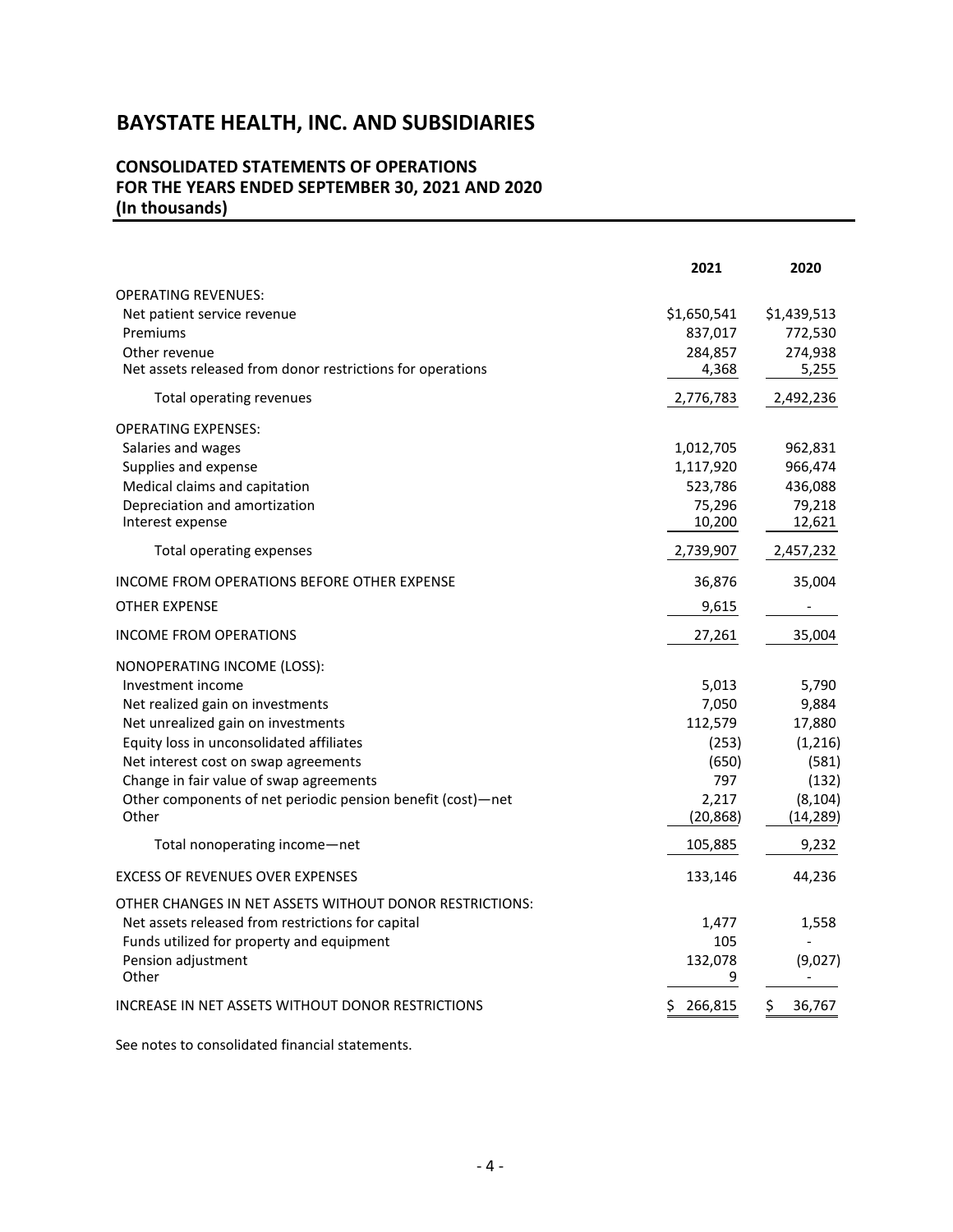#### **CONSOLIDATED STATEMENTS OF CHANGES IN NET ASSETS FOR THE YEARS ENDED SEPTEMBER 30, 2021 AND 2020 (In thousands)**

|                                                                                                                                                                                                                                                                               | 2021                                                          | 2020                                                        |
|-------------------------------------------------------------------------------------------------------------------------------------------------------------------------------------------------------------------------------------------------------------------------------|---------------------------------------------------------------|-------------------------------------------------------------|
| NET ASSETS WITHOUT DONOR RESTRICTIONS:<br>Excess of revenues over expenses<br>Net assets released from restrictions for capital<br>Funds utilized for property and equipment<br>Pension adjustment<br>Other                                                                   | \$<br>133,146<br>1,477<br>105<br>132,078<br>9                 | \$<br>44,236<br>1,558<br>(9,027)                            |
| Increase in net assets without donor restrictions                                                                                                                                                                                                                             | 266,815                                                       | 36,767                                                      |
| NET ASSETS WITH DONOR RESTRICTIONS:<br>Restricted investment income<br>Net realized and unrealized gain on investments<br>Change in fair value of perpetual trusts<br>Contributions<br>Net assets released from donor restrictions:<br>For operations<br>For capital<br>Other | 375<br>14,227<br>6,833<br>7,843<br>(4,368)<br>(1, 477)<br>317 | 321<br>2,329<br>2,008<br>6,850<br>(5,255)<br>(1, 558)<br>52 |
| Increase in net assets with donor restrictions                                                                                                                                                                                                                                | 23,750                                                        | 4,747                                                       |
| <b>INCREASE IN NET ASSETS</b>                                                                                                                                                                                                                                                 | 290,565                                                       | 41,514                                                      |
| NET ASSETS-End of prior year                                                                                                                                                                                                                                                  | 1,132,022                                                     | 1,084,962                                                   |
| CUMULATIVE EFFECT OF ADOPTION OF ASU NO. 2016-01 (Note 2)                                                                                                                                                                                                                     |                                                               | 5,546                                                       |
| NET ASSETS-Beginning of year                                                                                                                                                                                                                                                  | 1,132,022                                                     | 1,090,508                                                   |
| NET ASSETS-End of year                                                                                                                                                                                                                                                        | \$1,422,587                                                   | \$1,132,022                                                 |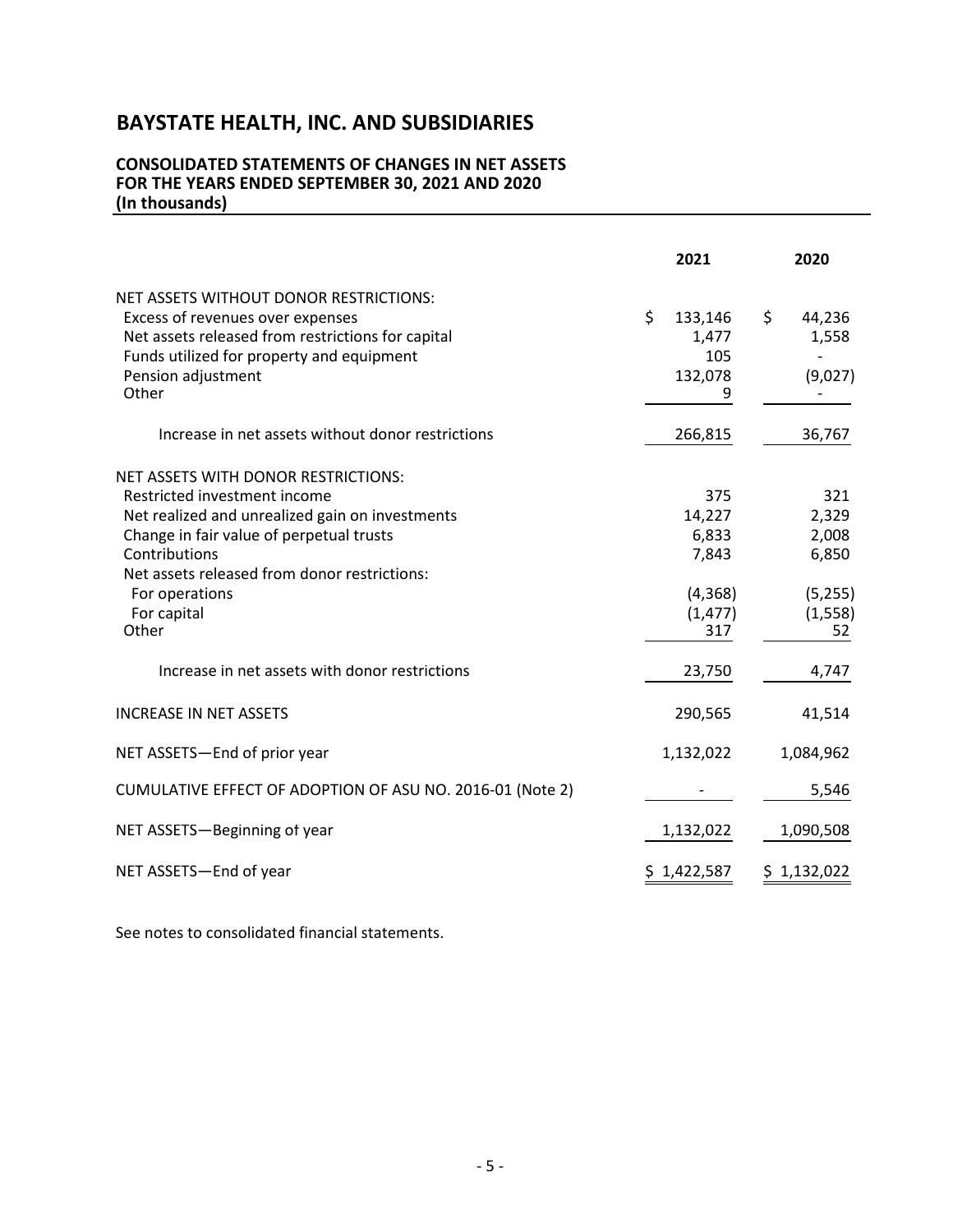#### **CONSOLIDATED STATEMENTS OF CASH FLOWS FOR THE YEARS ENDED SEPTEMBER 30, 2021 AND 2020 (In thousands)**

|                                                                                                                                                  | 2021         | 2020         |
|--------------------------------------------------------------------------------------------------------------------------------------------------|--------------|--------------|
| <b>OPERATING ACTIVITIES:</b>                                                                                                                     |              |              |
| Increase in net assets                                                                                                                           | \$290,565    | \$<br>41,514 |
| Adjustments to reconcile increase in net assets to net cash                                                                                      |              |              |
| provided by operating activities:                                                                                                                |              |              |
| Depreciation and amortization                                                                                                                    | 75,296       | 79,218       |
| Asset impairment                                                                                                                                 | 3,074        |              |
| Amortization of right of use operating leases                                                                                                    | 8,551        | 12,867       |
| Pension adjustment                                                                                                                               | (132,078)    | 9,027        |
| Net realized and unrealized gain on investments                                                                                                  | (157, 964)   | (32, 719)    |
| Change in fair value of perpetual trusts                                                                                                         | (6,833)      | (2,008)      |
| Donor-restricted contributions                                                                                                                   | (7, 843)     | (6,850)      |
| Changes in equity investments in affiliates                                                                                                      | (2,824)      | 1,245        |
| Changes in operating assets and liabilities:                                                                                                     |              |              |
| Accounts receivable, patients                                                                                                                    | (21, 785)    | 8,027        |
| Net estimated final settlements                                                                                                                  | (23, 294)    | 17,686       |
| Accounts payable and accrued expenses                                                                                                            | 54,780       | 42,635       |
| Pension asset/liability                                                                                                                          | (6, 783)     | 3,038        |
| Medical claims payable                                                                                                                           | 10,423       | 20,527       |
| Insurance liability loss reserves                                                                                                                | 9,726        | 4,041        |
| <b>Contract liabilities</b>                                                                                                                      | (57, 975)    | 230,442      |
| Deferred revenue                                                                                                                                 | (66,080)     | 68,559       |
| Operating lease obligations                                                                                                                      | (8,627)      | (12, 448)    |
| Other                                                                                                                                            | 22,592       | 55,998       |
| Net cash (used in) provided by operating activities                                                                                              | (17,079)     | 540,799      |
| <b>INVESTING ACTIVITIES:</b>                                                                                                                     |              |              |
| Proceeds from sale and maturities of investments                                                                                                 | 391,947      | 305,258      |
| Purchase of investments                                                                                                                          | (532,080)    | (314, 646)   |
| Purchase of land, buildings, and equipment                                                                                                       | (109, 946)   | (55, 879)    |
| Net cash used in investing activities                                                                                                            | (250,079)    | (65, 267)    |
| <b>FINANCING ACTIVITIES:</b>                                                                                                                     |              |              |
| Proceeds from donor-restricted contributions                                                                                                     | 7,843        | 6,850        |
| Proceeds from debt issuance                                                                                                                      | $\sim$       | 167,800      |
| Payment of debt issuance costs                                                                                                                   |              | (989)        |
| Finance lease principal payments                                                                                                                 | (2, 442)     | (2,633)      |
| Repayments of debt and capital lease obligations                                                                                                 | (9, 793)     | (62, 461)    |
| Net cash (used in) provided by financing activities                                                                                              | (4, 392)     | 108,567      |
| NET (DECREASE) INCREASE IN CASH AND CASH EQUIVALENTS                                                                                             | (271, 550)   | 584,099      |
| CASH AND CASH EQUIVALENTS-Beginning of year                                                                                                      | 717,557      | 133,458      |
| CASH AND CASH EQUIVALENTS-End of year                                                                                                            | \$446,007    | \$717,557    |
| SUPPLEMENTAL DISCLOSURE OF CASH FLOW INFORMATION-Cash paid for interest                                                                          | \$<br>10,104 | \$<br>11,721 |
|                                                                                                                                                  |              |              |
| SUPPLEMENTAL DISCLOSURES OF NONCASH INVESTING AND FINANCING ACTIVITIES-<br>Land, buildings, and equipment purchases included in accounts payable | \$<br>1,201  | \$.<br>1,242 |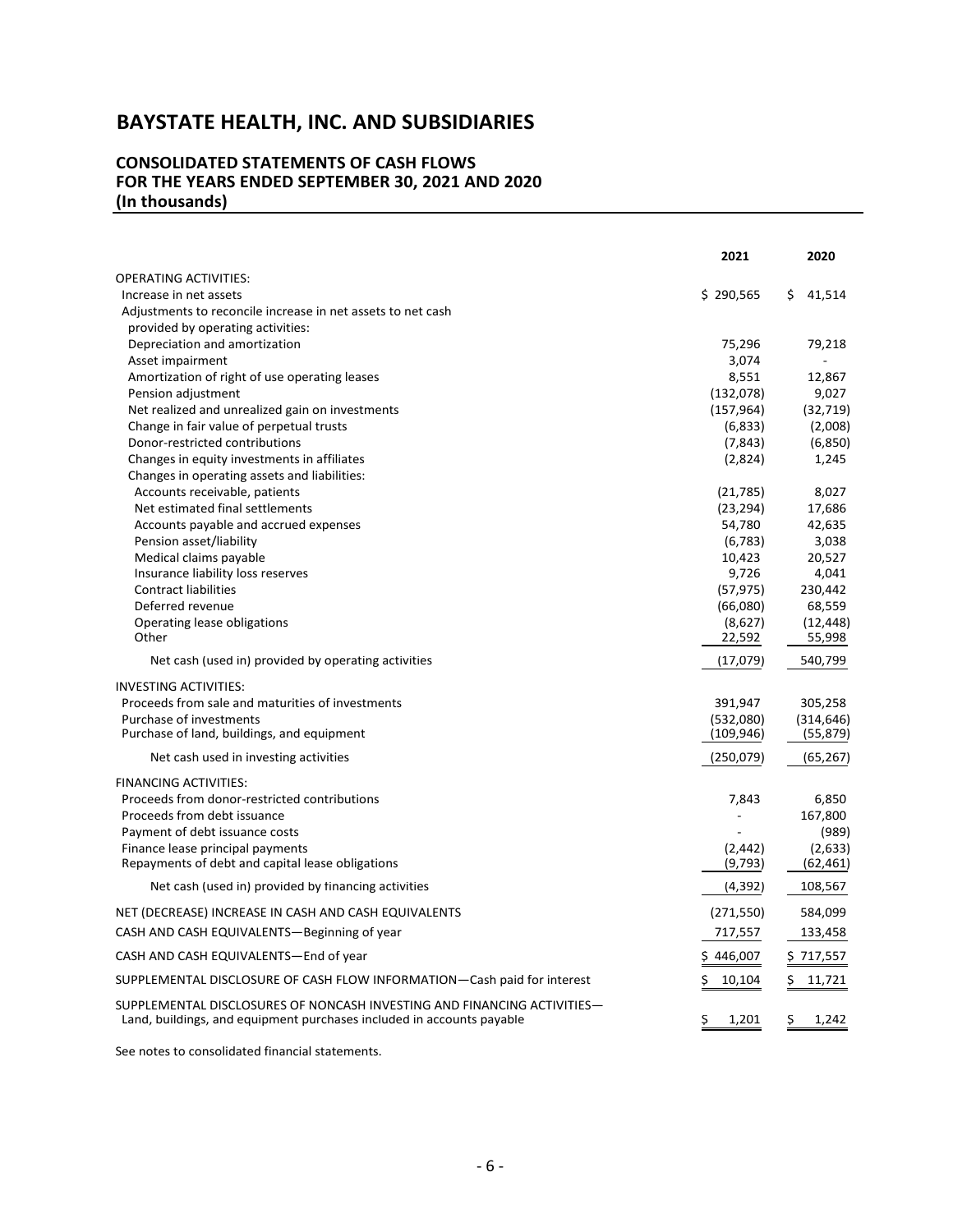#### **NOTES TO CONSOLIDATED FINANCIAL STATEMENTS AS OF AND FOR THE YEARS ENDED SEPTEMBER 30, 2021 AND 2020**

#### **1. ORGANIZATION**

Baystate Health, Inc. (BH), based in Springfield, Massachusetts, is the parent corporation of a not-forprofit, multi-institutional integrated health care organization with the mission "to improve the health of the people in our communities every day, with quality and compassion."

BH and its consolidated subsidiaries (collectively, "Baystate Health") currently include the following:

- Baystate Medical Center, Inc. (BMC), located in Springfield, Massachusetts, is the largest of the four hospitals in the BH system. BMC, the leading health facility in western Massachusetts, is the only tertiary-care referral medical center and Level 1 trauma center in the region. It is also home to western New England's only neonatal and pediatric intensive care units. BMC is a 746-bed, taxexempt, not-for-profit, academic teaching hospital.
- Baystate Total Home Care, Inc. (BTHC) is a tax-exempt, not-for-profit corporation, wholly owned by BMC.
- Baystate Franklin Medical Center, Inc. (BFMC), located in Greenfield, Massachusetts, is an 89-bed, tax-exempt, not-for-profit, acute-care community hospital. BFMC serves the northern tier of northwestern Massachusetts and southern Vermont.
- Baystate Wing Hospital Corporation (BWH), located in Palmer, Massachusetts, is a 68-bed, tax-exempt, not-for-profit, acute-care community hospital.
- Baystate Noble Hospital, Inc. (BNH), located in Westfield, Massachusetts, is an 85-bed, tax-exempt, not-for-profit acute-care community hospital. BNH provides inpatient, outpatient, and emergency care services for residents in the greater Westfield community.
- Baystate Medical Practices, Inc. (BMP) is a tax-exempt, not-for-profit organization. BMP includes a multispecialty academic group practice established to support the educational and research programs of Baystate Health, as well as numerous primary care and outreach services. BMP also includes community-based primary care (internists and pediatricians), medical and surgical practices, obstetrical and gynecological, and hospitalist physicians dedicated to the care and management of patients hospitalized at BH-affiliated hospitals. BMP also provides preventative, diagnostic, and therapeutic health services enhancing the cardiovascular clinical, educational, community, and research activities for BH and its service area.
- Baystate Visiting Nurse Association & Hospice (BVNAH) is a tax-exempt, not-for-profit organization that provides comprehensive home health care committed to providing the highest quality care to patients and families, primarily in the home setting. BVNAH meets individual needs by bringing experienced nurses, rehabilitation therapists, social workers, and home care aides to patients' homes.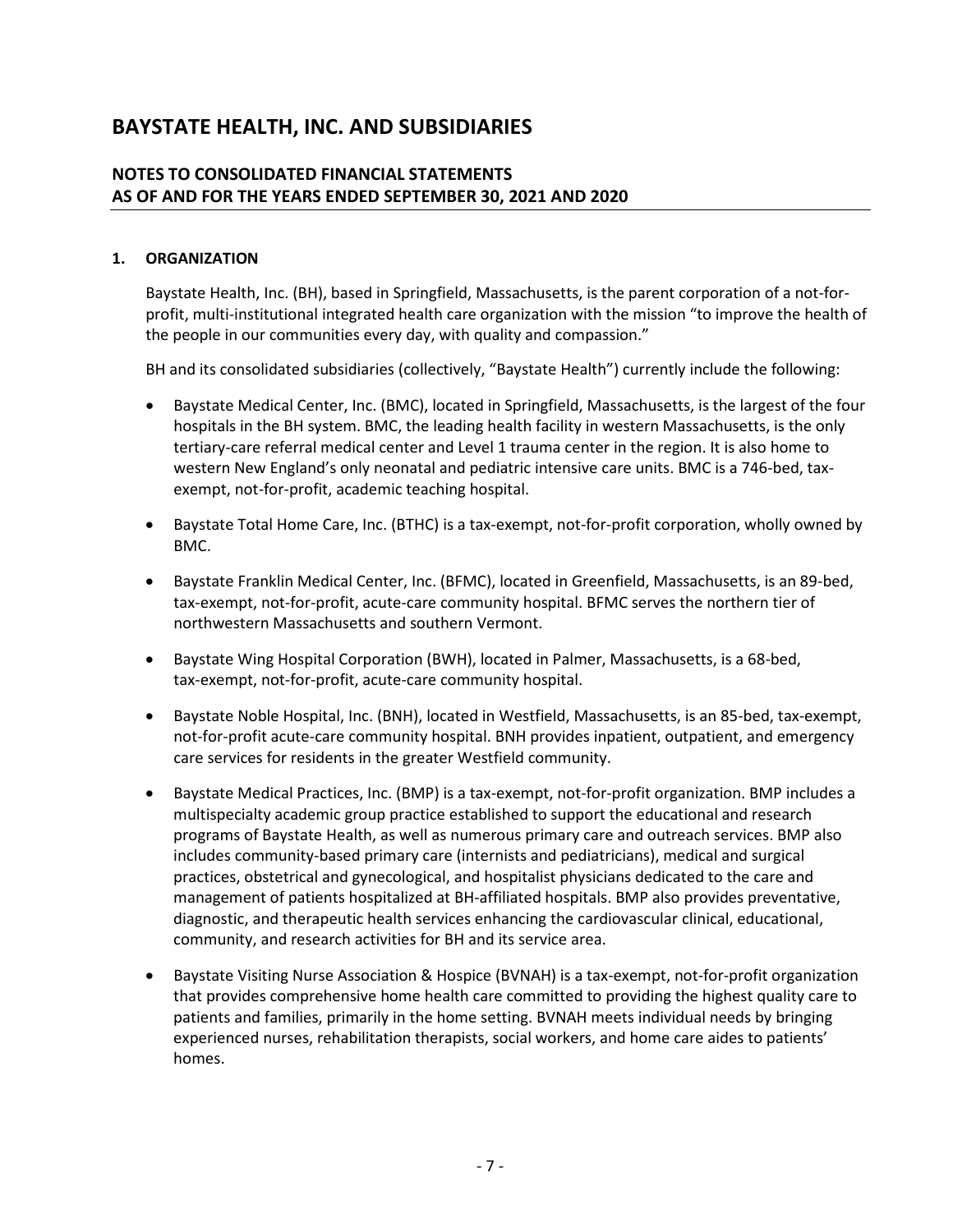- Health New England, Inc. (HNE) is a tax-exempt, not-for-profit health maintenance organization located in Springfield, Massachusetts. HNE's service area in Massachusetts includes Franklin, Berkshire, Hampden, and Hampshire counties and parts of Worcester County. HNE also serves Hartford, Litchfield, and Tolland counties in Connecticut. HNE includes the following subsidiaries:
	- HNE Holding Company is the parent company of HNE Advisory Services, Inc. (HAS); Health New England Insurance Services, Inc. (HIS); and HNE Insurance Company, Inc. (HIC), three for-profit subsidiaries. Through HAS, HNE provides administrative services for self-insured employee health benefit plans sponsored by employer groups. HIS provides insurance brokerage services. Through HIC, an insurance subsidiary, HNE provides the Medicare Supplement line of business.
	- HNE of Connecticut, Inc. (HOC) is a not-for-profit insurance subsidiary that services the health insurance needs of the Connecticut population. Beginning January 1, 2018, HOC no longer offered health coverage, but remains in existence, and continues to manage and pay unresolved claims that were outstanding as of December 31, 2017. As of September 30, 2021, there are no outstanding claims.
- Ingraham Corporation (IC) is a for-profit, taxable corporation.
- Baystate Administrative Services, Inc. (BAS) is a tax-exempt, not-for-profit corporation that provides management support for the BH subsidiaries, including human resources, marketing, strategic planning, information and technology services, and financial services.
- Baystate Health Foundation, Inc. (BHF) is a tax-exempt, charitable organization established for the purpose of fund-raising for health-care-related activities, in support, and for the benefit of BH and those subsidiaries of BH that are tax-exempt, not-for-profit corporations and to hold endowment, charitable donations, and other funds for their benefit.
- Baystate Health Insurance Company, Ltd. (BHIC) is a captive insurance company organized and licensed in the Cayman Islands, British West Indies. BHIC provides professional liability and other insurance coverage to the corporate members of BH and its employees. BHIC offers malpractice insurance to members of BH's medical staff and certain non-employed physicians who meet criteria for participation.

#### **2. SIGNIFICANT ACCOUNTING POLICIES**

**Principles of Consolidation**—The accompanying consolidated financial statements include the accounts of BH and the consolidated subsidiaries noted above. All intercompany and subsidiary accounts and transactions have been eliminated in consolidation.

**Use of Estimates**—The preparation of consolidated financial statements in conformity with accounting principles generally accepted in the United States of America requires management to make estimates and assumptions that affect the reported amounts of assets and liabilities and disclosure of contingent assets and liabilities at the date of the consolidated financial statements and the reported amounts of revenues and expenses during the reporting period. Actual results could differ from those estimates. Significant estimates include recognition of net patient service revenue, which includes explicit and implicit price concessions; provider relief income related to the Coronavirus Aid, Relief and Economic Security Act (the "CARES Act") investment valuation; estimated final settlements receivable and payable, including risk-sharing contracts; medical claims payable; insurance liability loss reserves; and the pension asset (liability).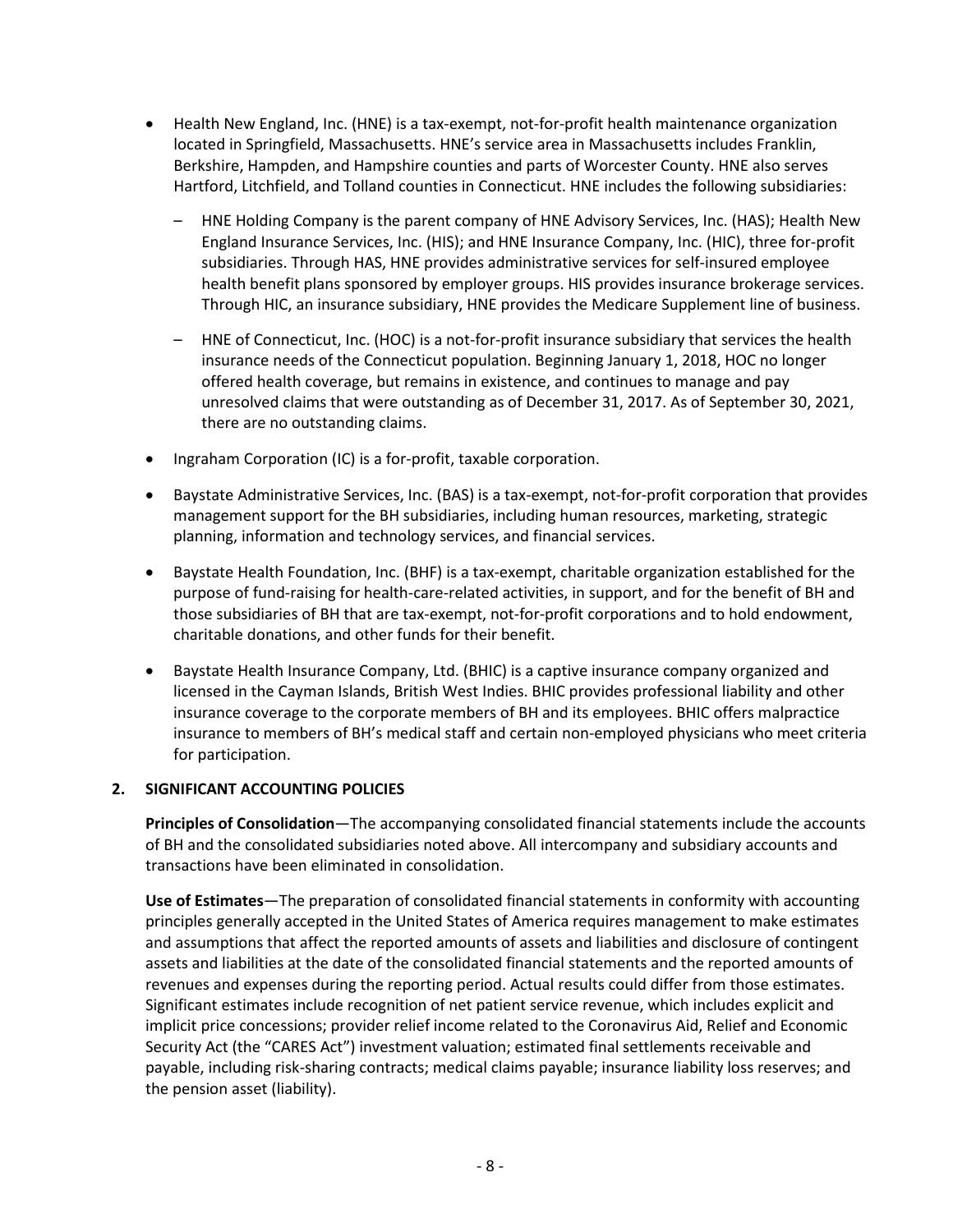**Net Assets**—Baystate Health reports net assets and revenues, expenses, gains, and losses based upon the existence or absence of donor-imposed restrictions. In the accompanying consolidated financial statements, net assets that have similar characteristics have been combined into the following categories:

*Net Assets without Donor Restrictions*—Net assets without donor restrictions are those that are not subject to donor-imposed stipulations. Net assets without donor restrictions may be designated for specific purposes by action of the Baystate Health Board of Trustees (the "Board") or may otherwise be limited by contractual agreements with outside parties.

*Net Assets with Donor Restrictions*—Net assets with donor restrictions are those whose use by Baystate Health are subject to donor-imposed stipulations that can be fulfilled by actions of Baystate Health, that expire by the passage of time, or that must be maintained permanently by Baystate Health. At September 30, 2021 and 2020, net assets with donor restrictions consist of amounts restricted as to spending for various purposes - such as education, research, clinical, and health care programs, and cumulative net appreciation of permanently restricted funds that are available for Board appropriation. Net assets with donor restrictions also consist of the original cost of endowment gifts to be held in perpetuity and beneficial interests in perpetual trusts.

Revenues from sources other than donor-restricted contributions are reported as increases in net assets without donor restrictions. Expenses are reported as decreases in net assets without donor restrictions. Gains and losses on investments are reported as increases or decreases in net assets without donor restrictions, unless their use is restricted by explicit donor stipulations or by law. Expirations of donor restrictions recognized on net assets (i.e., the donor-stipulated purpose has been fulfilled and/or the stipulated time period has elapsed) are reported as releases from net assets with donor restrictions to net assets without donor restrictions. Donor restrictions on gifts to acquire longlived assets are considered met in the period in which the assets are acquired or placed in service.

Contributions, including unconditional promises to give and grant awards, are recognized as revenue in the period received. Contributions received with donor-imposed restrictions are reported as increases to net assets with donor restrictions. Conditional promises to give are not recognized until the conditions on which they depend are substantially met. Contributions of assets other than cash are recorded at their estimated fair values at the date of the gift. Contributions to be received after one year are discounted at a risk-free rate commensurate with the expected payment term. Amortization of the discount is recorded as contribution revenue in the appropriate net asset category. An allowance is recorded for uncollectible contributions based upon management's judgment and analysis of the creditworthiness of the donors, past collection experience, and other relevant information.

**Cash and Cash Equivalents**—Cash and cash equivalents include all highly liquid investments with a maturity of three months or less when purchased.

**Investments**—Investments include cash equivalents, mutual funds, fixed-income securities, and equity securities, as well as interests in limited partnerships, hedge funds, and commingled funds. All investments are recorded at estimated fair value in the consolidated statements of financial position.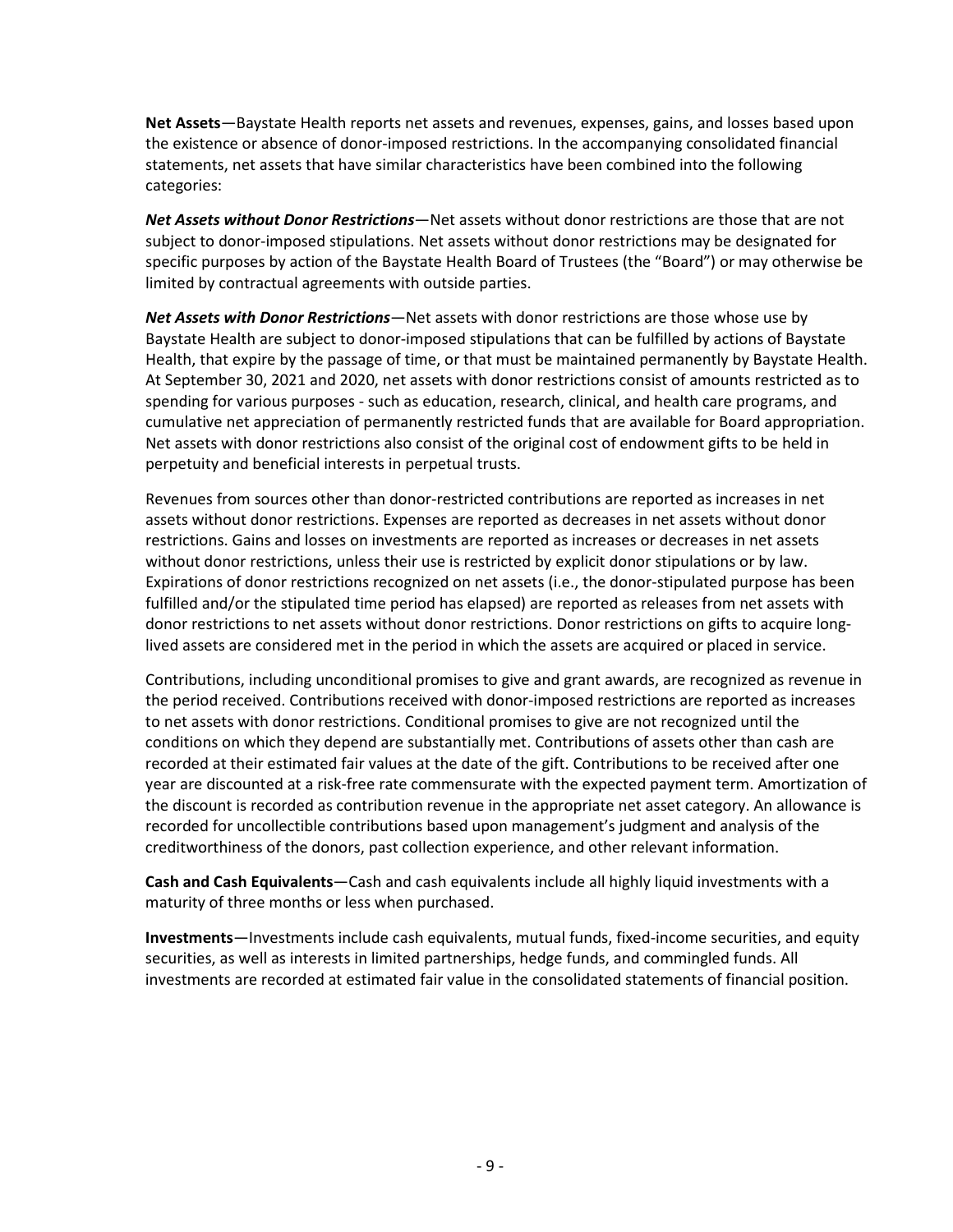Interest and dividends on investments are included in other revenue or nonoperating income (loss) in the consolidated statements of operations, unless the income or loss is restricted by donor or law. Realized and unrealized gains and losses on investments are included in other revenue, nonoperating income (loss), or net assets with donor restrictions, as applicable. Investment-related expenses, such as custodial fees and investment fees, are netted against investment income and are immaterial for the years ended September 30, 2021 and 2020.

Baystate Health has elected the fair value option for its investments and reflects changes in the fair value of its investments, including both increases and decreases, whether realized or unrealized, in its excess of revenue over expenses. Within excess revenues over expenses, Baystate Health recognized net unrealized gains on investments totaling \$112,579,000 and \$17,880,000 for the years ended September 30, 2021 and 2020, respectively.

Certain investments are included in pooled investment funds. Current market value is used to determine the percent of each fund in the pool. Income from investments of a pool, including gains or losses, is allocated to participating funds based on the respective fund's percentage of the pool.

**Accounts Receivable, Patients**—Accounts receivable, including billed accounts and unbilled accounts for which Baystate Health has the unconditional right to payment and estimated amounts due from third-party payers for retroactive adjustments, are receivables if right to consideration is unconditional and only the passage of time is required before payment of that consideration is due. Any estimated uncollectable amounts are generally considered implicit price concessions that are a direct reduction to patient accounts receivable and revenue rather than an allowance for doubtful accounts.

**Contract Assets**—Amounts related to services provided to patients for which they have not been billed and that do not meet the conditions of unconditional right to payment at the end of the reporting period are contract assets. For health care operations, contract assets consist primarily of services that have been provided to patients who are still receiving inpatient care in hospital facilities at the end of the reporting period. Contract assets related to health care operations are included in accounts receivable, patients in the accompanying consolidated statements of financial position. The opening and closing balances of contract assets for health care operations are as follows:

| 2021                       | 2020                       |
|----------------------------|----------------------------|
| \$14,841,000<br>18,085,000 | \$12,839,000<br>14,841,000 |
| 3,244,000                  | 2,002,000                  |
|                            |                            |

**Inventories**—Inventories are stated at the lower of cost (principally first-in, first-out method) or market.

**Equity Investment in Unconsolidated Affiliates**—Baystate Health participates in joint ventures without operational control and accounts for the investment in those unconsolidated affiliates as equity investments.

**Costs of Borrowing**—Deferred financing costs are amortized over the weighted-average term of the bonds. At September 30, 2021 and 2020, deferred financing costs totaled \$3,192,000 and \$3,438,000, respectively, and are classified as long-term debt in the accompanying consolidated statements of financial position.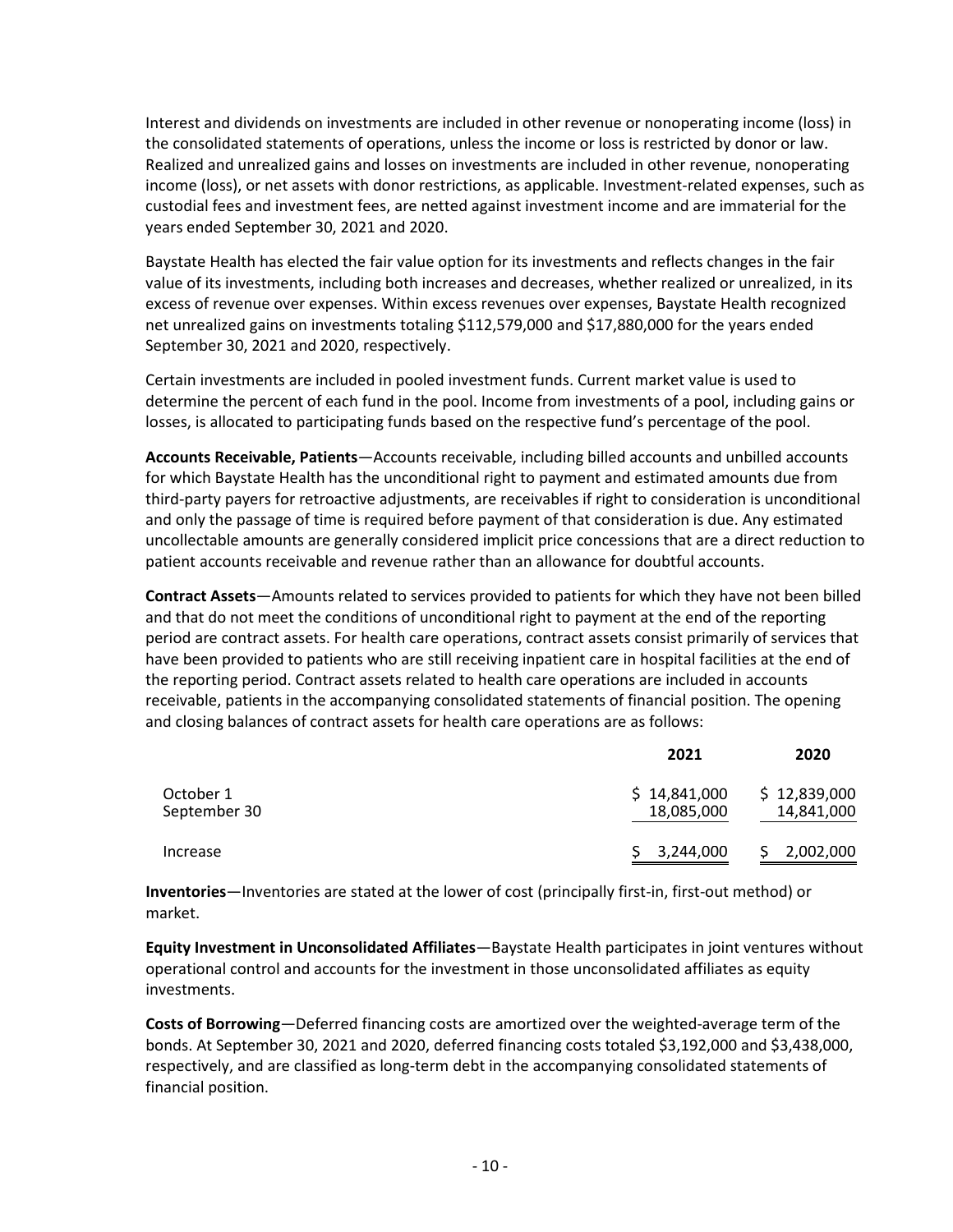**Goodwill**—Baystate Health tests its goodwill for impairment annually or whenever events or changes in circumstances indicate an impairment may have occurred. Baystate Health tested its goodwill for impairment as of July 1. There was no impairment of goodwill for the years ended September 30, 2021 and 2020.

**Assets Whose Use is Limited**—Assets whose use is limited include assets held by the trustee under indenture agreements and designated assets set aside by the Board for future capital improvements and other strategic initiatives, which are in furtherance of Baystate Health's exempt and charitable purposes. Also included are investments of the captive insurance company, deferred compensation investments, and beneficial interests in perpetual trusts.

**Land, Buildings, and Equipment—Net**—Land, buildings, and equipment are stated at cost, less depreciation and amortization determined on the straight-line basis. Useful life is assigned using the American Hospital Association's guide, *Estimated Useful Lives of Depreciable Hospital Assets*.

Maintenance and repairs are charged to expense as incurred. Betterments and major renewals are capitalized. Cost of assets sold or retired, and the related amounts of accumulated depreciation are eliminated from the accounts in the year of disposal and the resulting gain or loss is included in other revenue. Buildings and equipment under finance lease obligations are amortized using the straight-line method over the shorter period of the lease term or the estimated useful life. Such amortization is included in depreciation and amortization in the consolidated statements of operations. Interest cost incurred on borrowed funds during the period of construction of capital assets is capitalized as a component of the cost of acquiring those assets.

**Right-of-Use Lease Assets and Lease Liabilities**—Baystate Health determines if an arrangement is a lease at inception of the contract. The right-of-use assets represent the right to use the underlying assets for the lease term and the lease liabilities represent the obligation to make lease payments arising from the leases. Right-of-use assets are recognized at commencement date based on the present value of lease payments over the lease term, adjusted for any initial direct costs incurred and lease incentives received. For operating leases, the liability is initially measured as the present value of the unpaid lease payments. For finance leases, the lease liability is initially measured as the present value of unpaid lease payments and is subsequently measured at amortized cost using the effective interest method. Baystate Health uses the implicit rate noted within the contract, when available. Otherwise, Baystate Health uses its incremental borrowing rate estimated using existing debt issuances. Baystate Health does not recognize leases, for operating or finance type, with an initial term of 12 months or less ("short-term leases") in the consolidated statement of financial position, and the lease expense for these short-term leases is recognized on a straight-line basis over the lease term within supplies and expense in the consolidated statement of operations. Finance lease right-of-use assets are included in property and equipment with the related liabilities included in current and longterm debt in the consolidated statement of financial position. Operating lease right-of-use assets and related current and long-term liabilities are separately presented in the consolidated statement of financial position. Expenses for operating leases are recognized within supplies and expense in the consolidated statement of operations and amortization of assets held under finance leases are included in depreciation and amortization expense in the consolidated statement of operations.

Baystate Health's finance leases are primarily for real estate and operating leases are primarily for real estate, vehicles, and medical and office equipment. Real estate leases include outpatient, medical office, ground, and corporate administrative office space. Real estate lease agreements typically have an initial term of 2 to 10 year and equipment lease agreements typically have an initial term of 2 to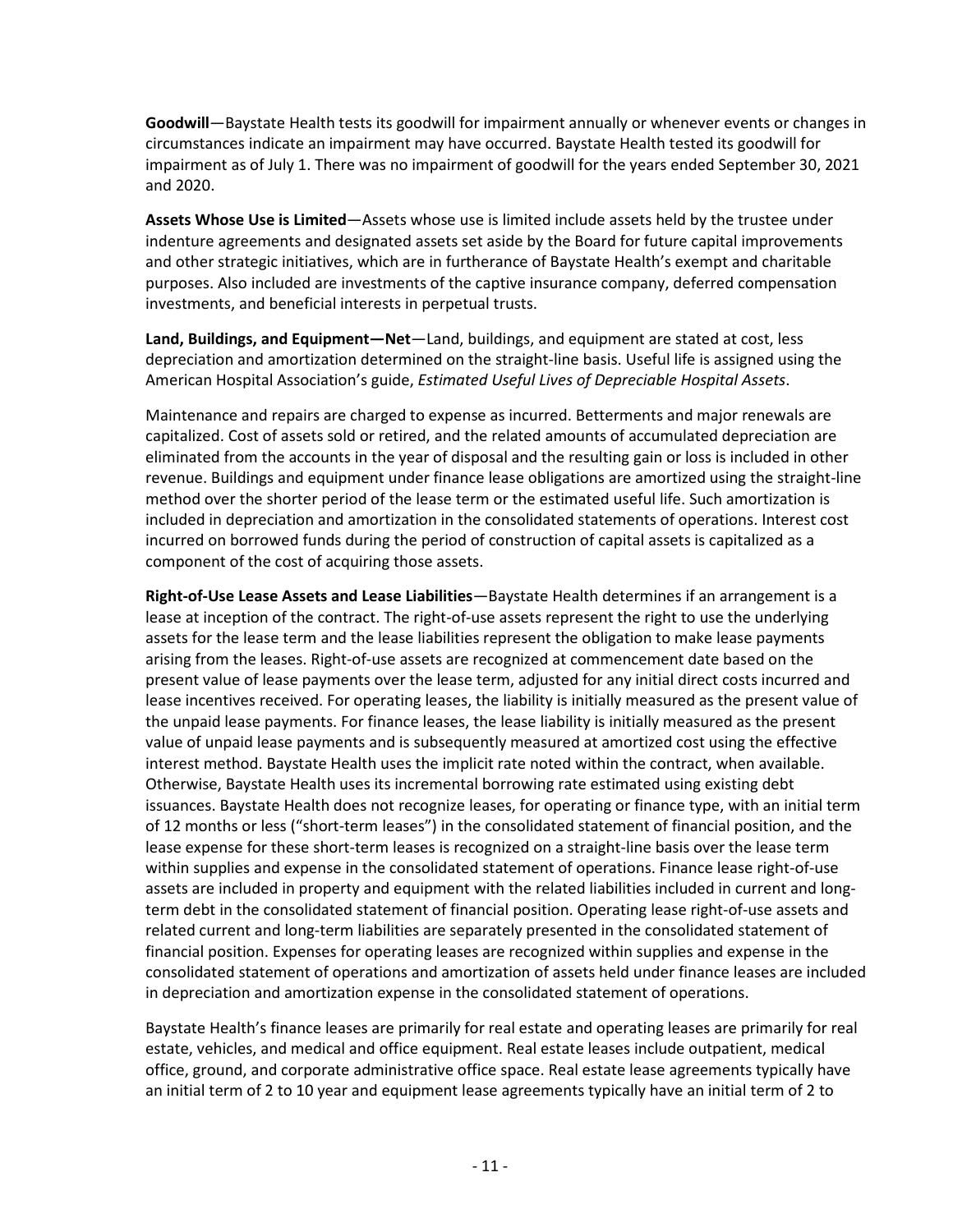4 years. Real estate leases may include one or more options to renew, with renewals that can extend the lease term from 2 to 10 years. The exercise of lease renewal options is at Baystate Health's sole discretion. For accounting purposes, options to extend or terminate a lease are included in the lease term when it is reasonably certain that the option will be exercised.

Certain of Baystate Health's lease agreements for real estate include payments based on actual common area maintenance expenses and others include rental payments adjusted periodically for inflation. These variable lease payments are recognized in supplies and expense but are not included in the right-of-use asset or liability balances. Lease agreements do not contain any material residual value guarantees, restrictions, or covenants.

**Medicare Cash Advances**—Accelerated Medicare payments requested by Baystate Health for its acute care hospitals were received in April 2020 and were provided through the CARES Act. On October 1, 2020, the Continuing Appropriations Act, 2021 and Other Extensions Act (the "Act") was passed, which revised the Medicare Accelerated and Advance Payment (AAP) Program repayment terms and interest rate for amounts received between the passage of the CARES Act and the end of the COVID-19 public health emergency. The Act delays the beginning of the recoupment of the advance payments to 12 months after the receipt of AAP funds and extends the full repayment term to 29 months. In addition, the Act caps recoupments at 25% for the first 11 months of repayment and 50% for the following 6 months. The interest rate is capped at 4% for amounts that remain outstanding at the end of the revised recoupment period. The amounts yet to be recouped are recorded as contract liabilities and other liabilities as of September 30, 2021 and 2020.

**Consolidated Statements of Operations**—All activities of Baystate Health deemed by management to be ongoing and central to the provision of health care and insurance services are reported as operating revenues and expenses.

Other expense in the consolidated statement of operations for the year ended September 30, 2021, consisted of severance costs of approximately \$2,125,000 and impairment and demolition costs of approximately \$3,074,000 and \$4,416,000, respectively, in connection with the anticipated closure of a patient care facility.

Other activities which are considered nonoperating include investment income and realized gains and losses on investments for the noninsurance entities, unrealized gains and losses on investments, investment return on deferred compensation plan investments and related compensation expense, equity gains and losses in unconsolidated affiliates, interest on swap agreements, changes in fair value of swap agreements, and income taxes.

The consolidated statements of operations include excess of revenues over expenses as the performance indicator. Changes in net assets without donor restrictions, which are excluded from excess of revenues over expenses, include net assets released from restrictions for capital, funds utilized for property and equipment, and the pension adjustment.

In 2020 Baystate Health adopted Accounting Standards Update 2016-01, *Financial Instruments—Overall (Subtopic 825‐10): Recognition and Measurement of Financial Assets and Financial Liabilities*. This guidance revises accounting related to (a) the classification and measurement of investments in equity securities and (b) the presentation of certain fair value changes for financial liabilities measured at fair value. The cumulative effect of the adoption resulted in a \$5,546,000 increase in net assets, reported in other changes in net assets without donor restriction for the year ended September 30, 2020.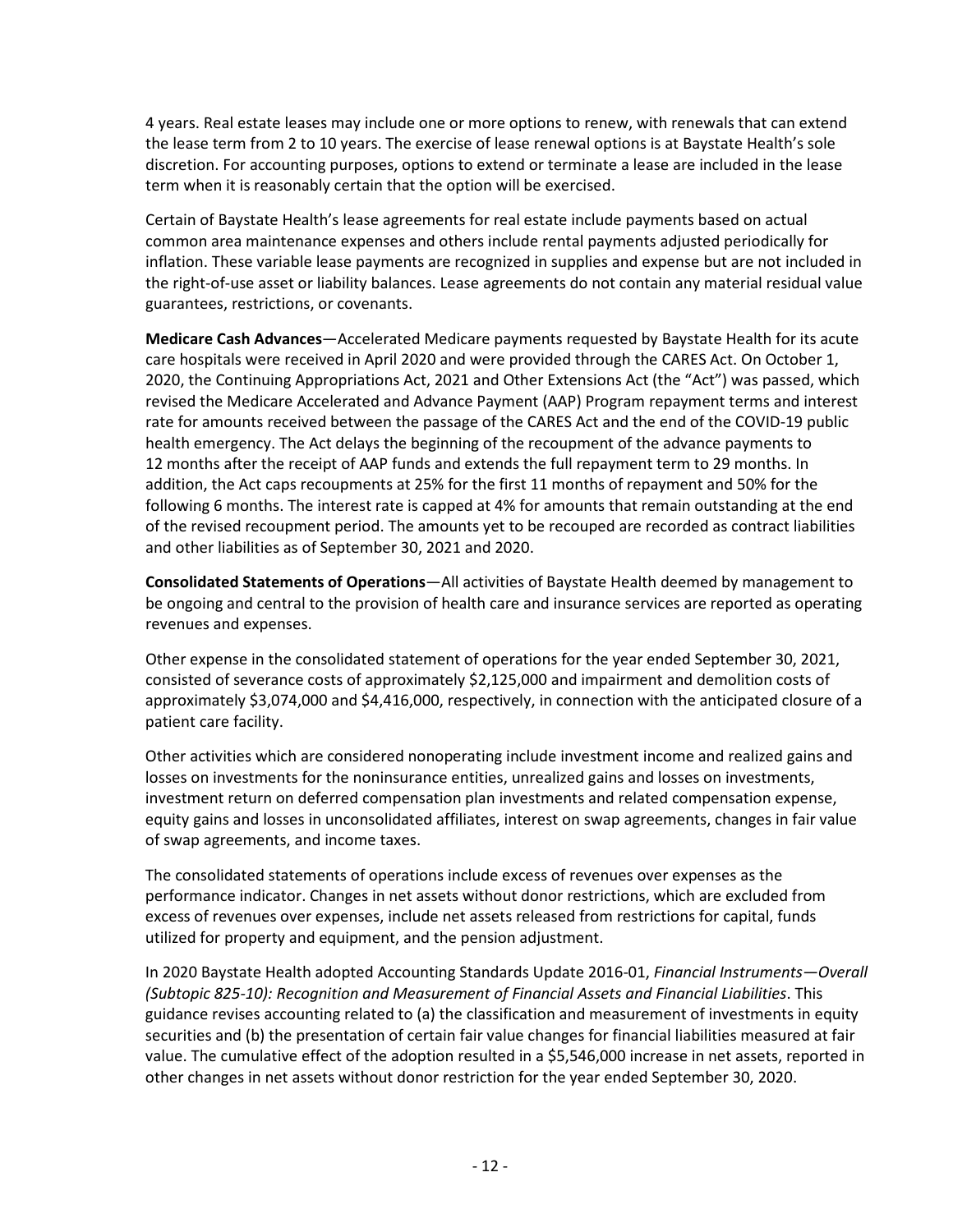**Other Revenue**—Other revenue includes nonpatient pharmacy contracts, physician service agreements, other nonpatient-related point of service revenues, amounts received under research grants and contracts, and CARES Act funding and other grant revenue related to the COVID-19 pandemic of approximately \$68,508,000 and \$113,000,000 as of September 30, 2021 and 2020, respectively. For other revenue related to contracts with customers, Baystate Health recognizes revenue in the period in which performance obligations under contracts are satisfied by transferring goods or services to customers, in the amounts to which Baystate Health expects to be entitled, which are the transaction prices allocated to the distinct services.

The CARES Act authorized \$100 billion in funding to hospitals and other health care providers to be distributed through the Public Health and Social Services Emergency Fund ("Provider Relief Fund"). Furthermore, the Paycheck Protection Program and Health Care Enhancement Act ("PPPHCE Act," collectively the "Acts") enacted on April 24, 2020, provided an additional \$75 billion in emergency appropriations to the Provider Relief Fund. Payments from the Provider Relief Fund are intended to compensate health care providers for lost revenues and qualified expenses incurred in response to the COVID-19 pandemic and are not required to be repaid, provided that the recipients attest to and comply with certain terms and conditions, including limitations on balance billing and not using the funding to reimburse expenses or losses that other sources are obligated to reimburse. Baystate Health received \$0 and \$151,232,000 in payments under the Acts during 2021 and 2020, respectively, and recognized \$66,635,000 and \$84,597,000, as other revenue in the consolidated statements of operations for 2021 and 2020, respectively. The remaining unrecognized balances of \$0 and \$66,635,000 are included in deferred revenue in the consolidated statements of financial position as of September 30, 2021 and 2020, respectively.

In addition to amounts received from the Provider Relief Fund, Baystate Health received \$22,759,000 from the Commonwealth of Massachusetts for the purposes of supporting the pandemic relief. For the year ended September 30, 2021 and 2020, the consolidated statement of operations includes \$0 and \$22,759,000 respectively, recognized in other revenue related to these funds.

**Net Patient Service Revenue**—Baystate Health reports net patient service revenue at the amounts that reflect the consideration to which Baystate Health expects to be entitled in exchange for providing patient care. These amounts are due from patients, third-party payers (including managed care payers and government programs), and others, and they include explicit and implicit price concessions, as well as variable consideration for retroactive revenue adjustments due to settlement of audits, reviews, and investigations. Generally, Baystate Health bills patients and third-party payers several days after the services are performed or shortly after discharge. Revenues are recognized as performance obligations are satisfied.

Baystate Health determines performance obligations based on the nature of the services provided. Baystate Health recognizes revenues for performance obligations satisfied over time based on actual charges incurred in relation to total expected charges. Baystate Health believes that this method provides a faithful depiction of the transfer of services over the term of performance obligations based on the inputs needed to satisfy the obligations. Generally, performance obligations satisfied over time relate to patients in Baystate Health's hospitals receiving inpatient services. Baystate Health measures performance obligations from admission to the point when there are no further services required for the patient, which is generally the time of discharge. Baystate Health recognizes revenues for performance obligations satisfied at a point in time, which generally relate to patients receiving outpatient services, when: (1) services are provided and (2) Baystate Health does not believe the patient requires additional services.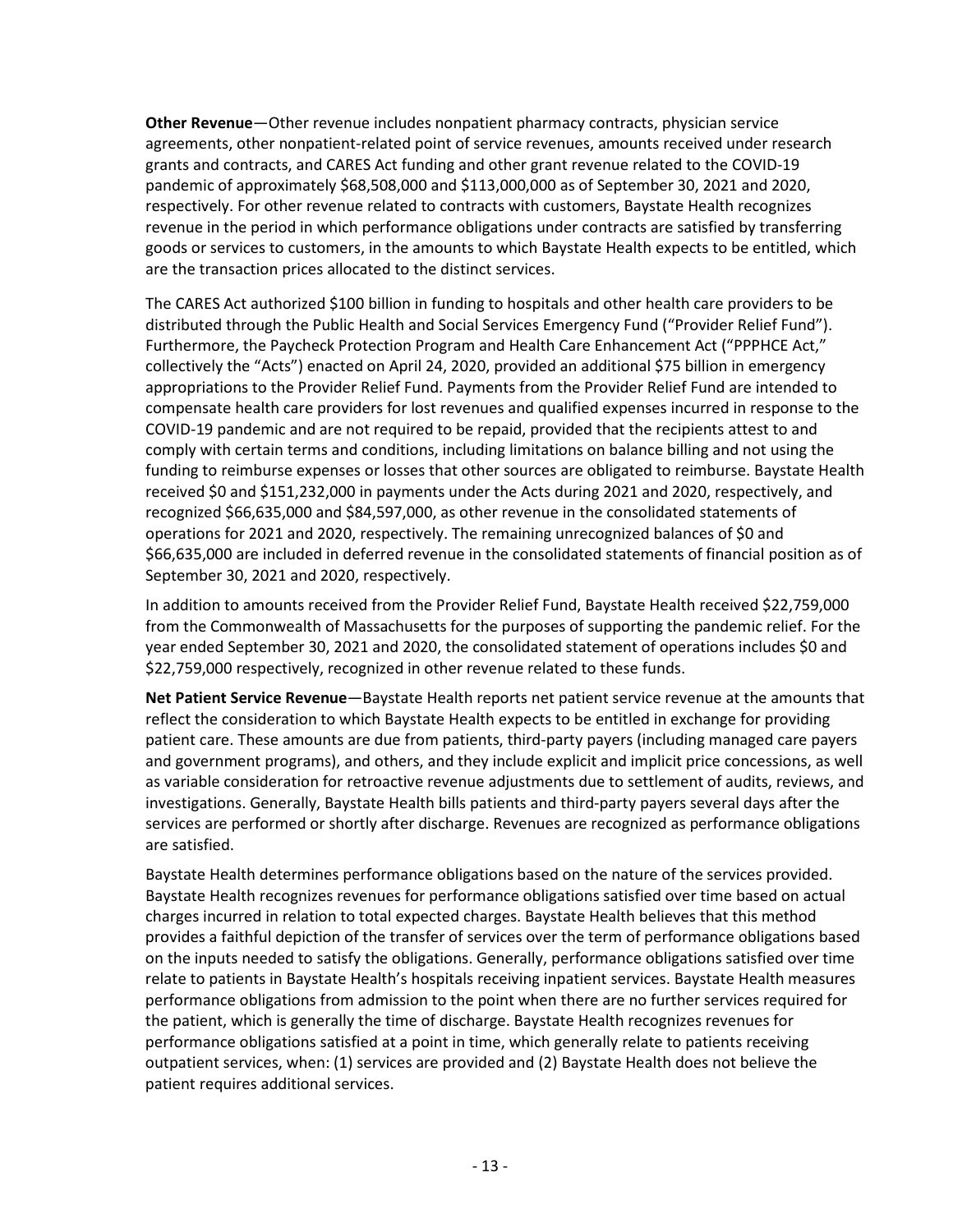Because patient service performance obligations relate to contracts with a duration of less than one year, Baystate Health has elected to apply the optional exemption provided in Financial Accounting Standards Board (FASB) Accounting Standards Codification (ASC) 606-10-50-14 and, therefore, is not required to disclose the aggregate amount of the transaction price allocated to performance obligations that are unsatisfied or partially unsatisfied at the end of the reporting period. The unsatisfied or partially unsatisfied performance obligations referred to above are primarily related to inpatient services at the end of the reporting period. The performance obligations for these contracts are generally completed when the patients are discharged, which generally occurs within days or weeks of the end of the reporting period.

Baystate Health has elected the practical expedient allowed under ASC 606-10-32-18 and does not adjust the promised amount of consideration from patients and third-party payers for the effects of a significant financing component due to Baystate Health's expectation that the period between the time the service is provided to a patient and the time that the patient or a third-party payer pays for that service will generally be one year or less. However, Baystate Health does, in certain instances, enter into payment agreements with patients that allow payments in excess of one year. For those cases, the financing component is not deemed to be significant to the contract.

Baystate Health has elected the practical expedient provided by ASC 340-40-25-4 and all incremental customer contract acquisition costs are expensed as they are incurred, as the amortization period of the asset that Baystate Health otherwise would have recognized is one year or less in duration.

Baystate Health determines the transaction price based on gross charges for services provided, reduced by contractual adjustments provided to third-party payers, discounts provided to uninsured patients in accordance with the credit collection policy, and implicit price concessions provided primarily to uninsured patients. Baystate Health determines the estimates of contractual adjustments and discounts based on contractual agreements, discount policies, and historical experience. Baystate Health determines an estimate of implicit price concessions based on historical collection experience with these classes of patients using a portfolio approach as a practical expedient to account for patient contracts as collective groups rather than individually. The consolidated financial statement effects of using this practical expedient are not materially different from an individual contract approach.

Gross charges are retail charges. They are not the same as actual pricing and they generally do not reflect what a health care provider is ultimately paid and, therefore, are not displayed in Baystate Health's consolidated statements of operations. Health care providers are typically paid amounts that are negotiated with insurance companies or are set by the government. Gross charges are used to calculate Medicare outlier payments and to determine certain elements of payment under managed care contracts (such as stop-loss payments). Because Medicare requires that a hospital's gross charges be the same for all patients (regardless of payer category), gross charges are what hospitals charge all patients prior to the application of discounts and allowances.

Medicaid payment rates are negotiated between the Division of Medical Assistance and individual hospitals. Medicare Prospective Payment System (PPS) regulations determine payments due to acute care hospitals for inpatient services provided to Medicare beneficiaries. Medicare payments for outpatient services are a blend of PPS and fee schedules.

Revenues under the traditional fee-for-service Medicare and Medicaid programs are based primarily on PPS regulations. Retrospectively determined cost-based revenues under these programs, which were more prevalent in earlier periods, and certain other payments, such as Indirect Medical Education, Direct Graduate Medical Education, disproportionate share hospital payments, and bad debt expense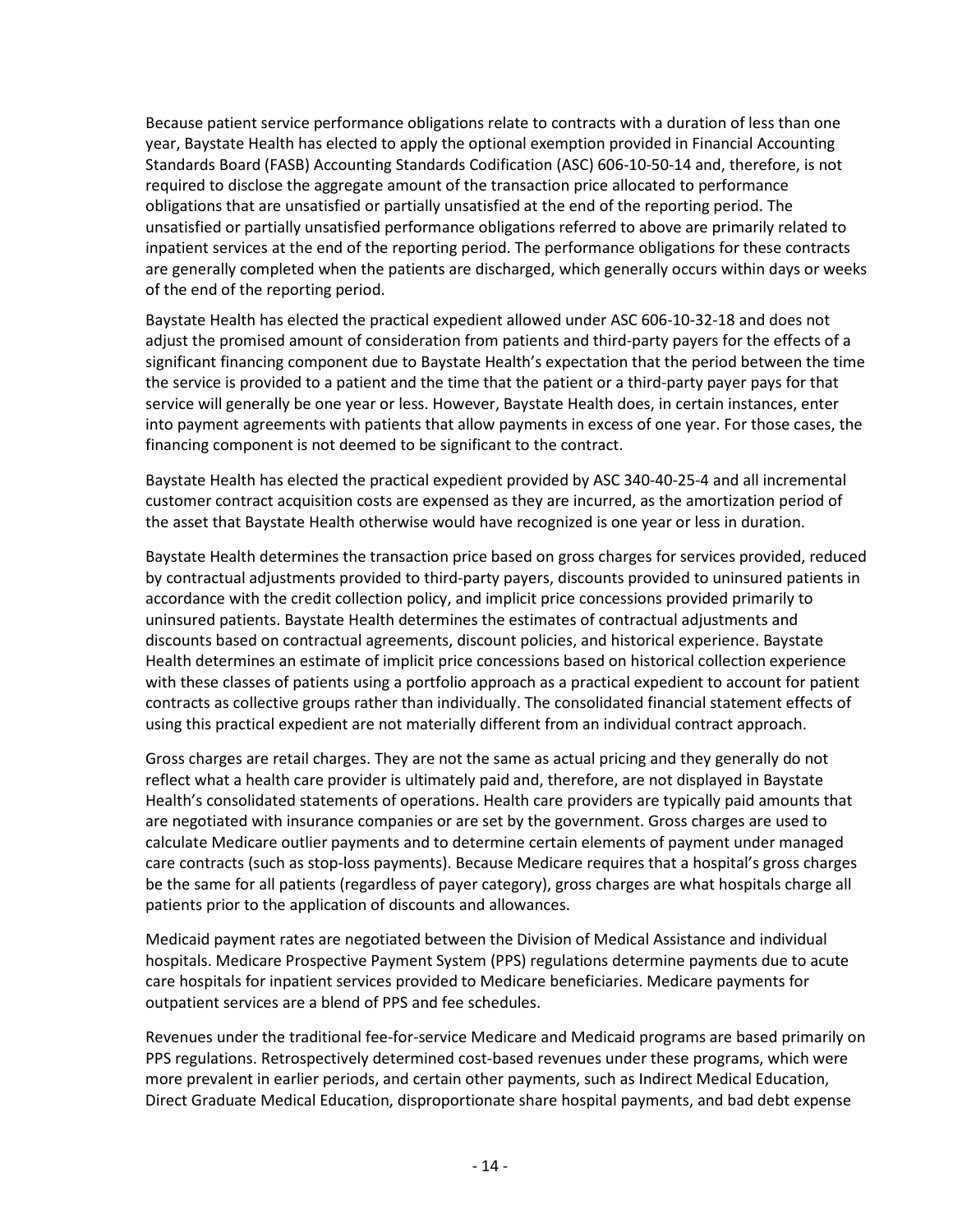reimbursement, which are based on filed cost reports, are estimated using historical trends and current factors. Cost report settlements under these programs are subject to audit by Medicare and Medicaid auditors and administrative and judicial review and it can take several years until final settlement of such matters is determined and completely resolved. Because the laws, regulations, instructions, and rule interpretations governing Medicare, Medicaid, and Health Safety Net (HSN) reimbursement are complex and change frequently, the recorded estimates could change by material amounts.

Settlements with third-party payers for retroactive revenue adjustments due to audits, reviews, or investigations are considered variable consideration and are included in the determination of the estimated transaction price for providing patient care using the most likely outcome method. These settlements are estimated based on the terms of the payment agreement with the payer, correspondence from the payer, and historical settlement activity, including an assessment to ensure that it is probable that a significant reversal in the amount of cumulative revenue recognized will not occur when the uncertainty associated with the retroactive adjustment is subsequently resolved. Estimated settlements are adjusted in future periods as adjustments become known (that is, new information becomes available) or as years are settled or are no longer subject to such audits, reviews, and investigations.

During 2021 and 2020, Baystate Health recorded adjustments to amounts accrued for settlements related to prior fiscal years. The net effect of such adjustments was an increase in net patient service revenue of approximately \$13,788,000 and \$13,767,000 in 2021 and 2020, respectively.

Revenues under managed care plans are based primarily on payment terms involving predetermined rates per diagnosis, per-diem rates, discounted fee-for-service rates, and/or other similar contractual arrangements. These revenues are also subject to review and possible audit by the payers, which can take several years before they are completely resolved. The payers are billed for patient services on an individual patient basis. An individual patient's bill is subject to adjustment on a patient-by-patient basis in the ordinary course of business by the payers following their review and adjudication of each particular patient account. Baystate Health estimates the discounts for contractual allowances at the individual hospital level utilizing billing data on an individual patient basis or by payer class. At the end of each month, on an individual hospital basis, Baystate Health estimates the expected reimbursement for patients of managed care plans based on the applicable contract terms. Contractual allowance estimates are periodically reviewed for accuracy by taking into consideration known contract terms, as well as payment history. Baystate Health does not believe there were any adjustments to estimates of patient bills that were material to our revenues. Managed care accounts, net of contractual allowances recorded, are further reduced to their net realizable value through implicit price concessions based on historical collection trends for these payers and other factors that affect the estimation process.

Baystate Health knows of no claims, disputes, or unsettled matters with any payer that would materially affect revenues for which it has not adequately provided in the accompanying consolidated financial statements.

Generally, patients who are covered by third-party payers are responsible for related copays, coinsurance, and deductibles, which vary in amount. Baystate Health also provides services to uninsured patients and offers uninsured patients a discount from standard charges. Baystate Health estimates the transaction price for patients with copays, coinsurance, and deductibles and for those who are uninsured based on historical collection experience and current market conditions. Under the credit and collection policy, the discount offered to certain uninsured patients is recognized as a contractual allowance, which reduces net operating revenues at the time the self-pay accounts are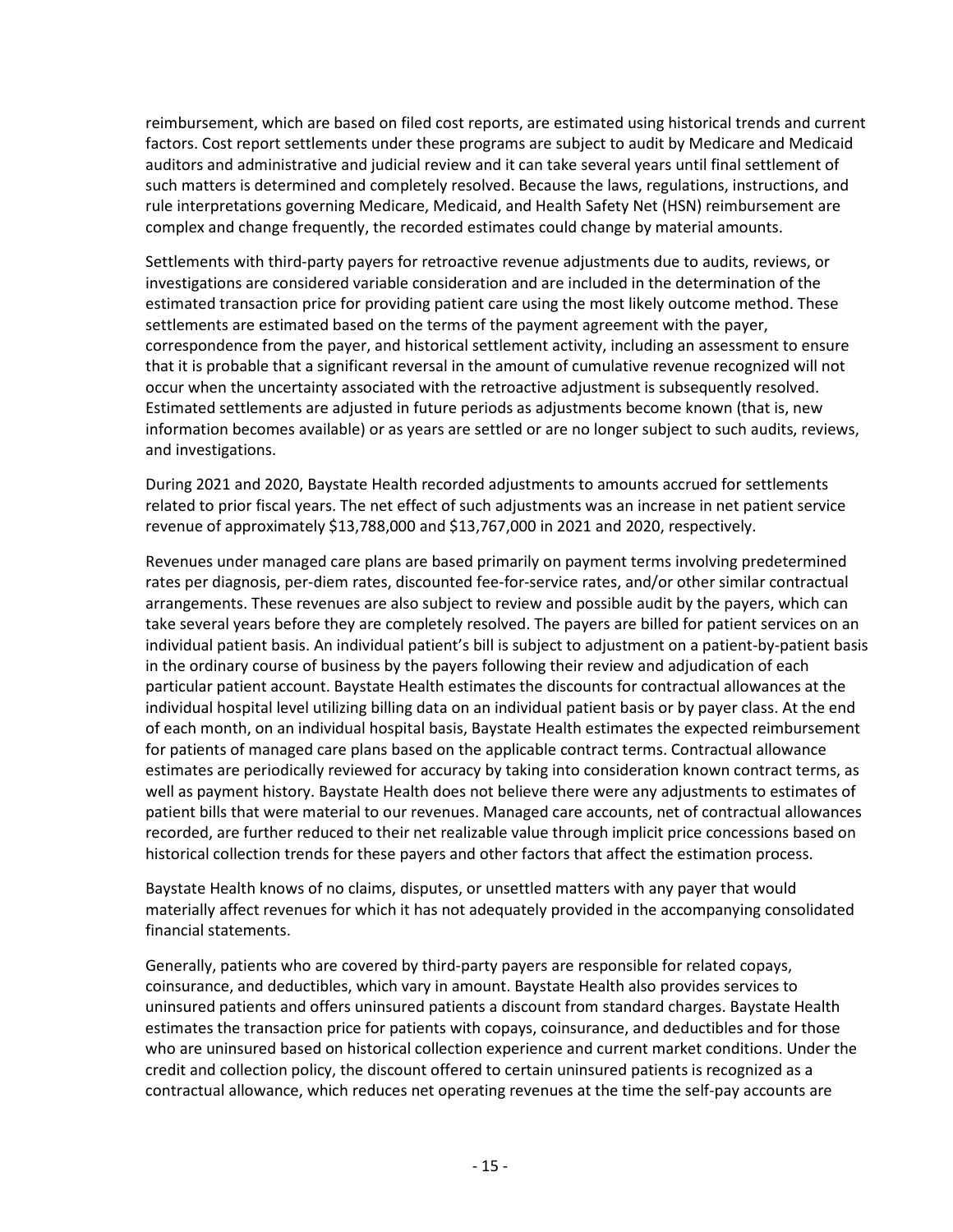recorded. The uninsured patient accounts, net of contractual allowances recorded, are further reduced to their net realizable value at the time they are recorded through implicit price concessions based on historical collection trends for self-pay accounts and other factors that affect the estimation process. There are various factors that can impact collection trends, such as changes in the economy, which, in turn, have an impact on unemployment rates and the number of uninsured and underinsured patients; the volume of patients through our emergency departments; the increased burden of copays, coinsurance amounts, and deductibles to be made by patients with insurance; and business practices related to collection efforts. These factors continuously change and can have an impact on collection trends and the estimation process. Subsequent changes to the estimate of the transaction price are generally recorded as adjustments to net patient service revenue in the period of the change.

Baystate Health has provided implicit price concessions, primarily to uninsured patients and patients with copays, coinsurance, and deductibles. The implicit price concessions included in estimating the transaction price represent the difference between amounts billed to patients and the amounts Baystate Health expects to collect based on Baystate Health's collection history with similar patients. Although outcomes vary, Baystate Health's policy is to attempt to collect amounts due from patients, including copays, coinsurance, and deductibles due from patients with insurance, at the time of service while complying with all federal and state statutes and regulations, including, but not limited to, the Emergency Medical Treatment and Active Labor Act (EMTALA). Generally, as required by EMTALA, patients may not be denied emergency treatment due to inability to pay. Therefore, services, including the legally required medical screening examination and stabilization of the patient, are performed without delay to obtain insurance information. In nonemergency circumstances or for elective procedures and services, it is the policy to verify insurance prior to a patient being treated; however, there are various exceptions that can occur. Such exceptions can include, for example, instances where (1) Baystate Health is unable to obtain verification because the patient's insurance company was unable to be reached or contacted; (2) a determination is made that a patient may be eligible for benefits under various government programs, such as Medicaid or Victims of Crime, and it takes several days or weeks before qualification for such benefits is confirmed or denied; and (3) under physician orders, Baystate Health provides services to patients that require immediate treatment.

**HSN**—In April 2006, the Commonwealth of Massachusetts passed Chapter 58 of the Acts of 2006, "An Act Providing Access to Affordable, Quality, Accountable Health Care;" the goal of which is to provide near-universal health insurance coverage to Massachusetts residents through a combination of Medicaid expansions, subsidized private insurance programs, insurance market reforms, and the HSN.

The HSN reimburses hospitals for uncompensated care based on actual services provided at rates approximating the PPS, subject to available funds. Like its predecessor, the uncompensated care pool, the HSN is partially funded by acute hospitals through an assessment on gross charges billed to nongovernmental payers.

**Charity Care and Community Support**—It is the policy of Baystate Health to provide care to any patient in need of medical care, regardless of the patient's ability to pay for such care. Based upon the patient's financial capability to pay, such care is provided free of charge or at amounts below normal charges. Because amounts determined to qualify as charity care are not pursued, they are not reported as revenue. The net cost of charity care includes the direct and indirect cost of providing charity care services, offset by revenues received from indigent care pools (primarily the HSN). The cost is estimated by utilizing a ratio of cost to gross charges applied to the gross uncompensated care charges associated with providing charity care.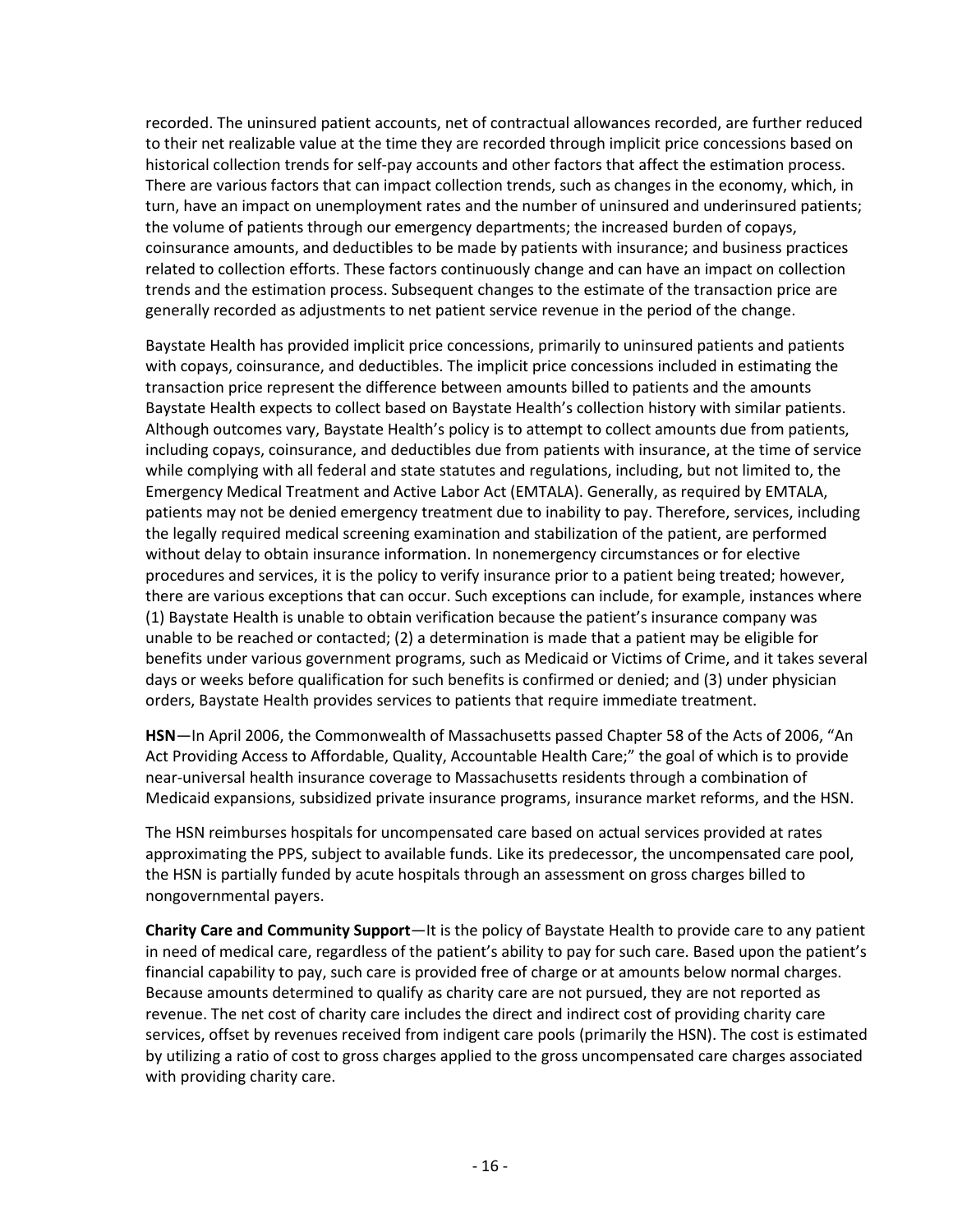The costs of charity care provided during the years ended September 30, 2021 and 2020, are as follows (in thousands):

|                                       | 2021               | 2020                |
|---------------------------------------|--------------------|---------------------|
| HSN assessment<br><b>HSN</b> receipts | \$7,100<br>(4,519) | \$7,051<br>(3, 445) |
| Free care (at cost)                   | 6,488              | 8,303               |
| Total                                 | \$9,069            | \$11,909            |

In addition to the charity care provided to patients, Baystate Health has ongoing community outreach initiatives in the areas of health services access, education, safety, and community reinvestment. The initiatives include freestanding health centers; improving school-based health services; implementing an immunization tracking system to link preschool-aged children to primary care providers; youth development programs; increasing minority employment; improving the community's health status; wellness, health, and safety programs for senior citizens; and health screenings and forums.

**Premium Revenue**—Premium revenue primarily represents insurance membership contract revenue at HNE. The contracts generally cover a 12-month period and are subject to cancellation by the employer group or HNE upon 30-day written notice. Premiums are due monthly and are recognized as revenue during the period in which HNE is obligated to provide services to members.

HNE enters risk-sharing arrangements with certain providers and payers, whereby a settlement amount is calculated based on actual medical claims experience as compared to budgeted amounts or a predetermined risk corridor, based upon contractual arrangements. These settlements are estimated and accrued during the period the related services were rendered and adjusted in future periods as final settlements are determined. During 2021 and 2020, HNE recorded adjustments to amounts accrued for risk-sharing settlements related to the prior fiscal year as a change in estimate. The net effect of the adjustments was an increase (decrease) in premium revenue of approximately \$2,796,000 and \$(1,924,000) in 2021 and 2020, respectively.

**Risk Adjustment**—The Affordable Care Act established a permanent risk adjustment program to transfer funds from qualified individual and small group insurance plans with below-average risk scores to plans with above-average risk scores. Based on the risk score of HNE's qualified plan members relative to the average risk score of members of other qualified plans throughout the Commonwealth of Massachusetts, HNE estimates the ultimate risk adjustment receivables or payables and reflects the impact as an adjustment to premium revenue. At September 30, 2021 and 2020, HNE recorded a net payable of approximately \$3,857,000 and \$2,401,000, respectively, under the risk adjustment program, recorded in accounts payable in the accompanying statements of financial position.

**Medical Claims and Capitation**—The cost of medical claims and capitation, including claims related to self-insurance, is accrued for in the period in which services are provided and includes certain estimated amounts. The estimates for claims expense may be more or less than the amounts ultimately paid when the claims are settled. Such changes in estimates are reflected in the consolidated statements of operations in the year the change occurs.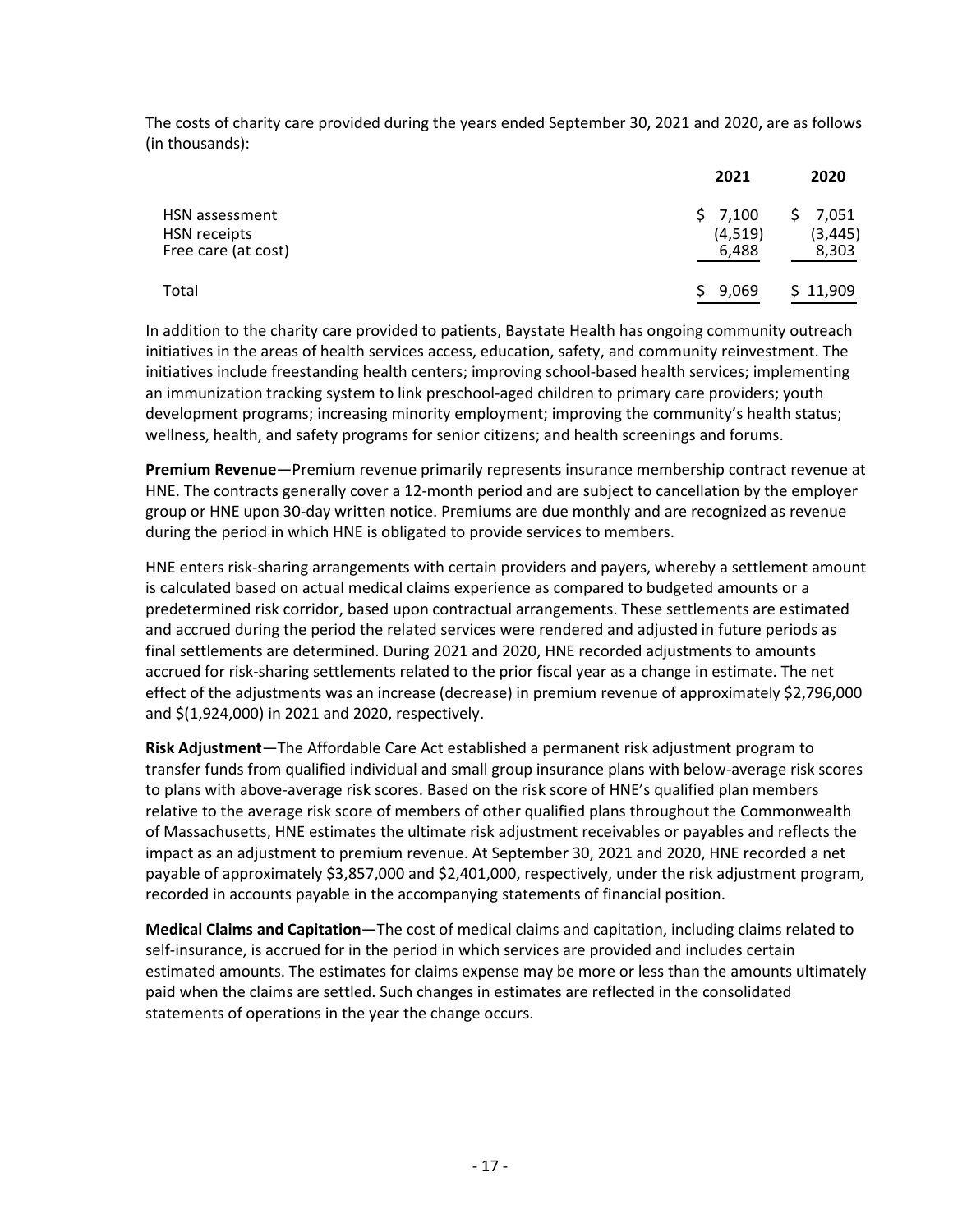**Impairment of Long-Lived Assets**—Long-lived assets to be held and used are reviewed for impairment whenever circumstances indicate that the carrying amount of an asset may not be recoverable. Longlived assets to be disposed of are reported at the lower of the carrying amount or fair value, less cost to sell. For the years ended September 30, 2021, and 2020, approximately \$3,074,000 and \$0 were recorded as impairment charges included in other expense.

**Research Grants and Contracts**—Revenue related to research grants and contracts is recognized as the related costs are incurred. Indirect costs relating to certain government grants and contracts are reimbursed at fixed rates negotiated with government agencies. Research grants and contracts have been accounted for as exchange transactions to the extent that the grantor is receiving commensurate value in return for the grants provided and are accounted for as contributions where commensurate value is not provided to the grantor. Amounts received in advance of incurring the related expenditures are recorded as unexpended research grants and are included with deferred revenue in the accompanying consolidated statements of financial position.

**Defined Benefit Pension Plan**—Baystate Health recognizes the overfunded or underfunded status of its defined benefit pension plan as an asset or liability in its consolidated statements of financial position. Changes in the funded status of the plan is reported as a change in net assets without donor restrictions presented below the excess of revenues over expenses in the consolidated statements of operations and changes in net assets without donor restrictions in the year in which the changes occur.

**Income Taxes**—All of Baystate Health's consolidated entities are recognized by the Internal Revenue Service as tax-exempt, not-for-profit organizations under Section 501(c)(3) of the Internal Revenue Code (IRC), except for BHIC, IC, HAS, HIS, and HIC, which are taxable entities, and HNE, which is exempt under IRC 501(c)(4).

**Recently Adopted Accounting Pronouncements**—In August 2018, the FASB issued Accounting Standards Update (ASU) No. 2018-13, *Fair Value Measurement (Topic 820): Disclosure Framework— Changes to the Disclosure Requirements for Fair Value Measurement*, which modifies the disclosure requirements on fair value measurements. This guidance was adopted on October 1, 2020. The adoption of ASU No. 2018-13 did not have a material impact on the consolidated financial statements.

#### **Pending Accounting Pronouncements**—

In August 2018, the FASB issued ASU No. 2018-14, *Compensation—Retirement Benefits—Defined Benefit Plans—General (Subtopic 715-20): Disclosure Framework—Changes to the Disclosure Requirements for Defined Benefit Plans*, which modifies the disclosure requirements for entities with defined benefit plans. This guidance is effective for Baystate Health for the annual reporting period ending September 30, 2022. Baystate Health has not determined the impact the adoption of this update will have on the consolidated financial statements.

In August 2018, the FASB issued ASU No. 2018-15, *Intangibles—Goodwill and Other—Internal-Use Software (Subtopic 350-40): Customers Accounting for Implementation Costs Incurred in a Cloud Computing Arrangement That Is a Service Contract*, which helps entities evaluate the fees paid by a customer in a cloud computing arrangement by providing guidance for determining when an arrangement includes a software license. This guidance is effective for Baystate Health for the annual reporting period ending September 30, 2022. Baystate Health has not determined the impact the adoption of this update will have on the consolidated financial statements.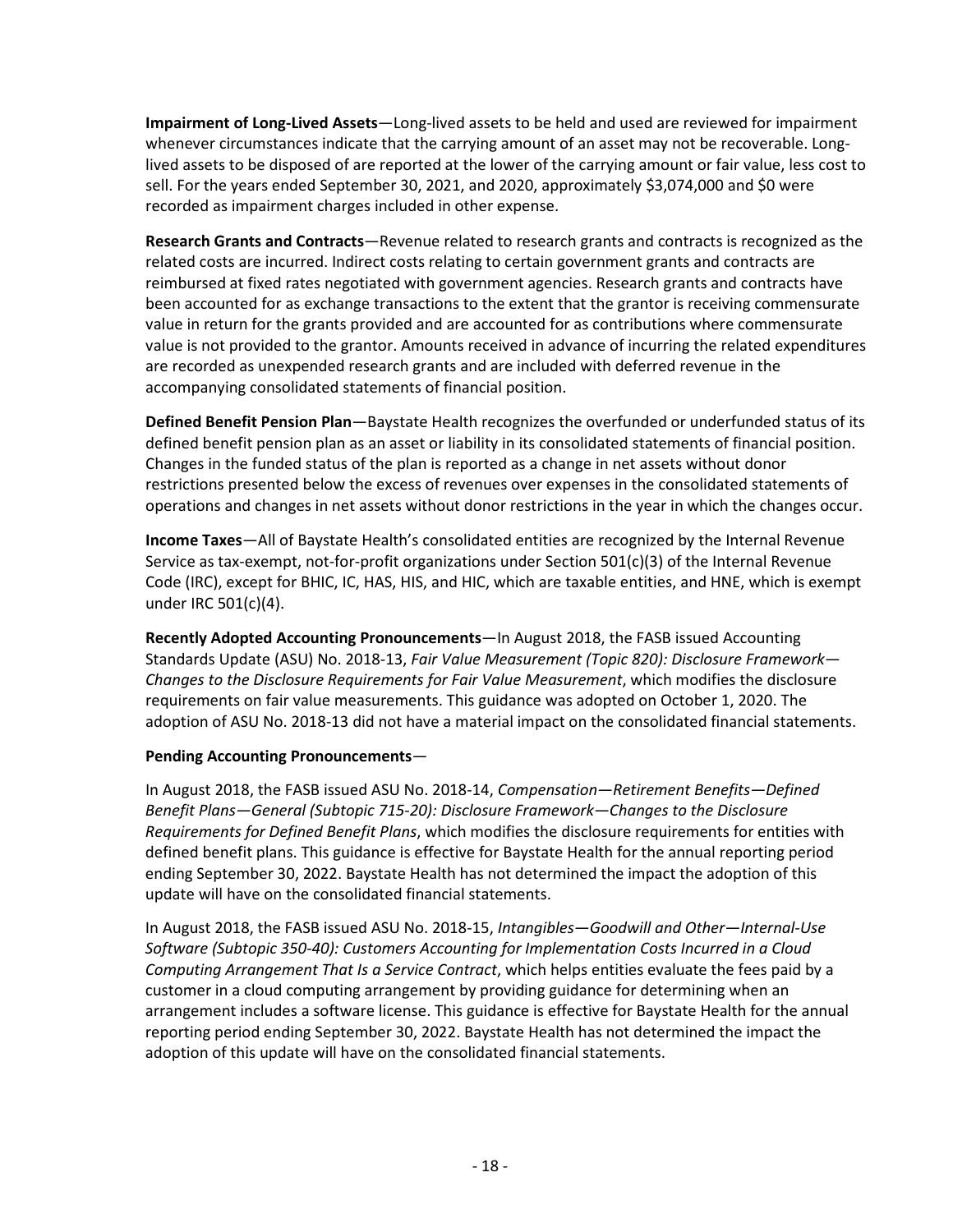In November 2018, the FASB issued ASU No. 2018-18, *Collaborative Arrangements (Topic 808): Clarifying the Interaction between Topic 808 and Topic 806*, which provides guidance on whether certain transactions between collaborative arrangement participants should be accounted for with revenue under ASC 606. This guidance is effective for Baystate Health for the annual reporting period ending September 30, 2022. Baystate Health has not determined the impact the adoption of this update will have on the consolidated financial statements.

#### **3. NET PATIENT SERVICE REVENUE**

Net patient service revenue recognized during the year ended September 30, 2021 and 2020, from Baystate Health's major payer sources is as follows (in thousands):

|                                   | 2021        | 2020        |
|-----------------------------------|-------------|-------------|
| Medicare                          | 689,078     | 586,334     |
| Medicaid                          | 302,875     | 271,304     |
| Commercial and other              | 647,474     | 567,955     |
| Self-pay                          | 11.114      | 13,920      |
| Total net patient service revenue | \$1,650,541 | \$1,439,513 |

Self-pay revenue is primarily composed of patient responsibility payments from insured customers with copayment and deductible obligations.

The composition of net patient service revenue based on business lines for the year ended September 30, 2021 and 2020, is as follows (in thousands):

|                                   | 2021        | 2020        |
|-----------------------------------|-------------|-------------|
| Hospital                          | \$1,460,568 | \$1,267,014 |
| Physician services                | 167,213     | 148.139     |
| Home health care                  | 22,760      | 24,360      |
| Total net patient service revenue | \$1,650,541 | \$1,439,513 |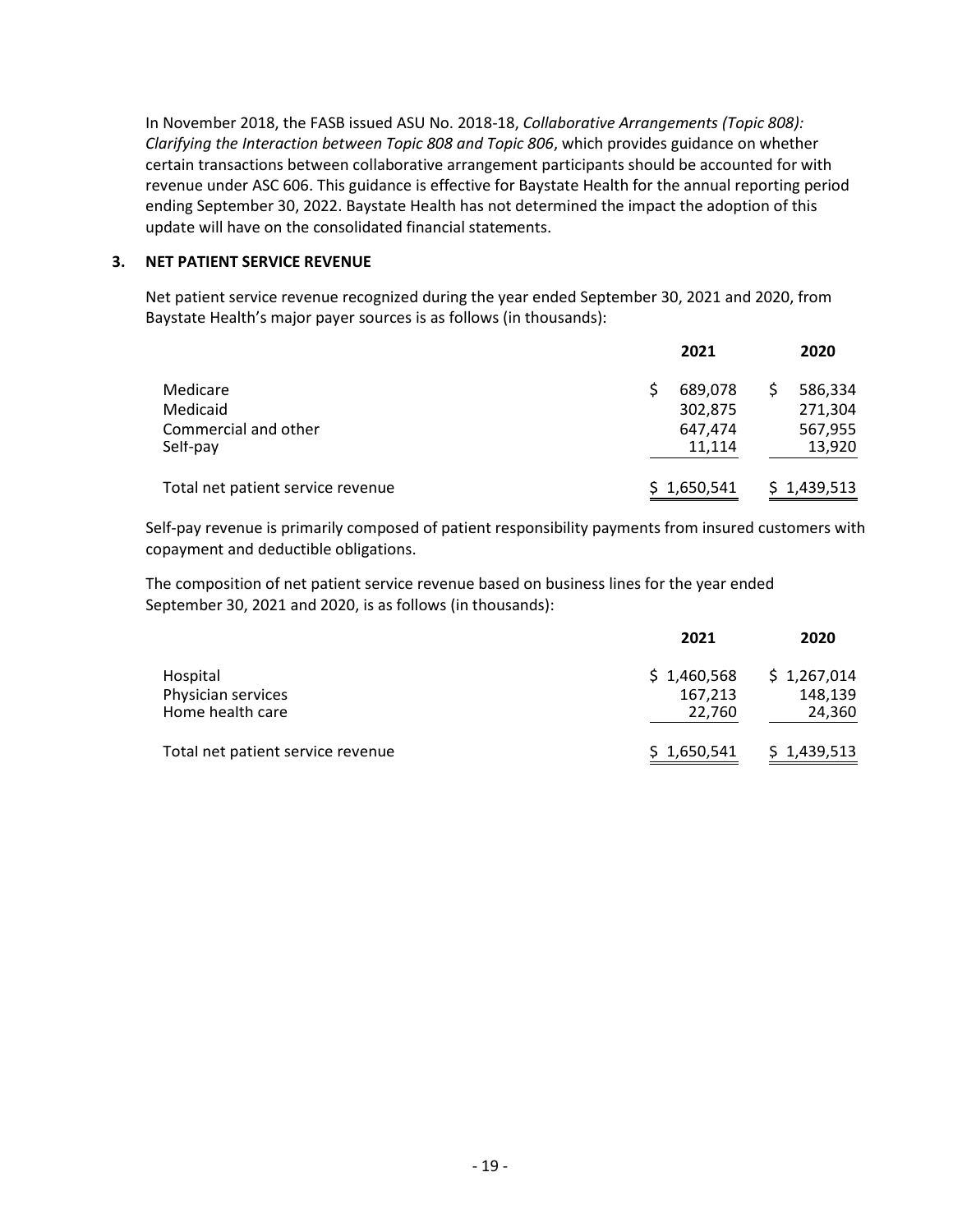#### **4. CASH, INVESTMENTS, AND ASSETS WHOSE USE IS LIMITED**

The composition of cash, investments, and assets whose use is limited at September 30, 2021 and 2020, is as follows (in thousands):

|                                                    |    | 2021        | 2020          |
|----------------------------------------------------|----|-------------|---------------|
| Cash and cash equivalents                          | Ś. | 456,967     | \$<br>723,309 |
| Mutual funds                                       |    | 405,947     | 444,315       |
| Commingled equity index funds                      |    | 223,103     |               |
| Fixed-income securities                            |    | 280,979     | 200,725       |
| Domestic equity securities                         |    | 27,600      | 24,571        |
| Beneficial interests in perpetual trusts           |    | 48,346      | 41,513        |
| Private market funds                               |    | 71,582      | 54,394        |
| Commingled international equity funds              |    | 110,014     | 73,195        |
| Commingled emerging markets funds                  |    | 14,279      | 9,389         |
| Commingled-other funds                             |    | 103,525     | 67,747        |
| Hedge fund of funds                                |    | 30,404      | 40,989        |
| Commingled master limited partnership              |    |             | 153           |
| Commingled hedge fund                              |    |             | 21,500        |
| Commingled real assets                             |    |             | 30,068        |
| Redemption receivable from alternative investments |    | 10,056      | 17,554        |
|                                                    |    | \$1,782,802 | \$1,749,422   |

Cash, investments, and assets whose use is limited at September 30, 2021 and 2020, are included in the consolidated statements of financial position as follows (in thousands):

|                                                   |    | 2021        |   | 2020        |
|---------------------------------------------------|----|-------------|---|-------------|
| Cash and cash equivalents                         | \$ | 446,007     | Ś | 717,557     |
| Investments                                       |    | 585,878     |   | 404,792     |
| Long-term investments                             |    | 86,094      |   | 70,078      |
| Board-designated cash and investments             |    | 361,909     |   | 301,062     |
| Investments of captive insurance company          |    | 165,860     |   | 139,704     |
| Investments held by trustee under debt agreements |    | 117         |   | 99          |
| Beneficial interests in perpetual trusts          |    | 48,346      |   | 41,513      |
| Deferred compensation investments                 |    | 88,591      |   | 74,617      |
|                                                   |    | \$1,782,802 |   | \$1,749,422 |
| Investment income and realized gains included in  |    |             |   |             |
| other revenue                                     | S  | 31.853      | S | 10.877      |

BHIC and HNE investment income and realized gains are included in other revenue, as this revenue is integral to their operations.

#### **5. LIQUIDITY AND FAIR VALUE MEASUREMENTS**

**Liquidity and Availability**—The following financial assets are not subject to donor or other contractual restrictions and are available for expenditure generally within one year of the consolidated statements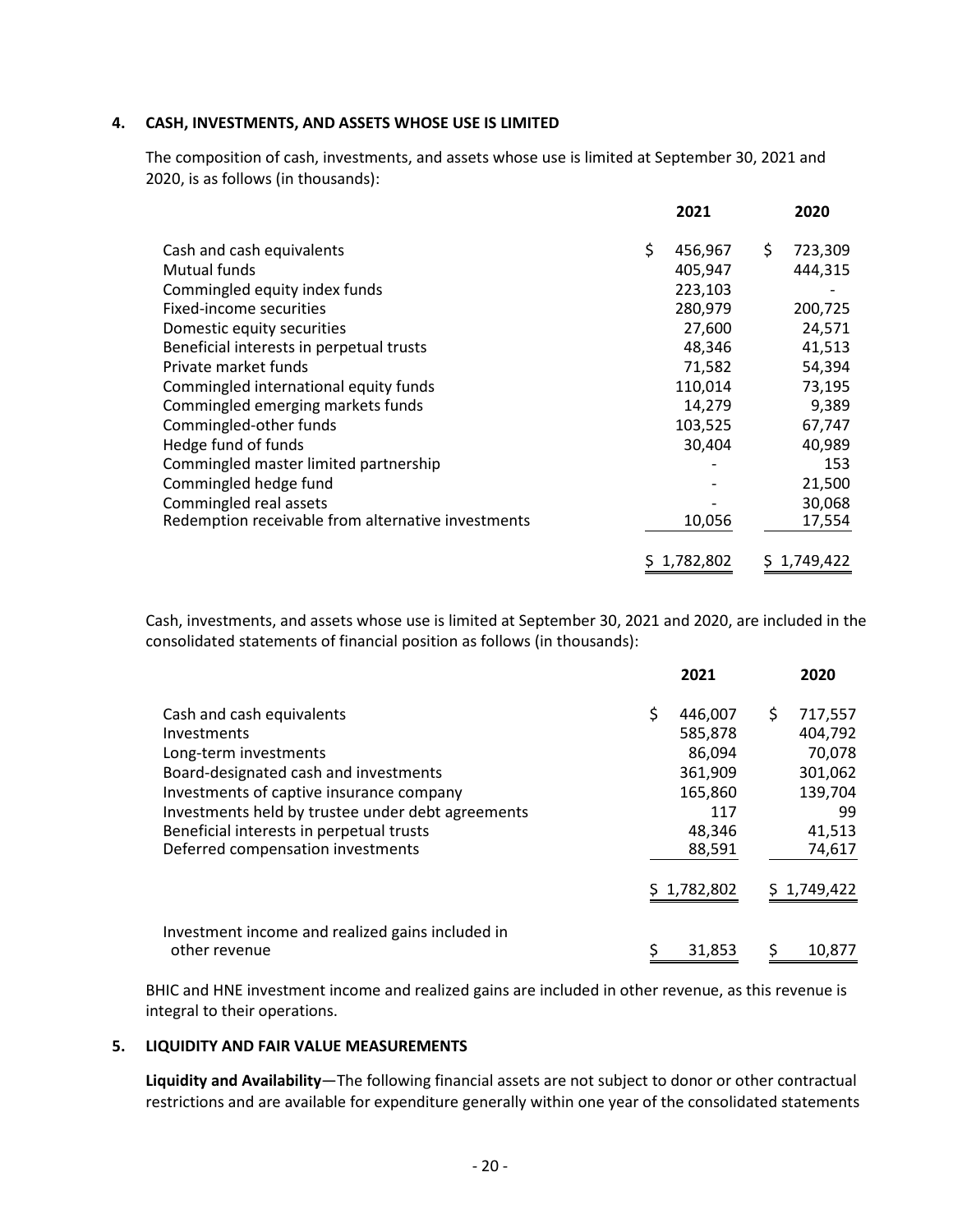of financial position date. Board-designated funds have been established whereby the Board has the objective of setting funds aside that can be drawn upon for current needs. Also, as more fully described in Note 11, Baystate Health has a general purpose line of credit of which approximately \$20,000,000 as of September 30, 2021, is available to be drawn upon in the event of an unanticipated liquidity need.

During April 2020, Baystate Health requested and received approximately \$221,639,000 and \$8,803,000 of cash advances from accelerated Medicare and Medicaid Safety Net payment requests, respectively, under the CARES Act, which are recorded as contract liabilities in the consolidated statement of financial position as of September 30, 2020. During fiscal year 2021, approximately \$59,000,000 was recouped by CMS, with the remaining current balance of approximately \$171,442,000 recorded as contract liabilities as of September 30, 2021.

The CARES Act provides for deferred payment of the employer portion of social security taxes between March 27, 2020, and December 31, 2020, with 50% of the deferred amount due no later than December 31, 2021, and the remaining 50% due no later than December 31, 2022. Baystate Health began deferring the employer portion of social security taxes in mid-April 2020, with approximately \$17,500,000 and \$0 recorded in current accounts payable, and \$17,500,000 and \$23,000,000 recorded in long-term other liabilities in the consolidated statements of financial position as of September 30, 2021 and 2020, respectively.

Baystate Health monitors liquidity position through the days cash on hand metric, which is defined as total unrestricted cash and investments without donor or contractual restrictions, divided by total operating expenses minus depreciation and amortization, divided by the number of days in the period.

The following table depicts the liquidity position of Baystate Health at September 30, 2021 and 2020 (in thousands):

|                                                                                                                                                       | 2021                                     | 2020                                     |
|-------------------------------------------------------------------------------------------------------------------------------------------------------|------------------------------------------|------------------------------------------|
| Cash and cash equivalents<br>Investment securities classified as current assets<br>Board-designated funds<br>Investments of captive insurance company | 446,007<br>585,878<br>361,909<br>165,860 | 717,557<br>404,792<br>301,062<br>139,704 |
| Total unrestricted cash and investments                                                                                                               | \$1,559,654                              | \$1,563,115                              |
| Days cash on hand                                                                                                                                     | 235                                      | 240                                      |

The decrease in days cash on hand in fiscal year 2021 is mainly attributed to the recoupment of a portion of Medicare cash advances and increased operating expenses.

Baystate Health has other assets limited or restricted as to use for donor-restricted purposes, debt service, and future capital improvements. Additionally, certain other board-designated assets are designated for future capital expenditures and operating reserves. These assets whose use is limited, which are more fully described in Note 2, are not available for general expenditure within the next year. However, the board-designated amounts could be made available, if necessary, and are thus reflected in the amounts above.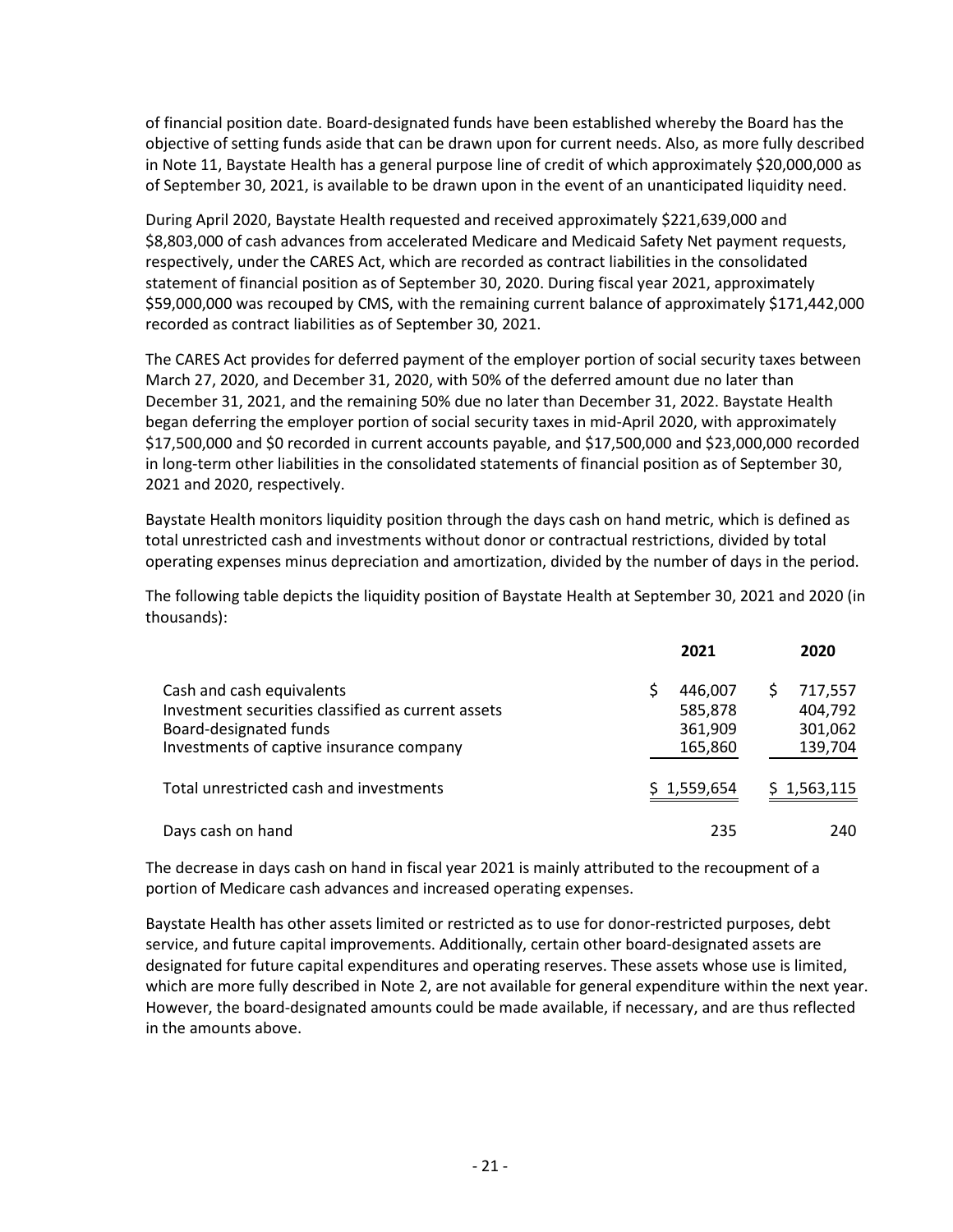**Fair Value Measurements**—Baystate Health calculates fair value, as described in ASC 820, to value its financial assets and liabilities, when applicable. Fair value is based on the price that would be received to sell an asset or paid to transfer a liability in an orderly transaction between market participants at the measurement date. In order to increase consistency and comparability in fair value measurements, ASC 820 establishes a three-level valuation hierarchy that prioritizes observable and unobservable inputs used to measure fair value. The valuation hierarchy is based upon the transparency of inputs to the valuation of an asset or liability as of the measurement date. The three levels are defined as follows:

*Level 1*—Quoted prices (unadjusted) in active markets that are accessible at the measurement date for identical assets or liabilities. The fair value hierarchy gives the highest priority to Level 1 inputs.

*Level 2*—Observable inputs that are based on inputs not quoted in active markets but corroborated by market data.

*Level 3*—Unobservable inputs are used when little or no market data is available. The fair value hierarchy gives the lowest priority to Level 3 inputs.

A financial instrument's categorization within the valuation hierarchy is based upon the lowest level of input that is significant to the fair value measurement. In determining fair value, Baystate Health utilizes valuation techniques that maximize the use of observable inputs and minimize the use of unobservable inputs to the extent possible, as well as consider counterparty credit risk in its assessment of fair value.

Investments for which the fair value is measured using the net asset value (NAV) per share calculated by the underlying entity as a practical expedient are not categorized within the fair value hierarchy.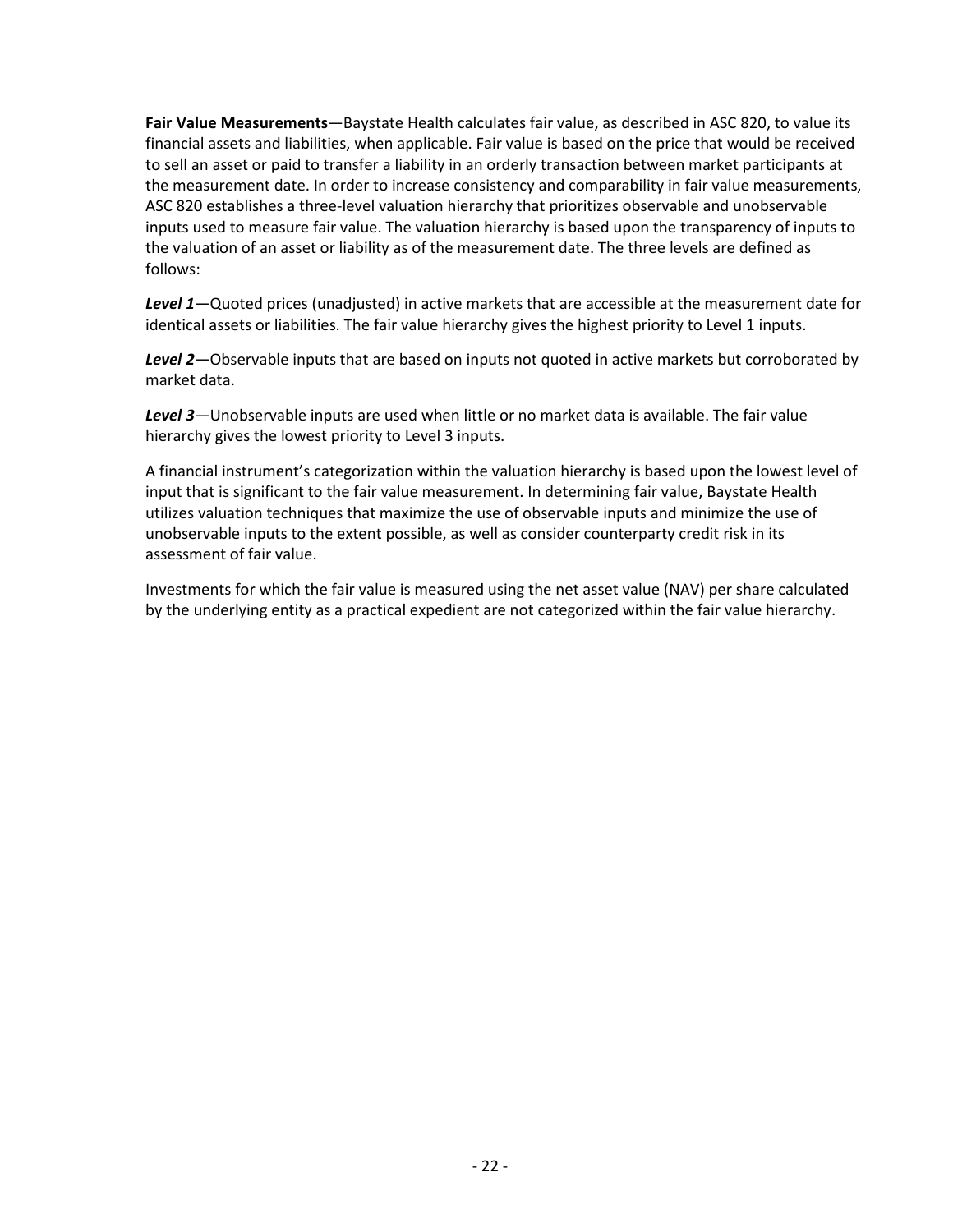|                                                                         | Assets at Fair Value at September 30, 2021 |                                    |                  |             |
|-------------------------------------------------------------------------|--------------------------------------------|------------------------------------|------------------|-------------|
|                                                                         | Level 1                                    | Level <sub>2</sub>                 | Level 3          | Total       |
| Assets:                                                                 |                                            |                                    |                  |             |
| Cash and cash equivalents                                               | \$<br>456,967                              | \$<br>$\qquad \qquad \blacksquare$ | \$<br>$\sim$ $-$ | \$456,967   |
| Mutual funds:                                                           |                                            |                                    |                  |             |
| Corporate bond funds                                                    | 147,723                                    |                                    |                  | 147,723     |
| Deferred compensation investments:                                      |                                            |                                    |                  |             |
| Corporate bond funds                                                    | 27,843                                     |                                    |                  | 27,843      |
| Equity index funds                                                      | 60,748                                     |                                    |                  | 60,748      |
| Equity index funds                                                      | 169,633                                    |                                    |                  | 169,633     |
| <b>Total mutual funds</b>                                               | 405,947                                    |                                    |                  | 405,947     |
| Commingled equity index funds                                           | 223,103                                    |                                    |                  | 223,103     |
| Fixed-income securities-corporate bonds and<br>US government securities | $\overline{\phantom{0}}$                   | 280,979                            |                  | 280,979     |
|                                                                         |                                            |                                    |                  |             |
| Domestic equity securities                                              | 27,600                                     |                                    |                  | 27,600      |
| Beneficial interests in perpetual trusts                                |                                            |                                    | 48,346           | 48,346      |
| Total assets at fair value                                              | \$1,113,617                                | \$280,979                          | \$48,346         | \$1,442,942 |
| Investments measured at NAV:                                            |                                            |                                    |                  |             |
| Commingled international equity funds                                   |                                            |                                    |                  | 110,014     |
| Commingled emerging markets funds                                       |                                            |                                    |                  | 14,279      |
| Commingled-other funds                                                  |                                            |                                    |                  | 103,525     |
| Hedge fund of funds                                                     |                                            |                                    |                  | 30,404      |
| Private market funds                                                    |                                            |                                    |                  | 71,582      |
| Total investments measured at NAV                                       |                                            |                                    |                  | 329,804     |
| Redemption receivable from alternative investments                      |                                            |                                    |                  | 10,056      |
| <b>Total assets</b>                                                     |                                            |                                    |                  | 1,782,802   |
| Liabilities-interest rate swap agreement                                | \$                                         | 1,428<br>\$.                       | \$               | \$          |

Financial assets and liabilities carried at fair value for the years ended September 30, 2021 and 2020, are classified in the table below in one of the three categories described above (in thousands):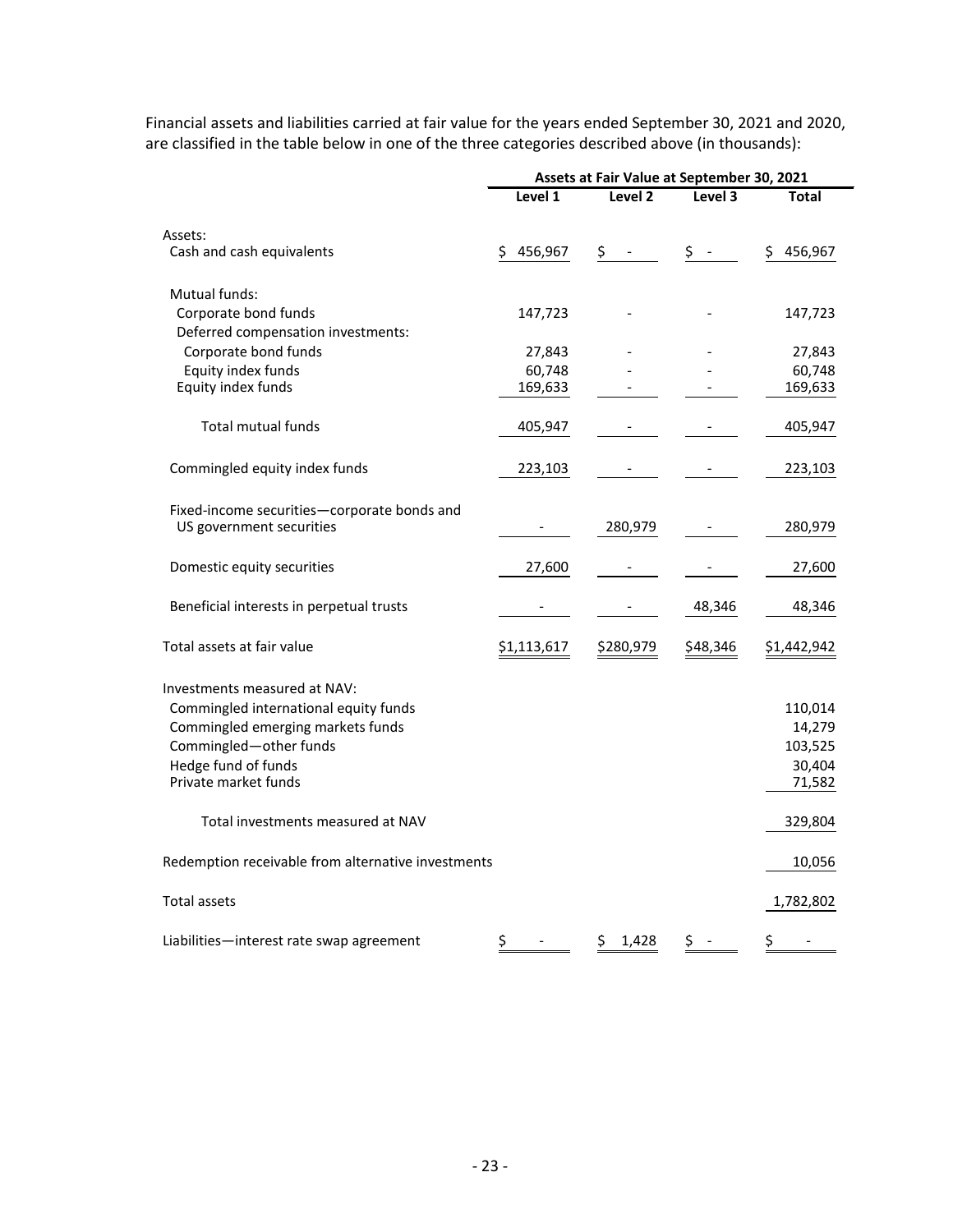|                                                            | Assets at Fair Value at September 30, 2020 |                                |          |               |
|------------------------------------------------------------|--------------------------------------------|--------------------------------|----------|---------------|
|                                                            | Level 1                                    | Level 2                        | Level 3  | Total         |
| Assets:                                                    |                                            |                                |          |               |
| Cash and cash equivalents                                  | 723,309<br>\$.                             | \$<br>$\overline{\phantom{a}}$ | \$ -     | 723,309<br>\$ |
| Mutual funds:                                              |                                            |                                |          |               |
| Corporate bond funds<br>Deferred compensation investments: | 104,561                                    |                                |          | 104,561       |
| Corporate bond funds                                       | 24,274                                     |                                |          | 24,274        |
| Equity index funds                                         | 50,343                                     |                                |          | 50,343        |
| Equity index funds                                         | 265,137                                    |                                |          | 265,137       |
| <b>Total mutual funds</b>                                  | 444,315                                    |                                |          | 444,315       |
| Fixed-income securities-corporate bonds and                |                                            |                                |          |               |
| US government securities                                   | -                                          | 200,725                        |          | 200,725       |
| Domestic equity securities                                 | 24,571                                     |                                |          | 24,571        |
| Beneficial interests in perpetual trusts                   |                                            |                                | 41,513   | 41,513        |
| Total assets at fair value                                 | \$1,192,195                                | \$200,725                      | \$41,513 | 1,434,433     |
| Investments measured at NAV:                               |                                            |                                |          |               |
| Commingled international equity funds                      |                                            |                                |          | 73,195        |
| Commingled emerging markets funds                          |                                            |                                |          | 9,389         |
| Commingled-other funds                                     |                                            |                                |          | 67,747        |
| Hedge fund of funds                                        |                                            |                                |          | 40,989        |
| Commingled master limited partnerships                     |                                            |                                |          | 153           |
| Commingled hedge fund                                      |                                            |                                |          | 21,500        |
| Commingled real assets                                     |                                            |                                |          | 30,068        |
| Private market funds                                       |                                            |                                |          | 54,394        |
|                                                            |                                            |                                |          |               |
| Total investments measured at NAV                          |                                            |                                |          | 297,435       |
| Redemption receivable from alternative investments         |                                            |                                |          | 17,554        |
| <b>Total assets</b>                                        |                                            |                                |          | 1,749,422     |
| Liabilities—interest rate swap agreement                   | \$                                         | \$<br>2,225                    | \$       | \$<br>2,225   |

The amounts classified in the tables above exclude assets invested in Baystate Health's defined benefit plan (see Note 18).

There were no transfers of Level 3 assets during the years ended September 30, 2021 and 2020.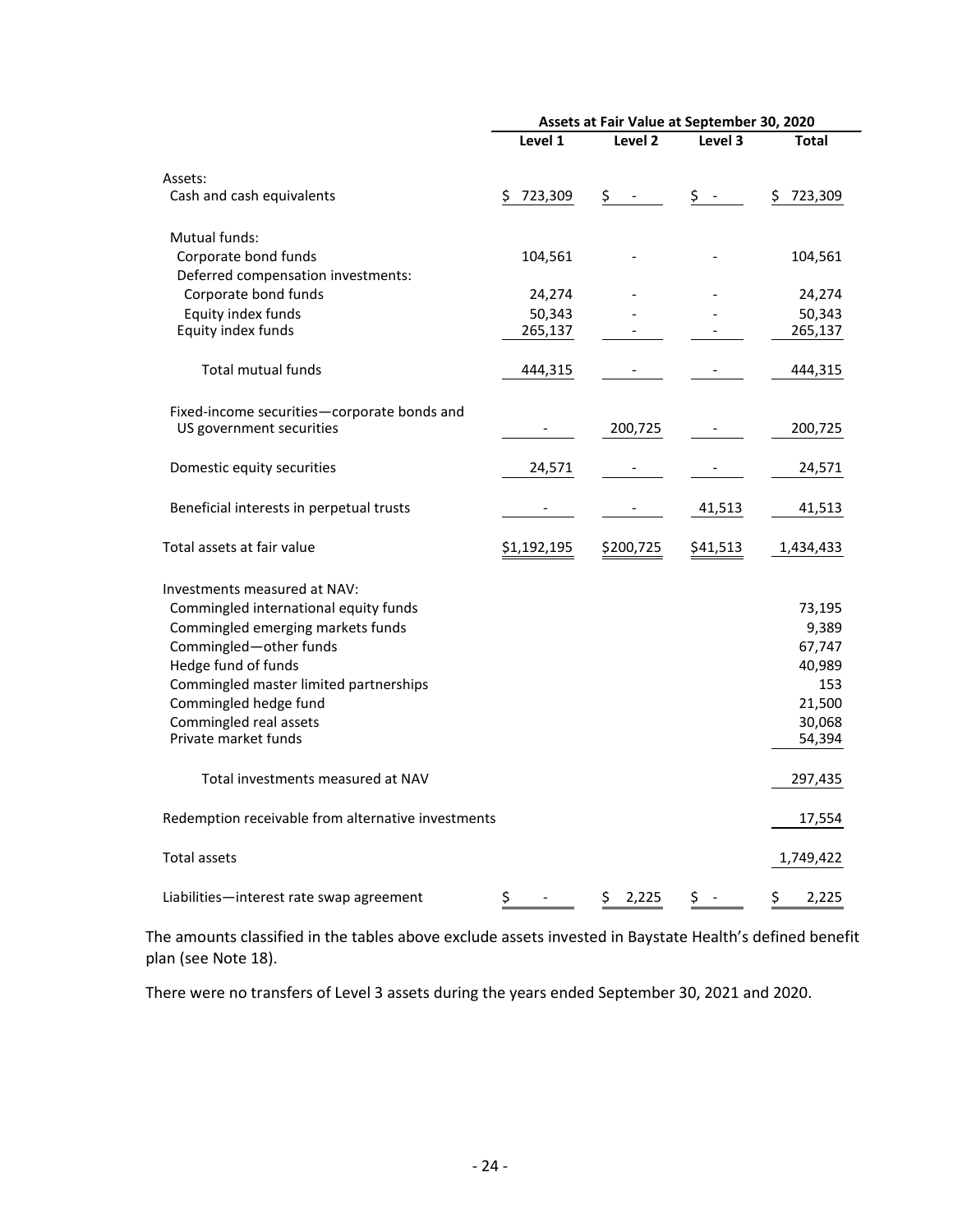A summary of investments (by major class) that use NAV or a NAV equivalent as a practical expedient to estimate fair value, that have restrictions on Baystate Health's ability to redeem its investment at the measurement date as of September 30, 2021 and 2020, is as follows (in thousands):

|                                                                                                                                                     | <b>September 30, 2021</b>                          |                                                            |                                                                |  |
|-----------------------------------------------------------------------------------------------------------------------------------------------------|----------------------------------------------------|------------------------------------------------------------|----------------------------------------------------------------|--|
| <b>Description of Investment</b>                                                                                                                    | <b>Fair Value</b>                                  | Redemption<br><b>Frequency</b>                             | Redemption<br><b>Notice Period</b>                             |  |
| Commingled international equity funds<br>Commingled emerging markets funds<br>Commingled-other funds<br>Hedge fund of funds<br>Private market funds | \$110,014<br>14,279<br>103,525<br>30,404<br>71,582 | Monthly<br>Monthly<br>Daily/monthly<br>Quarterly<br>$\ast$ | $5 - 30$ days<br>30 days<br>$1 - 30$ days<br>95 days<br>$\ast$ |  |
| Total                                                                                                                                               | 329,804                                            |                                                            |                                                                |  |

Liquidity data not available, funds are considered highly illiquid.

|                                       | September 30, 2020 |                                |                                    |
|---------------------------------------|--------------------|--------------------------------|------------------------------------|
| <b>Description of Investment</b>      | <b>Fair Value</b>  | Redemption<br><b>Frequency</b> | Redemption<br><b>Notice Period</b> |
| Commingled international equity funds | 73,195<br>S.       | Monthly                        | $5 - 30$ days                      |
| Commingled emerging markets funds     | 9.389              | Monthly                        | 30 days                            |
| Commingled-other funds                | 67,747             | Daily/monthly                  | $1 - 30$ days                      |
| Hedge fund of funds                   | 40,989             | Quarterly                      | 95 days                            |
| Commingled master limited partnership | 153                | Monthly                        | 30 days                            |
| Commingled hedge fund                 | 21,500             | Monthly                        | 3 days                             |
| Commingled real assets                | 30,068             | Quarterly                      | 90 days                            |
| Private market funds                  | 54,394             | $\ast$                         | $\ast$                             |
| Total                                 | \$297,435          |                                |                                    |

\* Liquidity data not available, funds are considered highly illiquid.

**Valuation Techniques**—Valuation techniques maximize the use of relevant observable inputs and minimize the use of unobservable inputs. The following is a description of the valuation methodologies used for assets and liabilities measured at fair value on a recurring basis. There have been no changes in the methodologies used at September 30, 2021 and 2020.

The fair value of investments is determined as described below.

*Cash Equivalents*—The carrying value of cash equivalents approximates fair value as maturities are less than three months and/or include money market funds that are based on quoted prices and are actively traded.

*Money Market Funds*— The funds are valued at the closing price reported by the fund sponsor from an actively traded exchange.

*Mutual Funds*—The fair values of mutual funds are based on quoted market prices or net assets values. These funds are required to publish their NAV and to transact at that price and are actively traded.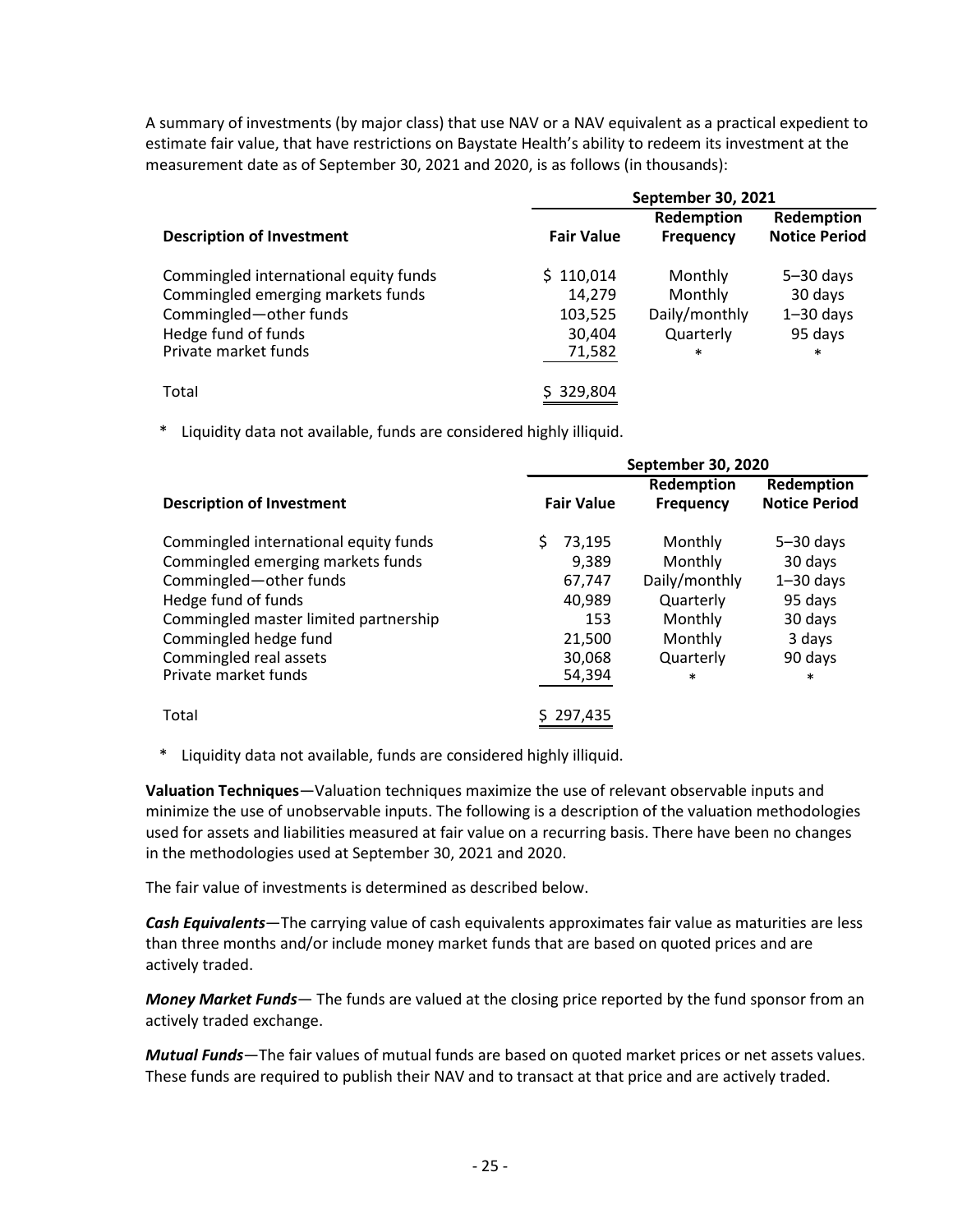*Commingled Funds*—The fair value of commingled funds is based on the NAV of the fund, representing the fair value of the underlying investments, which is generally securities traded on an active market. Commingled funds with NAVs that are published daily and have no liquidity restrictions are classified as Level 1. Commingled funds not valued daily that have liquidity restrictions use the NAV as a practical expedient to estimate fair value.

*Commingled Master Limited Partnerships and Commingled Hedge Funds*—The estimated fair values of commingled master limited partnerships and commingled hedge funds, for which no quoted market prices are readily available, are determined based upon the information provided by the fund managers. Such information is generally based on NAV or NAV equivalent of the fund, which is used as a practical expedient to estimate fair value. Certain funds are subject to a minimum holding period or lockup, cannot be redeemed at the measurement date or within 90 days thereof, are subject to redemption notice periods in excess of 90 days, or have the ability to limit the aggregate amount of shareholder redemptions. As of September 30, 2020, a full redemption of the commingled real assets fund in the amount of \$30,068,000 had been requested, and was redeemed in 2021. The commingled master limited partnerships and commingled hedge funds allocate gains, losses, and expenses to the partners based on the ownership percentage as described in the respective partnership or hedge fund agreements.

*Private Market Funds*—Baystate Health has entered into partnership agreements with limited partnerships, which are in private markets. Baystate Health records these partnerships at NAV or NAV equivalent, as a practical expedient to estimate fair value. As of September 30, 2021, and 2020, approximately \$43,223,000 and \$43,775,000, respectively, of total capital commitments, including those held within the pension plan assets discussed in Note 18, remain outstanding. Certain of the limited partnerships may hold some securities without readily determinable fair values and, consequently, the general partner may estimate fair value for such securities. These estimates may differ significantly from the values that would have been used had a ready market existed and may also differ significantly from the values at which such investments may be sold, and the differences could be material.

*Fixed-Income Securities*—Bonds are valued based on yields currently available on comparable securities of issuers with similar credit ratings. When quoted prices are not available for identical or similar bonds, the bond is valued under a discounted cash flows approach that maximizes observable inputs, such as current yields of similar instruments, but includes adjustments for certain risks that may not be observable, such as credit and liquidity risks.

*Domestic Equity Securities*—The fair value of domestic equity securities is based on quoted market prices that are traded in an active market.

*Beneficial Interest in Perpetual Trusts*—The estimated fair values of Baystate Health's beneficial interests in perpetual trusts are determined based upon information provided by the trustees. Such information is generally based on the pro rata interest in the net assets of the underlying investments. The assets held in trust consist primarily of cash equivalents and marketable securities. The fair values of the perpetual trusts are measured using the fair value of the assets contributed to the trusts. The measurement for a beneficial interest in a perpetual trust is categorized as a Level 3 fair value measurement because Baystate Health will never receive the trusts' assets.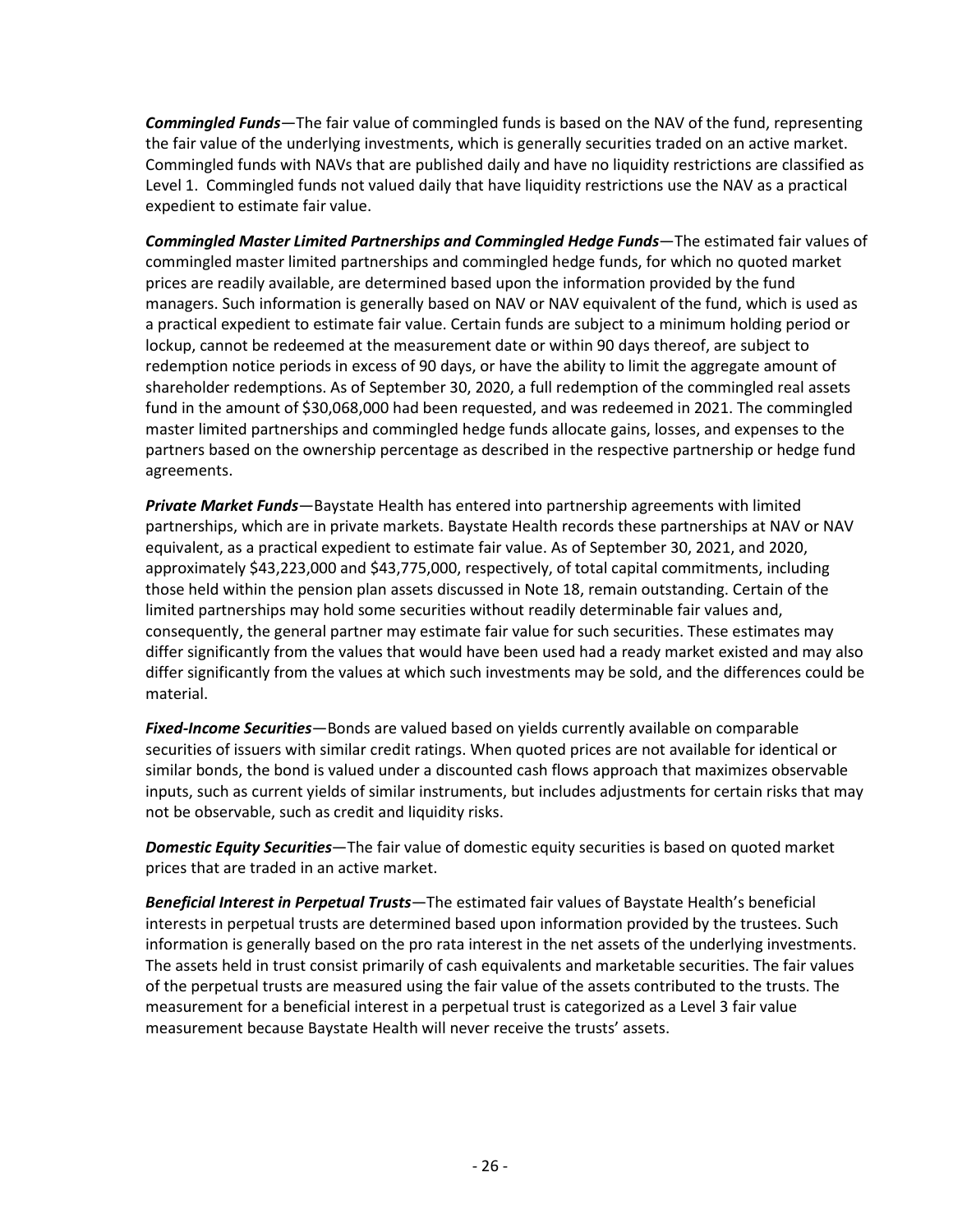*Interest Rate Swaps*—Baystate Health uses inputs other than quoted prices that are observable to value the interest rate swaps. Baystate Health considers these inputs to be Level 2 inputs in the context of the fair value hierarchy. The fair values represent the estimated amounts Baystate Health would receive or pay to terminate agreements, taking into consideration current interest rates and the current creditworthiness of the counterparty.

The following methods and assumptions were used by Baystate Health in estimating the fair value of its financial instruments that are not measured at fair value on a recurring basis for disclosures in the consolidated financial statements:

*Receivables and Payables*—The carrying value of Baystate Health's receivables and payables approximates fair value, as maturities are short term.

#### **6. PLEDGES RECEIVABLE**

Pledges receivable at September 30, 2021 and 2020, are as follows (in thousands):

|                                                                                                           | 2021       | 2020                 |  |
|-----------------------------------------------------------------------------------------------------------|------------|----------------------|--|
| Receivable in less than one year<br>Receivable in one to five years<br>Receivable in more than five years | 950<br>963 | 936<br>S<br>787<br>8 |  |
| Total pledges receivable                                                                                  | 1,913      | 1,731                |  |
| Less allowance for uncollectible pledges                                                                  | (207)      | (153)                |  |
| Net pledges receivable                                                                                    | \$1,706    | \$1,578              |  |

The current portion of net pledges receivable is included in accounts receivable, other in the consolidated statements of financial position. The long-term portion of net pledges receivable is recorded in deferred expenses and other long-term assets in the consolidated statements of financial position.

#### **7. LAND, BUILDINGS, AND EQUIPMENT**

Details of land, buildings, and equipment at September 30, 2021 and 2020, are as follows (in thousands):

|                                                                                                                                                                               |    | 2021                                                        | 2020                                                              |
|-------------------------------------------------------------------------------------------------------------------------------------------------------------------------------|----|-------------------------------------------------------------|-------------------------------------------------------------------|
| Land, land improvements, and leasehold improvements<br><b>Buildings</b><br>Fixed equipment<br>Moveable equipment<br>Assets under financing leases<br>Construction in progress | \$ | 58,994<br>999,954<br>105,615<br>882,368<br>38,267<br>54,340 | \$<br>58,767<br>995,013<br>110,803<br>825,620<br>37,149<br>13,942 |
|                                                                                                                                                                               |    | 2,139,538                                                   | 2,041,294                                                         |
| Less accumulated depreciation and amortization                                                                                                                                |    | (1,412,778)                                                 | (1,345,461)                                                       |
| Total land, buildings, and equipment-net                                                                                                                                      | S  | 726.760                                                     | 695.833                                                           |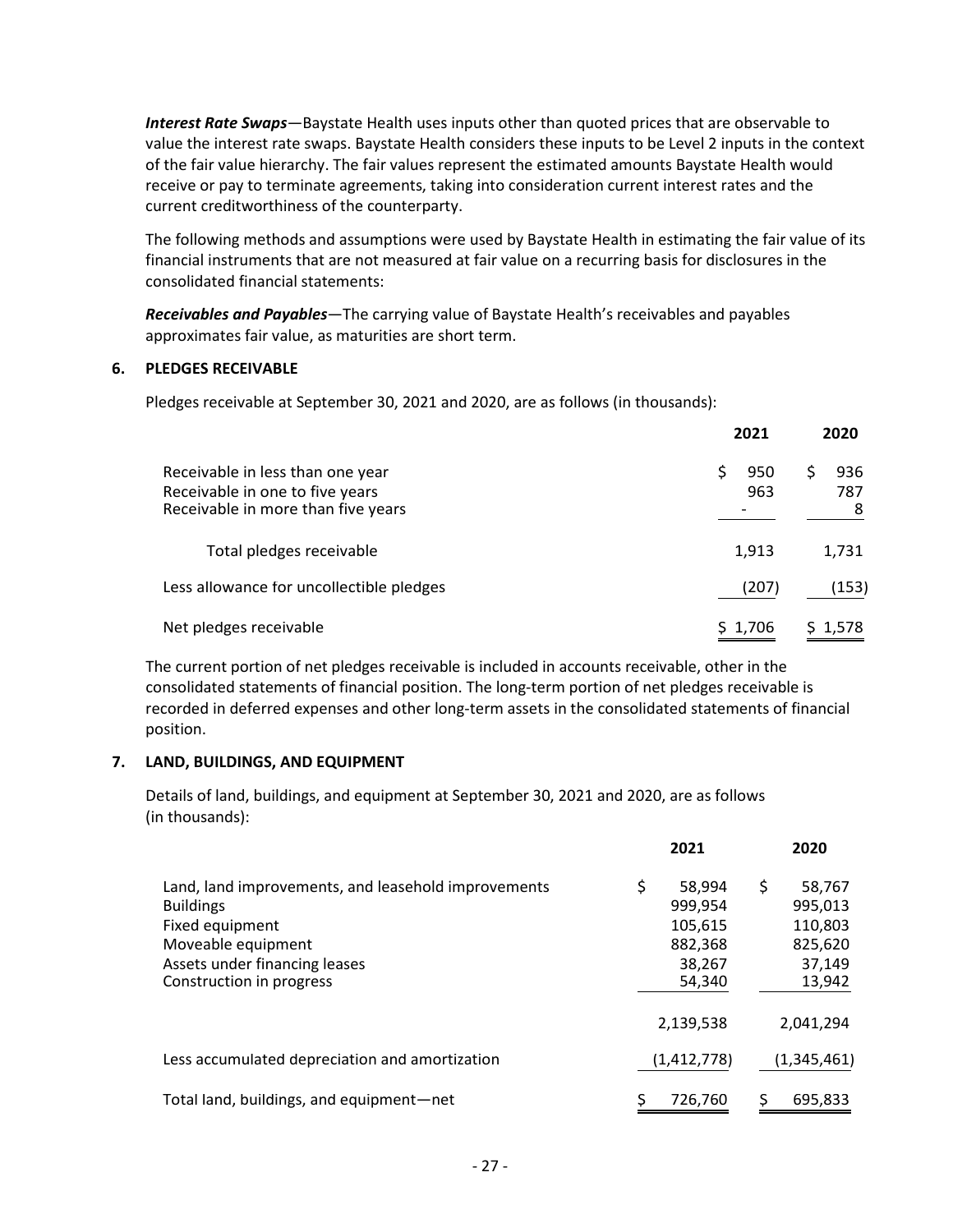Depreciation and amortization expense for the years ended September 30, 2021 and 2020, was \$75,296,000 and \$79,218,000, respectively. The accumulated amortization on assets under financing leases for the years ended September 30, 2021 and 2020, was approximately \$33,874,000 and \$32,523,000, respectively.

#### **8. RELATED-PARTY TRANSACTIONS**

Baystate Health has a 50% ownership in Baycare Health Partners, Inc. ("Baycare"), a physician hospital organization and accountable care organization (ACO). An ACO is a group of providers willing and capable of accepting accountability for the cost and quality of care for a defined population. BMC has provided an unconditional guarantee for a line of credit Baycare has obtained from a financial institution for \$10,000,000 and \$1,000,000 as of September 30, 2021 and 2020, respectively. There were no amounts outstanding under the line of credit at September 30, 2021 or 2020. This line of credit expires on July 29, 2022.

In 2015, Baycare formed the Pioneer Valley Accountable Care LLC (PVAC), an ACO serving Medicare members in western Massachusetts. Effective January 1, 2016, through PVAC, certain Baystate Health providers participate in the Medicare Next Generation ACO model. Under this arrangement, PVAC contracts with certain employed providers as well as unrelated entities to provide health care services and care coordination to Medicare members. Through its contract with PVAC, Baystate Health is subject to certain risk-sharing provisions under this agreement that will be calculated annually. As of September 30, 2021 and 2020, Baystate Health has accrued \$560,000 and \$1,600,000, respectively, in accounts receivable, other in the accompanying consolidated statements of financial position. During 2021 and 2020, Baystate Health recorded an adjustment to amounts accrued for settlements related to prior fiscal years. The net effect of such adjustment to net patient service revenue was a decrease of \$195,000 and an increase \$526,000, during 2021 and 2020, respectively.

In 2017, Baycare formed the Baystate Health Care Alliance LLC (BHCA), who partnered with HNE to create the BeHealthy Partnership Plan (BHPP), an ACO serving Medicaid members in western Massachusetts. In August 2017, HNE and BHCA executed agreements to participate in a major restructuring of the MassHealth Medicaid program through BHPP. Under this arrangement, BHCA contracts with the four BMC community health centers as well as an unrelated entity to provide health care services and care coordination for enrolled members effective March 1, 2018, through December 31, 2022. Both HNE and BMC (through its contract with BHCA) are subject to certain risksharing provisions under this agreement that will be calculated annually. At September 30, 2021 and 2020, Baystate Health has accrued \$3,000,000 and \$4,100,000, respectively, in accounts payable in the accompanying consolidated statements of financial position related to the contract.

BHPP also receives delivery system reform incentive payments (DSRIP) from the Commonwealth of Massachusetts to support infrastructure creation. HNE oversees disbursement of DSRIP funds to BHCA, as appropriate, as ACO infrastructure initiatives and transformation activities are incurred. HNE records the DSRIP funds that have not been disbursed as a liability. During 2021 and 2020, HNE received approximately \$4,312,000 and \$4,440,000, respectively, in DSRIP funds. At September 30, 2021 and 2020, the DSRIP fund liability amounted to approximately \$1,057,000 and \$880,000, respectively, and is included in accounts payable in the accompanying consolidated statements of financial position. During 2021 and 2020, Baystate Health has recognized approximately \$2,300,000 and \$3,600,000, respectively, of DSRIP funding in other revenue in the accompanying consolidated statements of operations. Under certain termination provisions, Baystate Health may be required to repay some or all of the DSRIP funding received.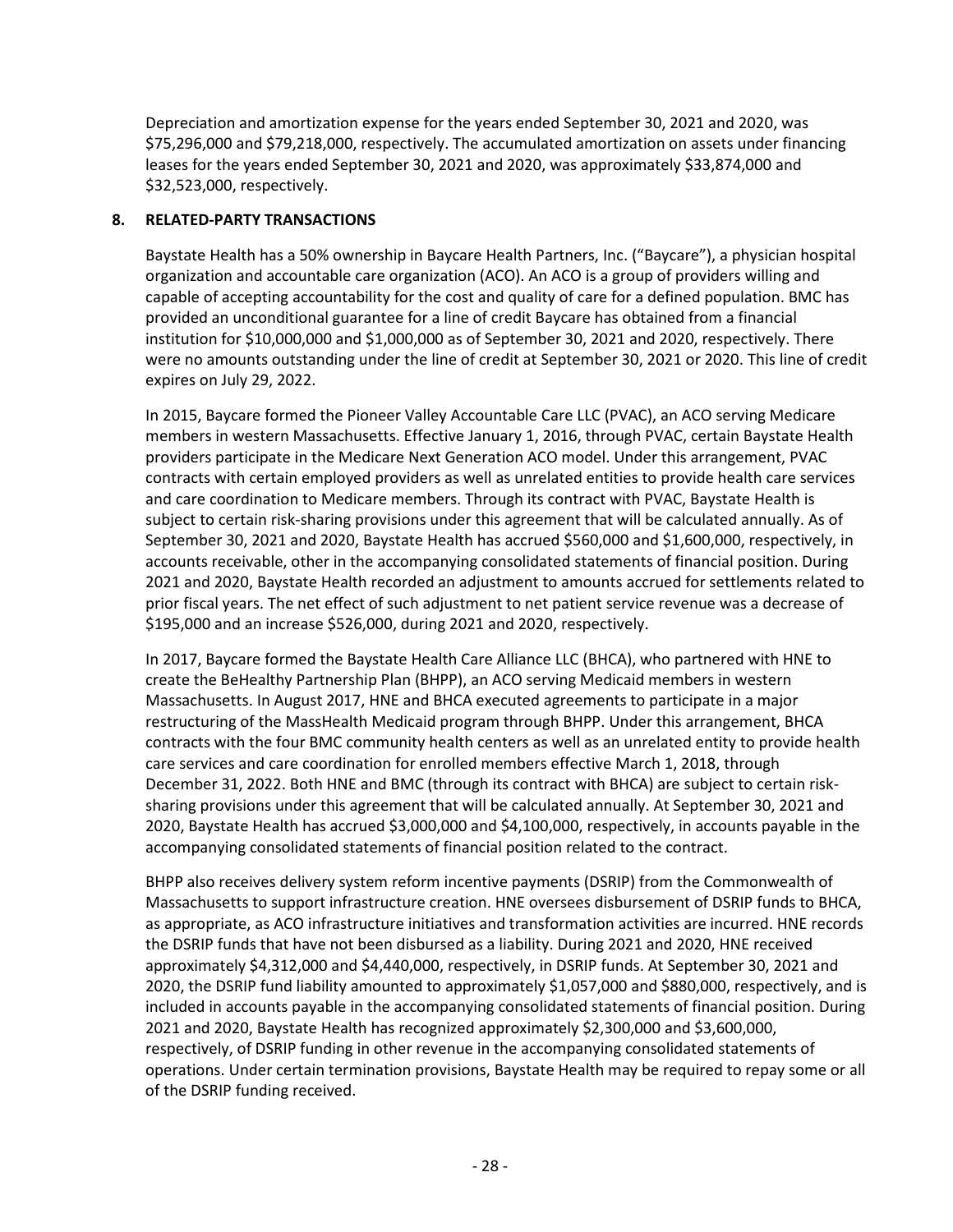#### **9. COMMITMENTS AND CONTINGENCIES**

**COVID-19 Pandemic**—Beginning in March 2020, the global COVID-19 pandemic began to significantly affect Baystate Health's patients, communities, employees, and business operations. Patient volumes and the related revenue for most of Baystate Health's health care services were materially impacted from mid-March through September 30, 2020 and continued to be significantly impacted in 2021. Various policies were implemented by federal, state, and local governments in response to the COVID-19 pandemic that caused restrictions on nonessential medical services, travel bans, physical distancing, and shelter-in-place orders. These policies materially impacted Baystate Health's patient volumes and related revenue for the majority of health care services. Patient volumes and related revenue continue to fluctuate with COVID-19 pandemic surge and recovery waves as compared to pre-COVID-19 periods. Additionally, Baystate Health's service mix, revenue mix, and patient volumes still endure negative impacts from broad economic factors, such as elevated unemployment rates and reduced consumer spending. Baystate Health's response to the COVID-19 pandemic continues to require additional contract labor staff and increased premium labor rates. Both labor and supply chain disruptions, including shortages; delays; and significant price increases in medical supplies, pharmaceuticals, and personal protective equipment, have impacted and are expected to continue to impact Baystate Health's operations.

Baystate Health has taken and continues to take various actions to increase its liquidity and mitigate the impact on operations from the COVID-19 pandemic. To increase liquidity, Baystate Health has temporarily restricted new capital projects. Furthermore, Baystate Health has taken steps to control spending and reallocate resources to support its hospitals and clinicians. These steps included implementing executive pay reductions, redeploying staff to different roles and locations across the system, implementing furloughs and schedule reductions, and negotiating supplier concessions, all of which began in April 2020. As discussed in Note 2, Baystate Health received significant grants during the latter part of fiscal year 2020, which helped to mitigate some of the negative financial impacts of the COVID-19 pandemic. Known and unknown risks and uncertainties caused by the COVID-19 pandemic, including those described above, are having, and will likely continue to have, a material impact on Baystate Health's business, financial condition, results of operations, and cash flows. At this point, Baystate Health cannot estimate the length or severity of the pandemic, which limits Baystate Health's ability to forecast the pandemic's impact on Baystate Health's consolidated financial position, results of operations, and cash flows. The impact to Baystate Health's consolidated financial position, results of operations, and cash flows are heavily dependent on Baystate Health's ability to emerge from the pandemic by regaining patient volumes in each of the markets served by Baystate Health. Baystate Health believes the actions it has taken, as supplemented by the various forms of government aid received, position Baystate Health to have liquidity adequate to fund essential services and make timely debt service payments during the COVID-19 pandemic. Compliance with the requirements of the CARES Act funding is complex and subject to audit by the Department of Health and Human Services (HHS). There can be no assurance that HHS will not challenge Baystate Health's compliance with these reporting requirements.

**Health Care Regulatory Environment**—The health care industry is subject to numerous and complex laws and regulations of federal, state, and local governments. These laws and regulations include, but are not limited to, matters such as licensure, accreditation, privacy, government health care program participation requirements and government reimbursement for patient services, fraud and abuse requirements, and requirements for tax-exempt organizations. Both the CARES Act and the PPPHCE Act Terms and Conditions require attestation to accept related funding. In addition, requirements to earn the funds are numerous and guidance as to the requirements have been continually updated, and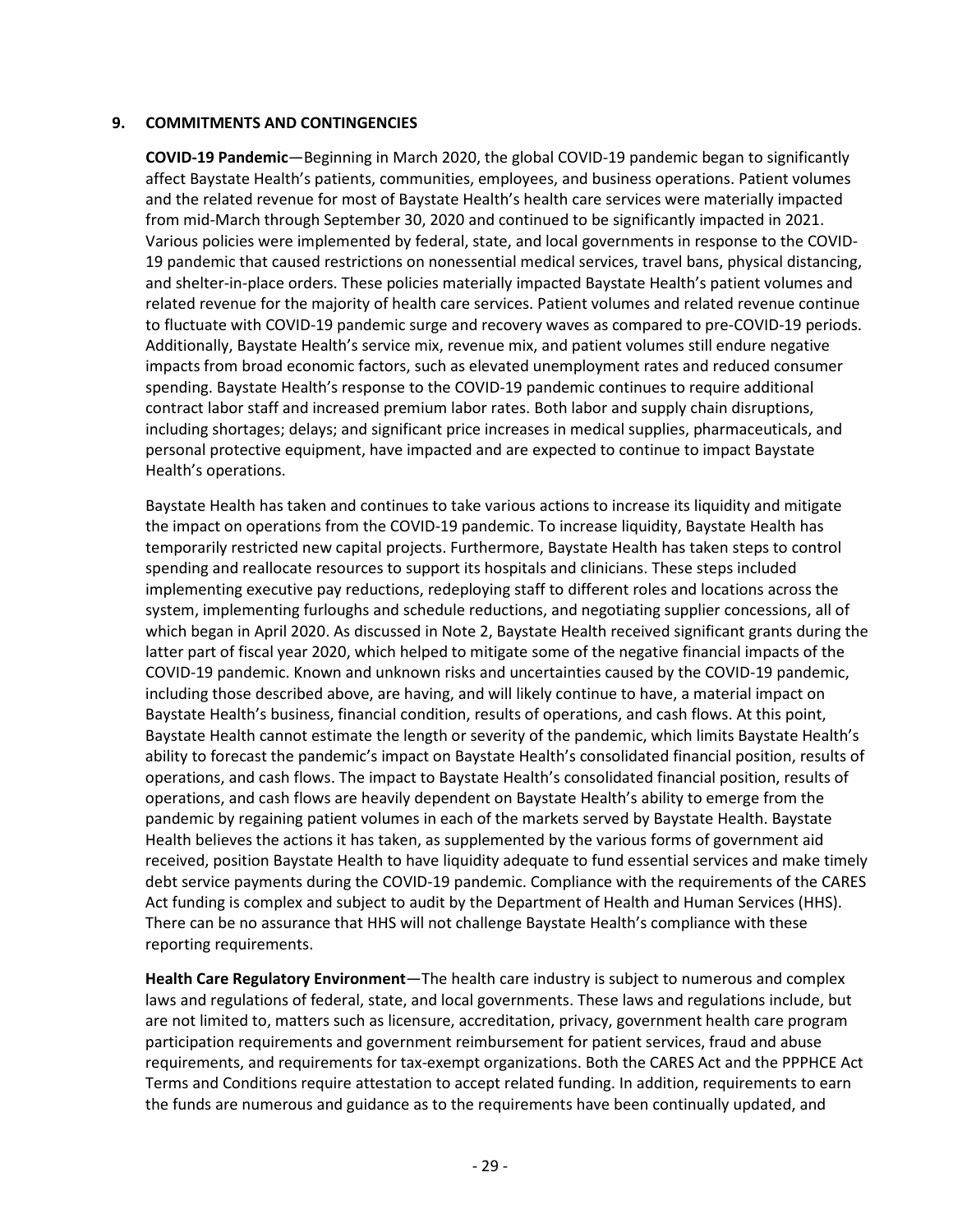continue to be updated, by the Department of Health and Human Services (HHS). Laws and regulations concerning government programs, including Medicare, Medicaid, CARES Act, and PPPHCE Act, are subject to varying interpretation. Compliance with such laws and regulations is complex and can be subject to future government review and interpretation as well as significant regulatory enforcement actions, including fines, penalties, and potential exclusion from government health care programs such as Medicare and Medicaid. As a result of investigations by governmental agencies, Baystate Health periodically receives requests for information and notices regarding alleged noncompliance with those laws and regulations, billing, payment or other reimbursement matters initiating investigations, or indicating the existence of whistleblower litigation which, in some instances, have resulted in Baystate Health entering into significant settlement agreements. There can be no assurance that regulatory authorities will not challenge Baystate Health's compliance with these laws and regulations. In addition, the contracts Baystate Health has with commercial payers also provide for retroactive audit and review of claims. The health care industry in general is experiencing an increase in these activities as federal and state governments increase their enforcement activities and institute new programs designed to identify potential irregularities in reimbursement or quality of patient care. Based on the information received to date, management does not believe the ultimate resolution of these matters will have a material adverse effect on Baystate Health's future consolidated financial position or results of operations.

#### **10. LEASES**

Baystate Health leases certain real property and equipment under noncancelable leases expiring at various dates through 2033 with varying renewal options. Rentals generally include insurance and maintenance costs.

Future maturities of lease liabilities at September 30, 2021, are as follows (in thousands):

| <b>Years Ending</b><br>September 30                | <b>Finance</b><br><b>Leases</b>                  | <b>Operating</b><br><b>Leases</b>                            |
|----------------------------------------------------|--------------------------------------------------|--------------------------------------------------------------|
| 2022<br>2023<br>2024<br>2025<br>2026<br>Thereafter | \$.<br>3,408<br>3,310<br>2,521<br>1,626<br>1,522 | \$.<br>13,043<br>11,543<br>8,557<br>6,900<br>5,595<br>28,903 |
| Total minimum lease payments                       | 12,387                                           | 74,541                                                       |
| Less amount representing interest                  | (460)                                            | (8, 754)                                                     |
| Total lease obligations                            | 11,927                                           | 65,787                                                       |
| Less current portion                               | (3, 225)                                         | (11, 458)                                                    |
| Long-term portion                                  | 8,702<br>Ş.                                      | 54,329<br>\$.                                                |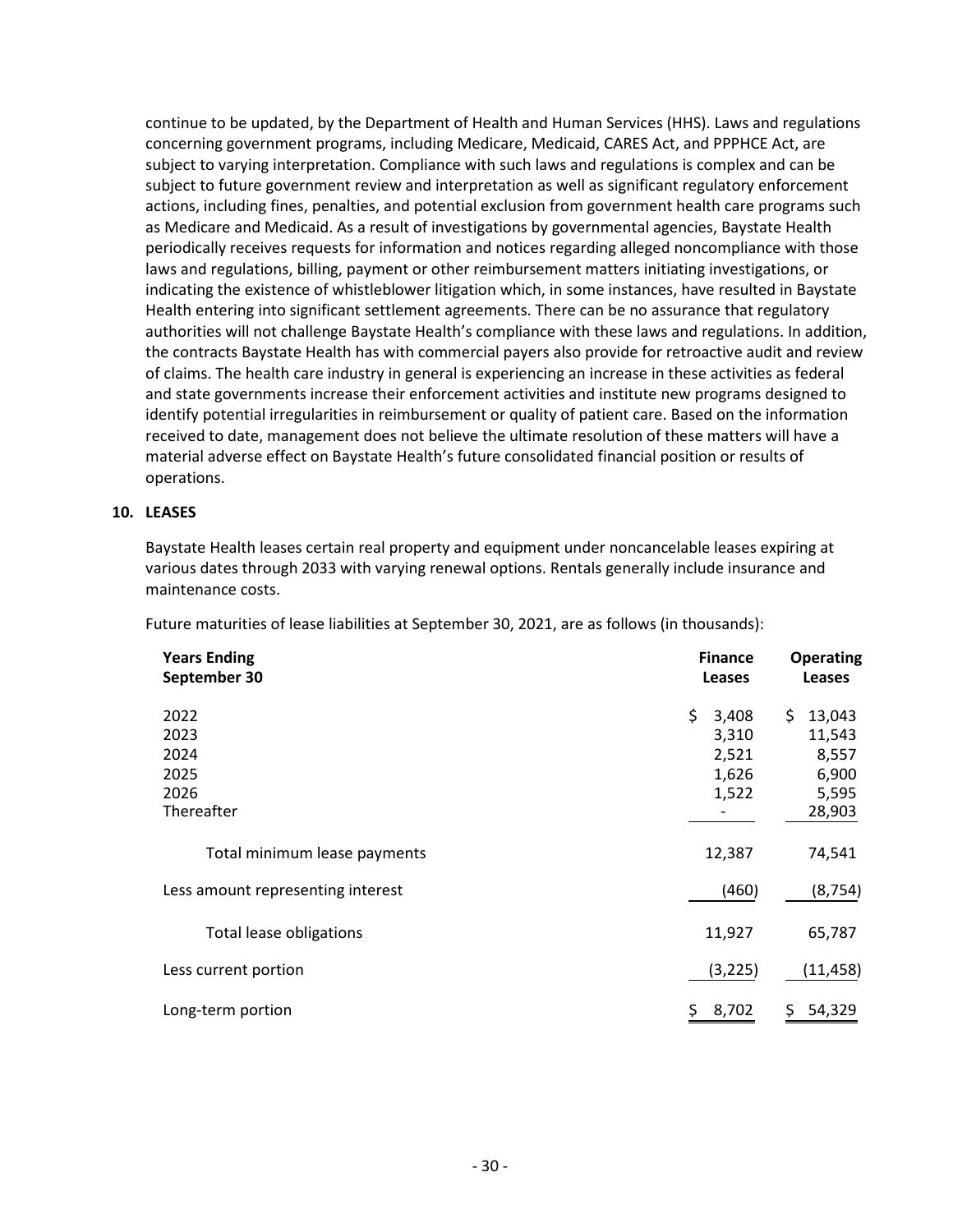Supplemental lease activity for the year ended September 30, 2021, is as follows (in thousands):

| <b>Components of Lease Expense</b>                    | <b>Classification in</b><br><b>Statement of Operations</b> | 2021     | 2020     |
|-------------------------------------------------------|------------------------------------------------------------|----------|----------|
| Operating lease expense                               | Supplies and expense                                       | \$10,235 | \$10,861 |
| Finance lease expense:<br>Amortization of ROU assets- |                                                            |          |          |
| finance leases                                        | Depreciation and amortization                              | 1,402    | 3,335    |
| Interest on lease liabilities-<br>finance leases      | Interest expense                                           | 249      | 1,060    |
|                                                       |                                                            | 1,651    | 4,395    |
| Short term and variable lease expense                 | Supplies and expense                                       | 9,356    | 9,405    |
| Total lease cost                                      |                                                            | \$21,242 | \$24,661 |

The weighted-average remaining lease term and weighted-average discount rate at September 30, 2021, were as follows:

|                         |      | <b>Weighted-Average</b><br><b>Remaining Lease</b><br><b>Term (Years)</b> |      | <b>Weighted-Average</b><br><b>Discount Rate</b> |  |
|-------------------------|------|--------------------------------------------------------------------------|------|-------------------------------------------------|--|
|                         | 2021 | 2020                                                                     | 2021 | 2020                                            |  |
| <b>Operating leases</b> | 8.59 | 8.96                                                                     | 3.0% | 3.0 %                                           |  |
| Finance leases          | 4.12 | 4.77                                                                     | 2.0% | 1.9 %                                           |  |

Supplemental cash flow information related to leases for the year ended September 30, 2021, was as follows (in thousands):

|                                                                            | 2021          | 2020            |
|----------------------------------------------------------------------------|---------------|-----------------|
| Land, buildings, and equipment acquired through financing leases           | \$1,170,000   | \$1,649,000     |
| Right of use assets acquired in exchange for operating lease liabilities   | \$3,167,000   | \$4,824,000     |
| Beginning operating lease right-of-use asset balance                       |               | \$78,388,000    |
| Beginning operating lease liability balance                                |               | \$78,388,000    |
|                                                                            | 2021          | 2020            |
| Cash paid for amounts included in the<br>measurement of lease liabilities: |               |                 |
| Operating cash outflows from finance leases                                | \$<br>249,000 | \$<br>1,060,000 |
| Operating cash outflows from operating leases                              | 14,588,000    | 12,713,000      |
| Financing cash outflows from finance leases                                | 2,442,000     | 2,633,000       |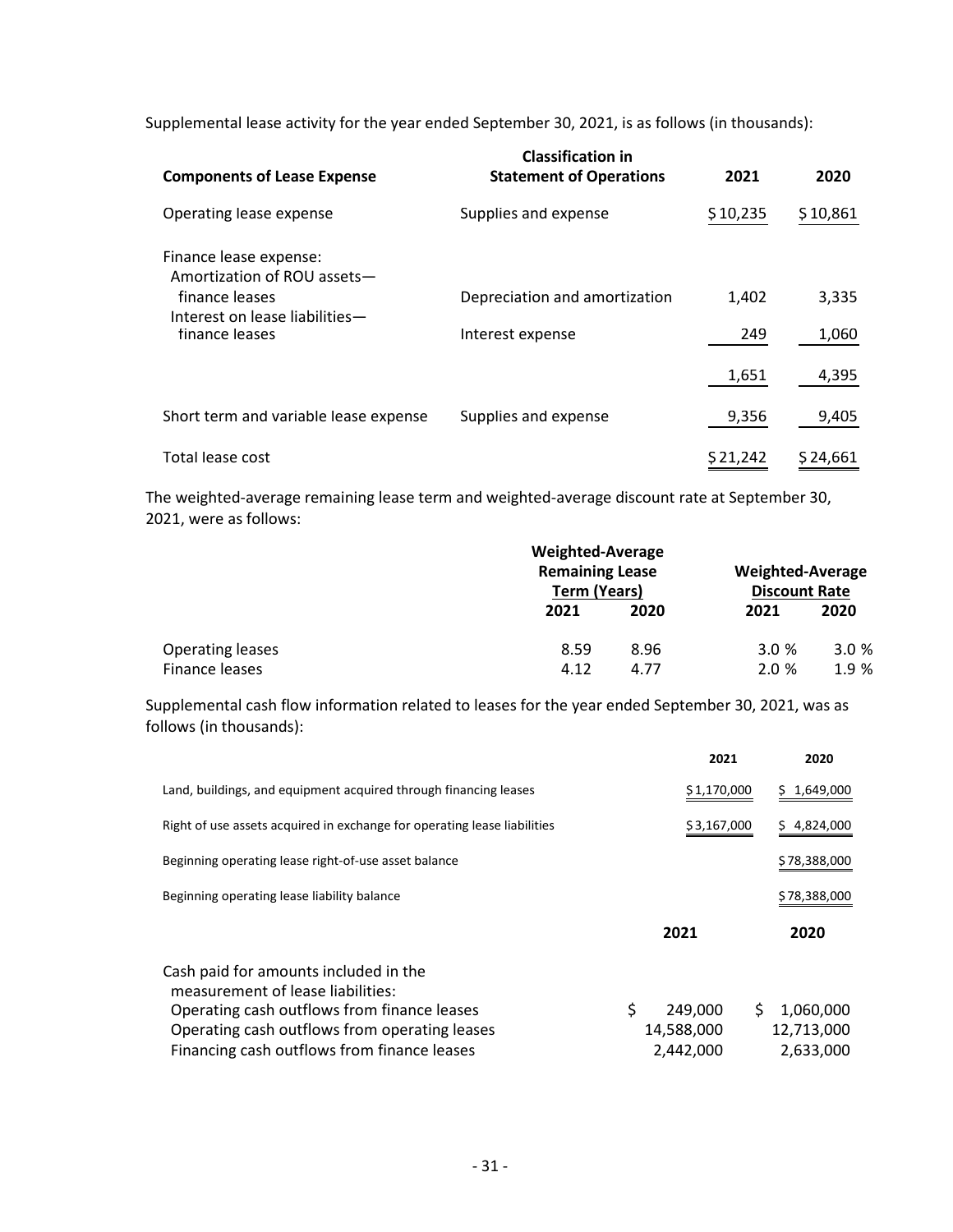#### **11. LONG-TERM DEBT**

BMC, BFMC, and BWH have loan agreements with the Massachusetts Development Finance Agency (MDFA) (effective October 1, 2010, Massachusetts Health and Educational Facilities Authority (MHEFA) merged into MDFA), the MHEFA, and private placements for construction projects and equipment. Long-term obligations outstanding at September 30, 2021 and 2020, consist of the following (in thousands):

|                                           | <b>Amount Outstanding</b> |           |  |
|-------------------------------------------|---------------------------|-----------|--|
|                                           | 2021                      | 2020      |  |
| Bond issuances:                           |                           |           |  |
| <b>BMC Series Q</b>                       | \$167,800                 | \$167,800 |  |
| <b>BMC Series P-1</b>                     | 33,963                    | 35,790    |  |
| <b>BMC Series P-2</b>                     | 22,510                    | 23,616    |  |
| <b>BWH Series A</b>                       | 13,542                    | 14,031    |  |
| <b>BMC Series O</b>                       | 15,440                    | 16,331    |  |
| <b>BMC Series N</b>                       | 54,565                    | 54,825    |  |
| <b>BFMC Series A</b>                      | 19,185                    | 19,752    |  |
| <b>BMC Series M</b>                       | 28,292                    | 29,922    |  |
| <b>BMC Series L</b>                       | 19,100                    | 19,791    |  |
| <b>BMC Series J-1</b>                     | 33,000                    | 33,000    |  |
| <b>BMC Series J-2</b>                     | 45,000                    | 45,000    |  |
| <b>BMC Series K-1</b>                     | 20,045                    | 20,045    |  |
| <b>BMC Series K-2</b>                     | 26,365                    | 26,365    |  |
| <b>BFMC Series M-4A</b>                   | 2,170                     | 2,802     |  |
| Subtotal                                  | 500,977                   | 509,070   |  |
| Finance lease obligations                 | 11,927                    | 13,849    |  |
| BH note payable-line of credit            | 20,000                    | 20,217    |  |
| BH note payable-BWH acquisition           | 10,768                    | 11,508    |  |
| <b>BWH note payable</b>                   | 11,082                    | 11,510    |  |
| <b>BNH financing arrangements</b>         | 140                       | 181       |  |
| Original issue premium                    | 3,981                     | 4,263     |  |
| <b>Issuance costs</b>                     | (3, 194)                  | (3, 438)  |  |
| Total long-term debt                      | 555,681                   | 567,160   |  |
| Less current portion                      | (39,813)                  | (12, 237) |  |
| Long-term debt, excluding current portion | \$515,868                 | \$554,923 |  |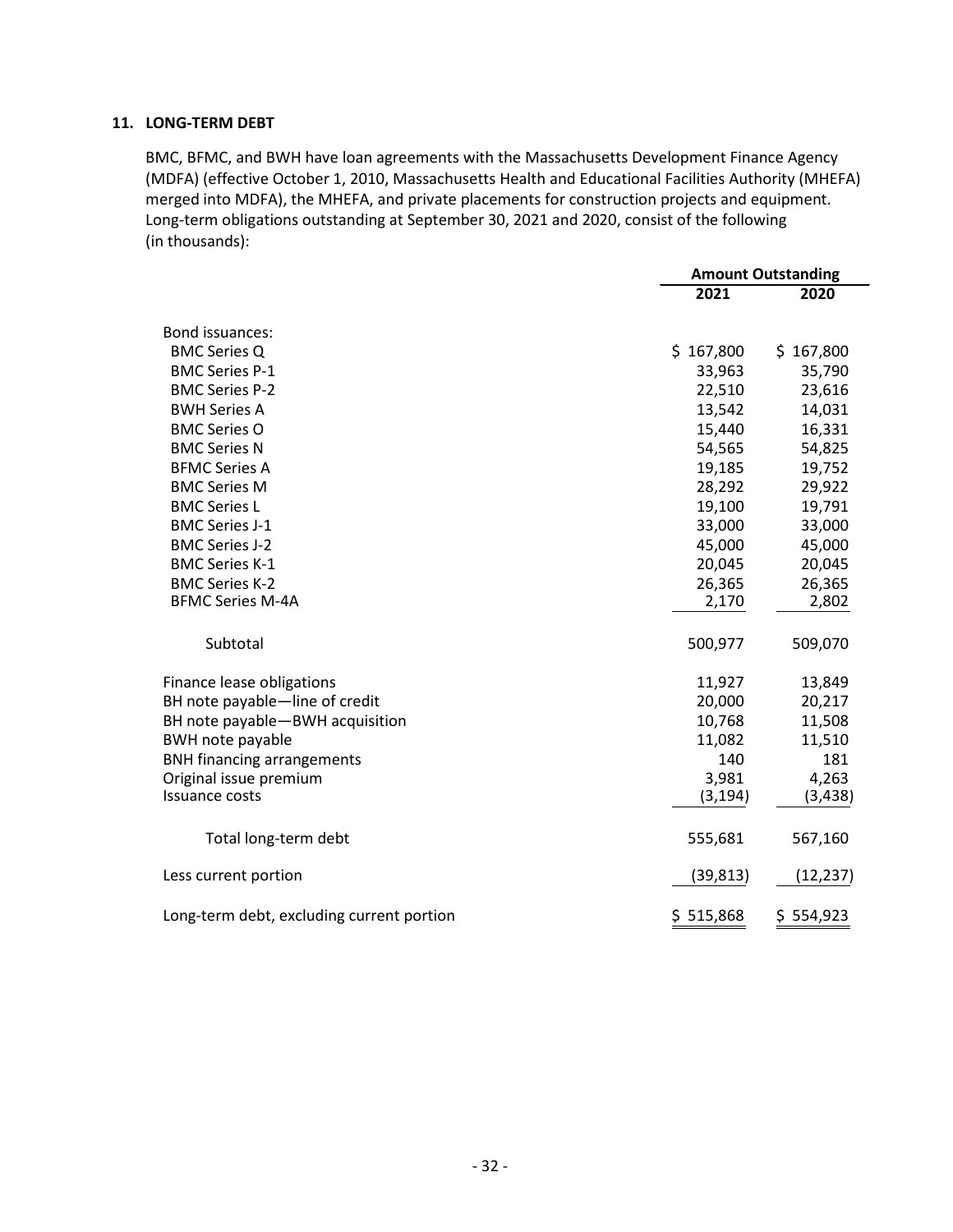Summary information for each issue is as follows:

*BMC Series Q*—BMC entered into a taxable private placement pursuant to a Note Purchase Agreement dated September 25, 2019 (the "Agreement"), for the sale of its \$167,800,000 3.4% Senior Secured Notes, Series Q 2019A portion of the proceeds from the notes has been used to redeem \$12,000,000 of the outstanding BMC Series J-1 MHEFA Revenue Bonds; and a portion of the proceeds was used on December 23, 2019, to fully redeem \$29,200,000 of the outstanding BMC Series G MHEFA Revenue bonds. The balance of the proceeds is for general corporate purposes, including capital investments associated with completion of the "Hospital of the Future" project under the BMC Master Facility Plan. The notes have a 30-year term, a 3.4% fixed interest rate, and a final maturity on July 1, 2049.

*BMC Series P-1*—On December 21, 2017, BMC issued Series P-1 MDFA Revenue Bonds in the aggregate principal amount of \$40,595,000. Proceeds from the bonds were used to advance refund a portion of the outstanding BMC Series I MHEFA Revenue Bonds. The Bonds are subject to a mandatory tender on December 21, 2027. Interest on the bonds is fixed at 2.84% with a final maturity on December 21, 2036. An annual average balance of \$15,000,000 must be maintained on deposit with a financial institution or the interest rate on such bonds may be adjusted upward, not to exceed 2.94%.

*BMC Series P-2*—On December 21, 2017, BMC issued Series P-2 MDFA Revenue Bonds in the aggregate principal amount of \$26,465,000. Proceeds from the bonds were used to advance refund a portion of the outstanding BMC Series I MHEFA Revenue Bonds. The Bonds are subject to a mandatory tender on December 21, 2027. Interest on the bonds is fixed at 3.38% with a final maturity on December 21, 2036. An annual average balance of \$15,000,000 must be maintained on deposit with a financial institution or the interest rate on such bonds may be adjusted upward, not to exceed 3.98%.

*BWH Series A*—On April 13, 2017, BWH issued Series A MDFA Revenue Bonds in the aggregate principal amount of \$14,700,000. Proceeds from the bonds financed the construction of a new emergency department at BWH. The bonds are subject to a mandatory tender on September 30, 2024. Interest on the bonds is fixed at 2.61%. BH and BMC have entered into a guaranty agreement on behalf of BWH in connection with these bonds.

*BMC Series O*—On May 12, 2016, BMC issued Series O MDFA Revenue Bonds in the aggregate principal amount of \$20,000,000. Proceeds from the bonds were used to redeem 100% of a loan from a financial institution. The bonds are subject to a mandatory tender on May 12, 2026. Interest on the bonds is fixed at 1.98% through May 12, 2026, with final maturity on May 12, 2036.

*BMC Series N*—On November 6, 2014, BMC issued Series N MDFA Revenue Bonds in the aggregate principal amount of \$55,115,000. The proceeds from the bonds financed the build-out of inpatient rooms, operating rooms, inpatient pharmacy, medical equipment, information technology equipment, and other capital projects. The bonds are 30-year bonds with final maturity on July 1, 2044 and carry a fixed 5% interest rate.

*BFMC Series A*—On December 4, 2014, BFMC issued Series A MDFA Revenue Bonds in the aggregate principal amount of \$22,000,000. The proceeds from the bonds financed the construction of a new surgical unit at BFMC. The bonds are 30-year bonds with final maturity on December 4, 2044, carry a fixed 2.9% interest rate, and are subject to a mandatory tender on December 4, 2024. BMC has entered into a guaranty agreement on behalf of BFMC in connection with these bonds.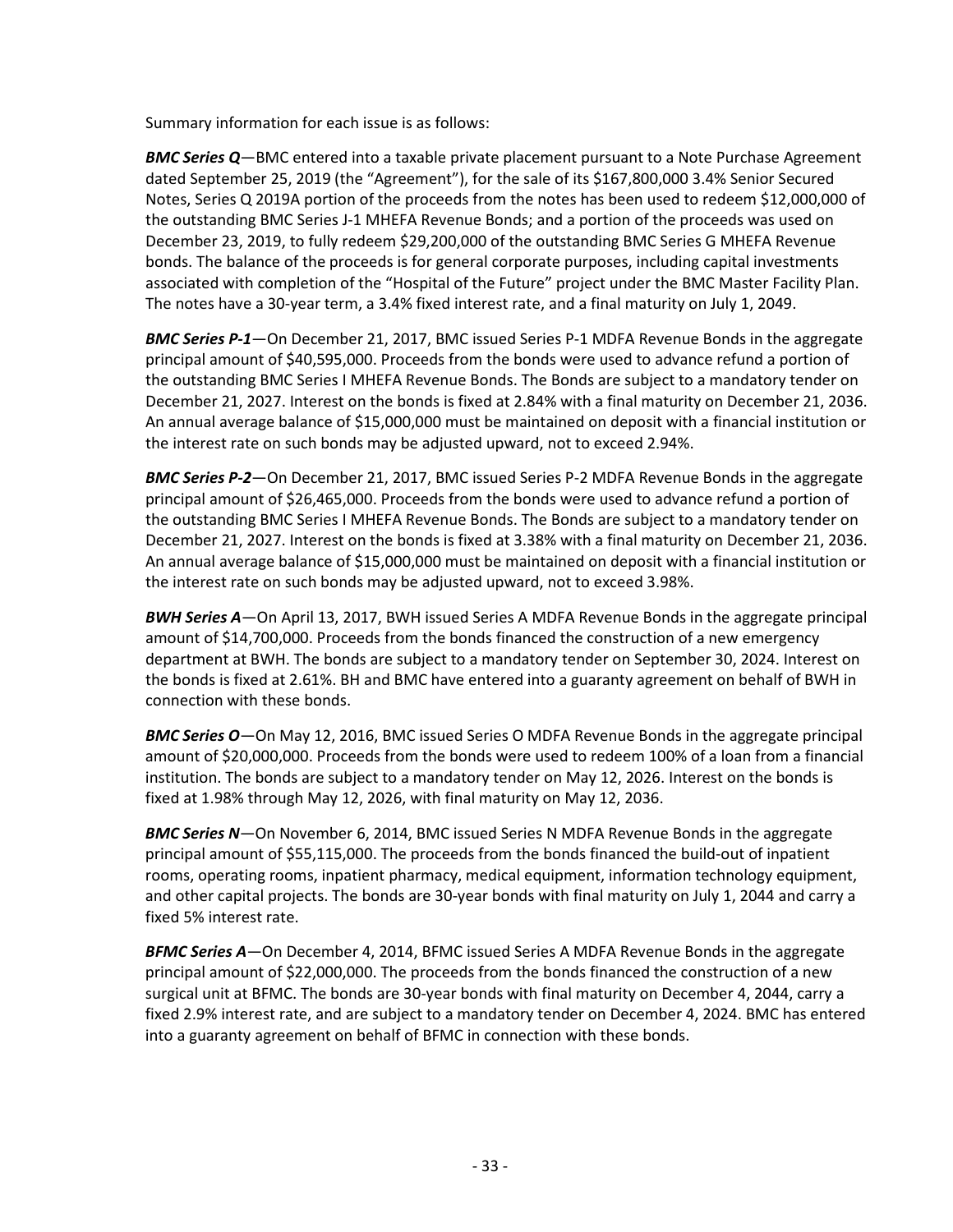*BMC Series M Bonds*—On August 9, 2012, BMC issued Series M MDFA Revenue Bonds in the aggregate principal amount of \$40,137,000. BMC used the proceeds from the bonds to redeem 100% of Series F MHEFA Revenue Bonds, exercising an early redemption option related to the Series F obligation. The bonds are subject to mandatory tender on August 8, 2022. Interest on the bonds is fixed at 2.37% through August 8, 2022, with final maturity on July 1, 2033. An annual average balance of \$15,000,000 must be maintained on deposit with a financial institution or the interest rate on such bonds may be adjusted upward, not to exceed 2.97%.

*BMC Series L Bonds*—On November 2, 2011, BMC issued Series L MDFA Revenue Bonds in the aggregate principal amount of \$25,000,000. Proceeds from the bonds were used to fund the construction of a new emergency department in conjunction with a BMC expansion project. Interest on the bonds is initially fixed at 3.59%, with final maturity on July 1, 2041. As of September 30, 2021, the fixed rate was reset to 2.0% and shall remain in effect through and including August 31, 2033.

*BMC Hospital Expansion MHEFA Bond Issuances*—On June 25, 2009, BMC issued Series I, Series J-1, Series J-2, Series K-1, and Series K-2 MHEFA Revenue Bonds in a combined aggregate principal amount of \$199,790,000. Proceeds from the bonds were used to pay off the Banc of America, N.A. loan of \$65,000,000 (borrowed in October 2008) and fund the construction, improvement, equipping, and other related capital expenditures of a seven-story building located at 759 Chestnut Street in Springfield, Massachusetts ("BMC Expansion Project"). Details of the related MHEFA bond issuances are as follows:

*BMC Series J-1 Bonds*—BMC issued Series J-1 MHEFA Revenue Bonds in the original aggregate amount of \$45,000,000. As part of the Series Q issuance, \$12,000,000 of this bond was repaid. Interest on the bonds is variable and is 0.04% and 0.10% at September 30, 2021 and 2020, respectively. Final maturity on the bonds is July 1, 2044. The bonds are secured by an irrevocable letter of credit issued by a financial institution that terminates December 18, 2024.

*BMC Series J-2 Bonds*—BMC issued Series J-2 MHEFA Revenue Bonds in the aggregate amount of \$45,000,000. Interest on the bonds is variable and is 0.07% and 0.12% at September 30, 2021 and 2020, respectively. Final maturity on the bonds is July 1, 2044. The bonds are secured by an irrevocable letter of credit issued by a financial institution that terminates December 18, 2024.

*BMC Series K-1 Bonds*—BMC issued Series K-1 MHEFA Revenue Bonds in the aggregate amount of \$20,045,000. The bonds were subject to mandatory tender on July 1, 2013. The initial interest on the bonds was fixed at 5% through June 30, 2013, with final maturity on July 1, 2039.

On July 1, 2013, the Series K-1 MHEFA Revenue Bonds were purchased pursuant to a mandatory tender and remarketed on such date. The reoffering of the bonds contained a conversion of the interest rate from the long-term fixed rate to a daily rate of 0.08% and 0.10% at September 30, 2021 and 2020, respectively, along with a provision of a letter of credit from a financial institution. The daily interest rate is determined by the remarketing agent and the letter of credit will expire on September 15, 2025.

*BMC Series K-2 Bonds*—BMC issued Series K-2 MHEFA Revenue Bonds in the aggregate amount of \$26,365,000. The bonds were subject to mandatory tender on July 1, 2015. The initial interest on the bonds was fixed at 5% through June 30, 2015, with final maturity on July 1, 2039.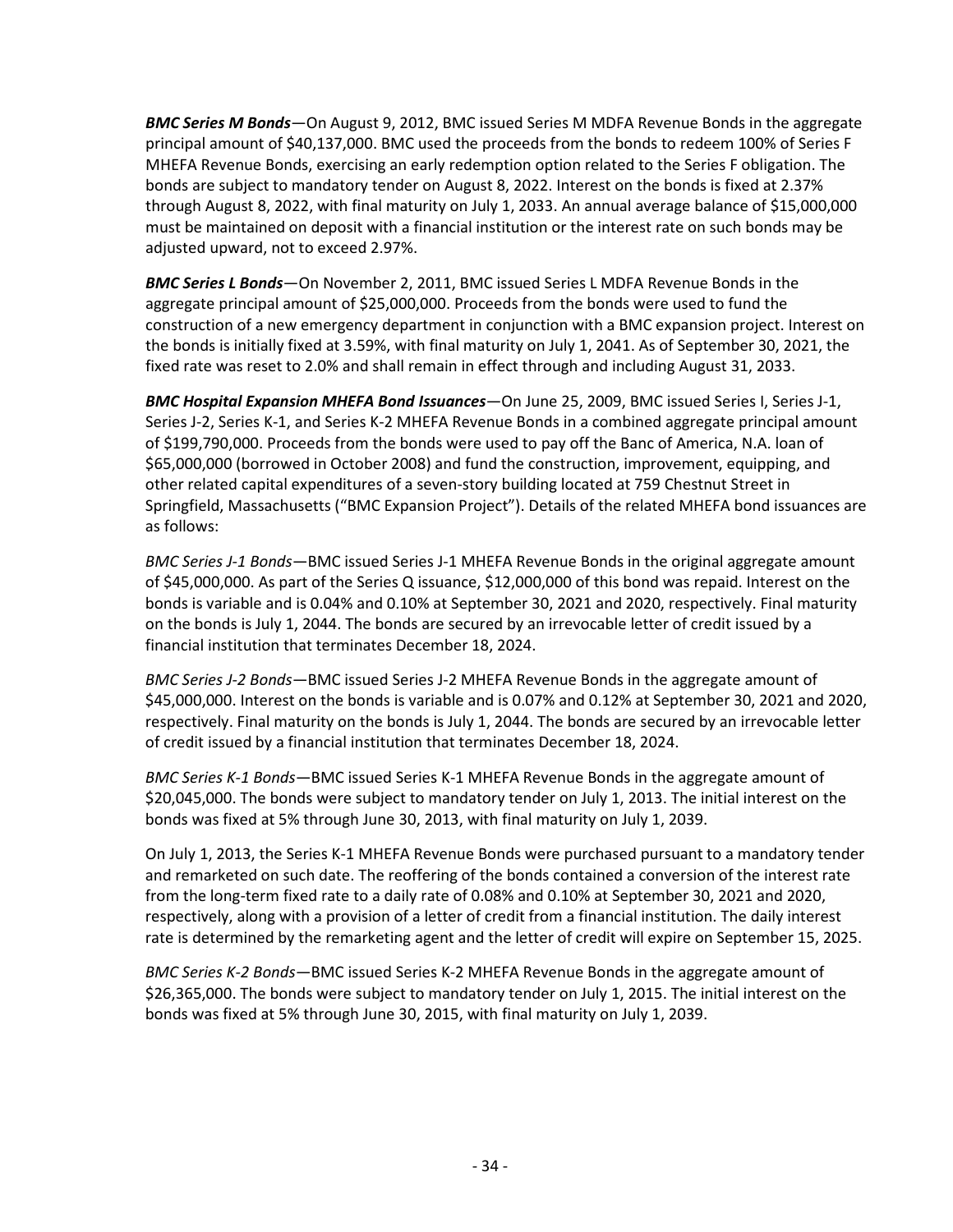On July 1, 2015, the Series K-2 MHEFA Revenue Bonds were purchased pursuant to the mandatory tender and remarketed on such date. The reoffering of the bonds contained a conversion of the interest rate from the long-term fixed rate to a weekly rate of 0.04% and 0.10% at September 30, 2021 and 2020, respectively, along with a provision of a letter of credit from a financial institution. The weekly rate is determined by the remarketing agent and the letter of credit will expire on July 1, 2025.

*BMC Series M-4A Bonds*—On February 1, 2005, BFMC entered into a loan commitment under a capital asset program financed by MHEFA through the issuance of variable-rate demand Revenue Bonds, Series M-4A. Proceeds of \$9,100,000 were used to fund certain capital additions, renovations, and equipment expenditures related to the emergency department, radiology department, and in-patient facilities. Interest on the bonds is variable and resets weekly to reflect current market rates and is 0.07% and 0.13% at September 30, 2021 and 2020, respectively. Final maturity of the bonds is June 15, 2024. These bonds are supported by a pooled letter of credit, which expires on October 31, 2022.

*Significant Debt Covenants*—The bond agreements include various financial covenants, the most restrictive of which are a pledge of revenues and the maintenance of a ratio of net revenue available to meet debt service to total principal and interest requirements of at least 1.1 (as defined by the agreement).

A debt service fund has been established in accordance with these debt agreements. Debt services fund balances amounted to approximately \$117,000 and \$99,000 at September 30, 2021 and 2020, respectively, and are included in investments held by trustee under debt agreements in the accompanying consolidated statements of financial position.

*BH Notes Payable*—On December 28, 2015, BH entered into a three-year \$40,000,000 line of credit with a financial institution with an original maturity date of December 28, 2018. Subsequent to September 30, 2021 the term was extended to mature on December 28, 2025. The interest rate on the borrowing is variable per the Bloomberg Short Term Bank Yield Index (BSBY), plus 0.70% per annum. The interest rate on this loan was 0.56% and 0.85% at September 30, 2021 and 2020, respectively. BMC has entered into a guaranty agreement on behalf of BH in connection with this note.

On August 29, 2014, BH entered into a variable rate, 10-year term loan through a financial institution in the amount of \$18,500,000. The interest rate on this term loan is equivalent to LIBOR, plus 0.475%. The interest rate on this loan was 0.78% and 0.62% on September 30, 2021 and 2020, respectively. Proceeds from the term loan were used in the financing of BH's September 1, 2014, purchase of BWH. Cash and short-term investments have been pledged as collateral for this borrowing.

*BWH Notes Payable*—On September 30, 2014, BWH entered into a 10-year loan through a financial institution in the amount of \$13,745,000 at a fixed rate of 3.54%. Proceeds from the loan were used to repay debt held by BWH in the same amount at a rate of 5.15%.

*BNH Long-Term Debt*—BNH has various current and long-term debt outstanding totaling approximately \$140,000 as of September 30, 2021, of which approximately \$58,000 is classified as current. The agreement with the longest duration extends through 2024. BNH has a combination of fixed-rate debt, with interest rates ranging from 0% to 5.05% as of September 30, 2021 and 2020.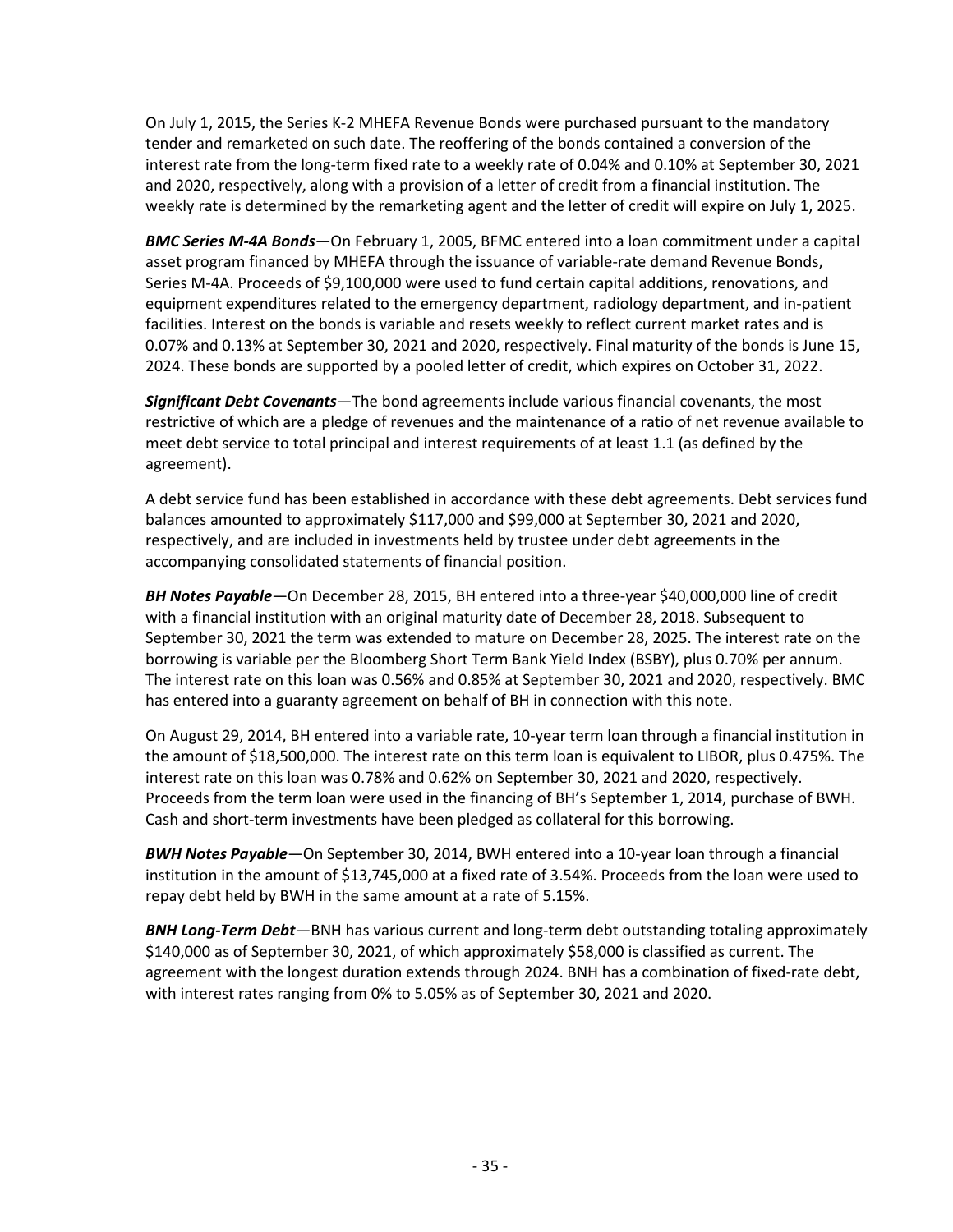The combined aggregate future principal payments of all long-term debt as of September 31, 2021, are as follows (in thousands):

| <b>Years Ending</b><br>September 30 | Long-Term<br><b>Debt</b> | <b>Finance</b><br>Lease<br><b>Obligations</b> | <b>Total</b> |
|-------------------------------------|--------------------------|-----------------------------------------------|--------------|
| 2022                                | \$<br>36,588             | \$.<br>3,225                                  | 39,813<br>\$ |
| 2023                                | 8,602                    | 3,171                                         | 11,773       |
| 2024                                | 40,090                   | 2,437                                         | 42,527       |
| 2025                                | 44,400                   | 1,585                                         | 45,985       |
| 2026                                | 17,903                   | 1,509                                         | 19,412       |
| Thereafter                          | 395,384                  |                                               | 395,384      |
|                                     | \$542,967                | \$11,927                                      | \$554,894    |

BMC has entered into guaranty agreements on behalf of BFMC and BWH in connection with outstanding MDFA bonds and the BWH note payable, respectively.

*Interest Rate Swap Agreements*—BMC periodically enters into interest rate swap agreements to moderate its exposure to interest rate changes and to lower the overall cost of borrowings. Gains and losses realized on termination of contracts are deferred and amortized over the remaining life of the associated contract.

In September 2005, BMC, in anticipation of the issuance of the Series G bonds, entered into an interest rate swap agreement with a financial institution with an original notional amount of \$71,740,000. The notional amount outstanding at September 30, 2021 and 2020, was \$21,465,000 and \$25,390,000, respectively. The agreement provides for the financial institution to pay variable-rate payments to BMC equal to 56.9% of one-month LIBOR, plus 0.32%, and for BMC to pay the financial institution a fixed rate of 3.021%. The LIBOR was 0.37% and 0.41% at September 30, 2021 and 2020, respectively. There are termination provisions to this contract for each party.

The fair value of this agreement resulted in a swap liability of approximately \$1,428,000 and \$2,225,000 at September 30, 2021 and 2020, respectively, and is included in other long-term liabilities in the consolidated statements of financial position.

The net interest cost and the change in the fair value of the associated interest rate swaps are included in nonoperating income (loss) in the consolidated statements of operations.

#### **12. INTEREST EXPENSE**

Baystate Health capitalizes interest cost as part of the historical cost of acquiring certain significant qualifying assets. During the years ended September 30, 2021 and 2020, interest cost was as follows (in thousands):

|                                                      | 2021              | 2020              |
|------------------------------------------------------|-------------------|-------------------|
| Total interest cost<br>Net interest cost capitalized | \$10,525<br>(325) | \$12,824<br>(203) |
| Net interest cost expensed                           | \$10,200          | \$12,621          |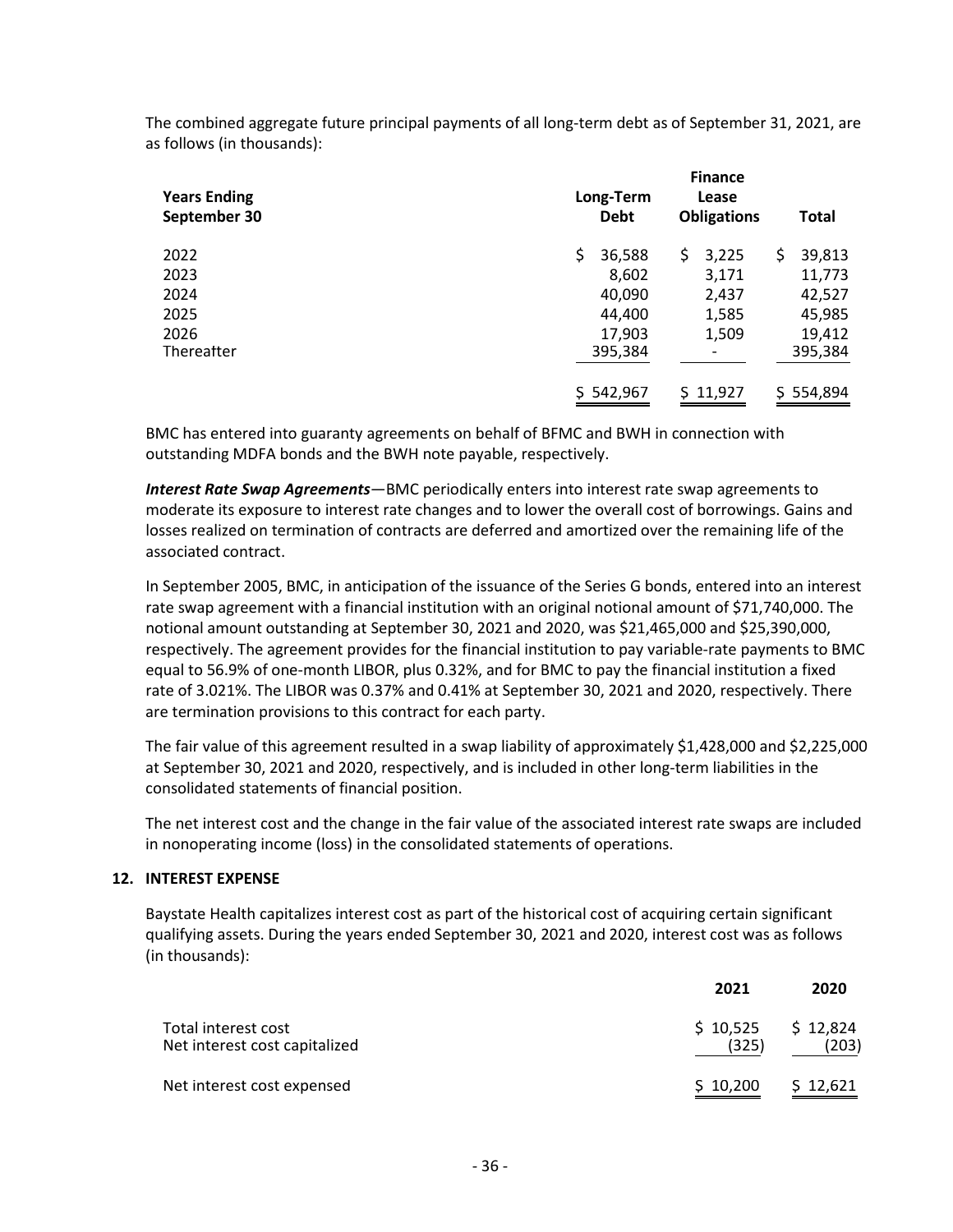#### **13. INSURANCE LIABILITY LOSS RESERVES**

Baystate Health, with the exception of HNE, addresses its professional and general liability expense, in part, through insurance coverage provided by BHIC, and, in part, by purchasing commercial excess liability insurance. The commercial insurance generally provides coverage on a "claims-made" basis. Under the claims-made policies, claims based on occurrences during their term, but reported subsequently, will be uninsured should the policy not be renewed or replaced with other coverage. Management has the intention of renewing its insurance policies in the future and believes it will have the ability to obtain such policy renewals. BH and certain of its subsidiaries have also purchased excess professional and general coverage from other insurers. In addition, BHIC insures the workers' compensation, employer's liability, excess workers' compensation, and long-term disability of certain of BH's subsidiaries.

BHIC reinsures a portion of its risks in order to limit its exposure to losses. Reinsurance contracts do not relieve BH from its obligations to policyholders. Failure of reinsurers to honor their obligations could result in losses to Baystate Health. Consequently, Baystate Health evaluates the financial condition of its reinsurers to minimize its exposure to significant losses from reinsurer insolvencies.

Reinsurance recoverables were based on actuarial reports prepared by independent consulting actuaries. At September 30, 2021 and 2020, reinsurance recoverables of \$19,113,000 and \$20,645,000, respectively, were recorded as deferred expenses and other long-term assets in the consolidated statements of financial position. There were no specifically identified claims subject to reinsurance recoverables at September 30, 2021 and 2020, or deducted from losses incurred and paid during the years then ended.

Reserves have been provided with the assistance of a consulting actuary for asserted claims and for unasserted claims probable of assertion arising from both reported and unreported incidents, which are based on historical experience and existing reported incidents.

Activity in the BHIC liability for losses and loss adjustment expenses for the years ended September 30, 2021 and 2020, is summarized as follows (in thousands):

|                                                  | 2021               | 2020                  |
|--------------------------------------------------|--------------------|-----------------------|
| Balance at beginning of year                     | \$103,934          | \$100,745             |
| Incurred (recovered) related to:<br>Current year | 26,871             | 29,452                |
| Prior years                                      | (3, 136)           | (6, 206)              |
| <b>Total incurred</b>                            | 23,735             | 23,246                |
| Paid related to:                                 |                    |                       |
| Current year<br>Prior years                      | (3,028)<br>(9,620) | (2, 394)<br>(17, 663) |
| Total paid                                       | (12, 648)          | (20,057)              |
| Balance at end of year                           | \$115,021          | 103,934<br>S.         |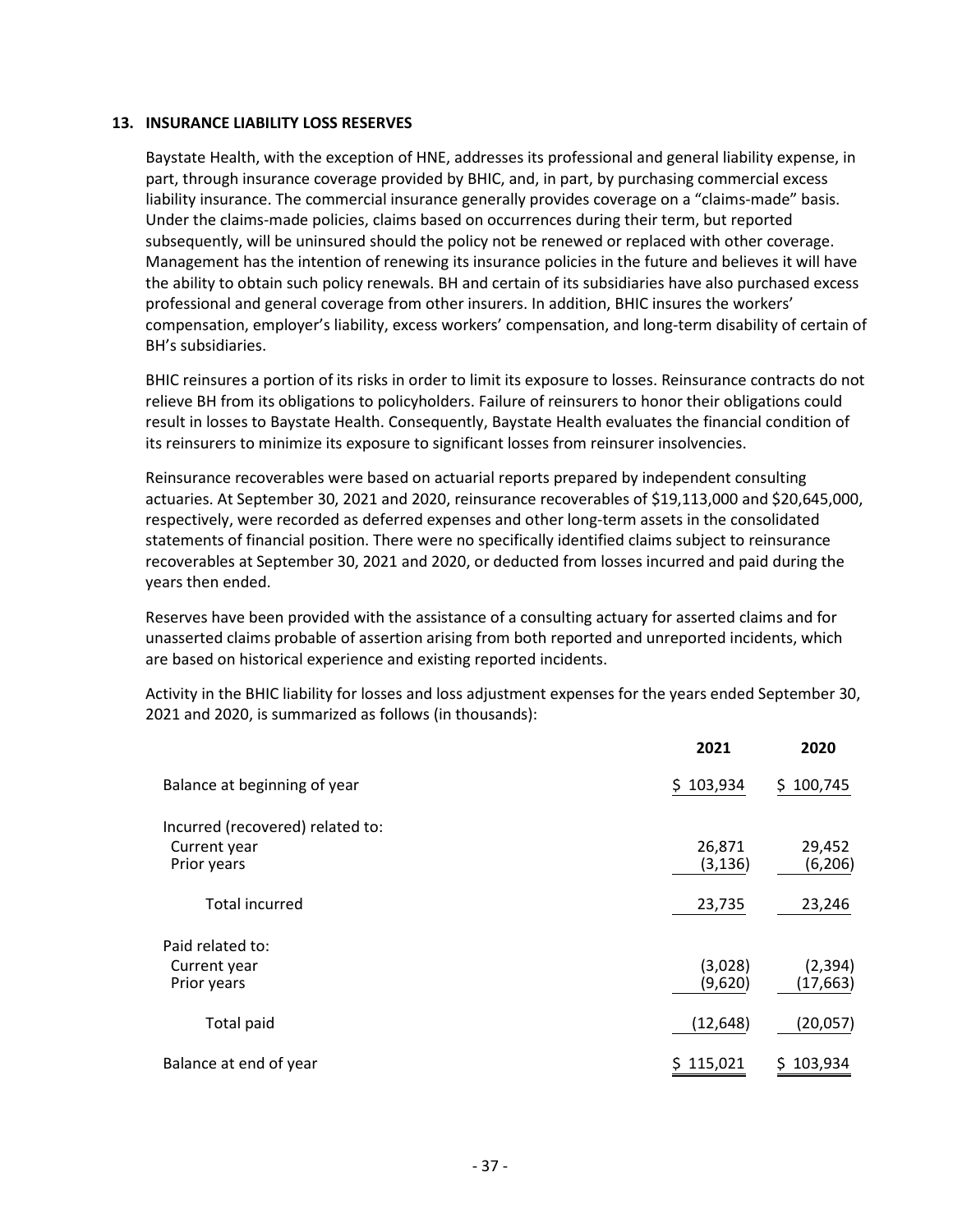#### **14. MEDICAL CLAIMS PAYABLE**

Activity in medical claims payable for the years ended September 30, 2021 and 2020, are as follows (in thousands):

|                                                                                                       | 2021                    | 2020                    |
|-------------------------------------------------------------------------------------------------------|-------------------------|-------------------------|
| Medical claims payable:<br>Claims payable-beginning of year<br>Risk-sharing payable-beginning of year | \$<br>29,599<br>42,577  | \$<br>22,694<br>28,955  |
|                                                                                                       | 72,176                  | 51,649                  |
| Claims incurred:<br>Current year<br>Prior years                                                       | 538,710<br>2,540        | 482,417<br>(3,988)      |
|                                                                                                       | 541,250                 | 478,429                 |
| Claims paid:<br>Current year<br>Prior years                                                           | (466, 016)<br>(64, 811) | (405, 304)<br>(52, 598) |
|                                                                                                       | (530, 827)              | (457,902)               |
| Risk-sharing payable-end of year<br>Medical claims payable—end of year                                | 38,527<br>44,072        | 29,599<br>42,577        |
| Total medical claims payable                                                                          | 82,599<br>Ş             | 72,176<br>Ş             |

Amounts incurred related to prior years vary from previously estimated liabilities as the claims are ultimately settled.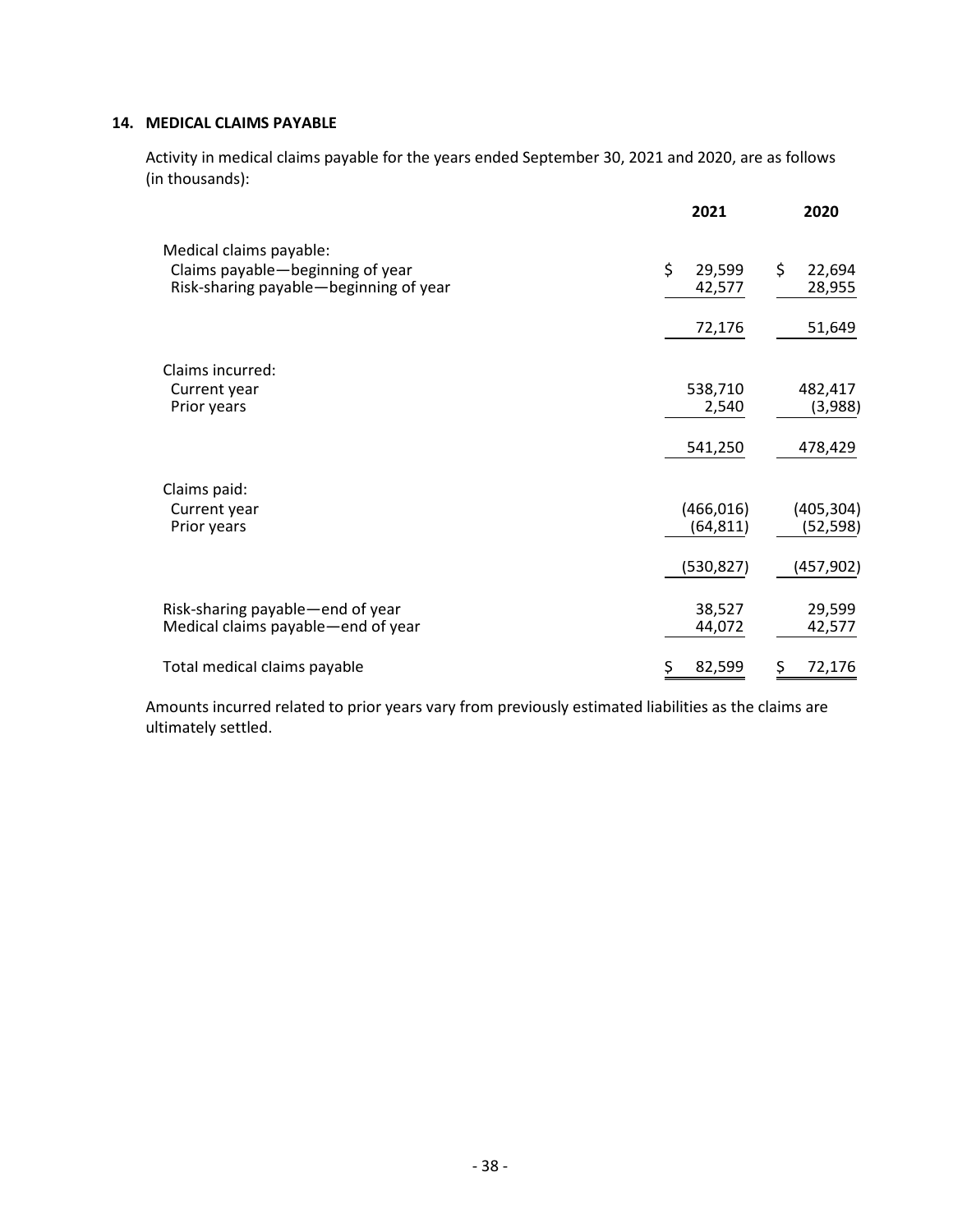The following is information about the development of paid and incurred health claims, including claims incurred but not reported (IBNR) as of September 30, 2021, for HNE, which is presented net of reinsurance. The tables present claims development and cumulative claim payments by incurred year. The information about paid and incurred claims development prior to 2021 is presented as unaudited supplementary information (in thousands):

| <b>Commercial</b>                    | <b>Cumulative Incurred Claims and</b><br><b>Allocated Claims Adjustment</b><br><b>Expenses, Net of Reinsurance</b><br>for the Years Ended September 30, |                                                                                                                                                          |              | <b>Total of IBNR</b><br><b>Liabilities Plus</b><br><b>Expected</b><br><b>Development</b> | Cumulative<br><b>Number of</b> |
|--------------------------------------|---------------------------------------------------------------------------------------------------------------------------------------------------------|----------------------------------------------------------------------------------------------------------------------------------------------------------|--------------|------------------------------------------------------------------------------------------|--------------------------------|
| <b>Incurred</b>                      |                                                                                                                                                         | (Unaudited)                                                                                                                                              |              | on Reported                                                                              | Reported                       |
| Year                                 | 2019                                                                                                                                                    | 2020                                                                                                                                                     | 2021         | <b>Claims</b>                                                                            | <b>Claims</b>                  |
| 2019                                 | \$244,258                                                                                                                                               | \$241,704                                                                                                                                                | \$242,786    | \$<br>555                                                                                | 773,066                        |
| 2020                                 |                                                                                                                                                         | 249,415                                                                                                                                                  | 244,832      | 899                                                                                      | 745,285                        |
| 2021                                 |                                                                                                                                                         |                                                                                                                                                          | 315,922      | 36,492                                                                                   | 943,910                        |
|                                      |                                                                                                                                                         |                                                                                                                                                          | 803,540      | \$37,946                                                                                 |                                |
| Cumulative incurred claims for       |                                                                                                                                                         |                                                                                                                                                          |              |                                                                                          |                                |
| the periods presented                |                                                                                                                                                         |                                                                                                                                                          | \$803,540    |                                                                                          |                                |
| Claims adjustment expenses           | \$<br>552                                                                                                                                               | \$<br>736                                                                                                                                                | \$<br>829    |                                                                                          |                                |
|                                      |                                                                                                                                                         | <b>Cumulative Paid Claims and Paid</b><br><b>Allocated Claims Adjustment</b><br><b>Expenses, Net of Reinsurance</b><br>for the Years Ended September 30, |              |                                                                                          |                                |
| <b>Incurred</b>                      |                                                                                                                                                         | (Unaudited)                                                                                                                                              |              |                                                                                          |                                |
| Year                                 | 2019                                                                                                                                                    | 2020                                                                                                                                                     | 2021         |                                                                                          |                                |
| 2019                                 | \$221,389                                                                                                                                               | \$240,871                                                                                                                                                | \$242,231    |                                                                                          |                                |
| 2020                                 |                                                                                                                                                         | 219,294                                                                                                                                                  | 243,933      |                                                                                          |                                |
| 2021                                 |                                                                                                                                                         |                                                                                                                                                          | 279,430      |                                                                                          |                                |
| Cumulative paid claims for           |                                                                                                                                                         |                                                                                                                                                          |              |                                                                                          |                                |
| the periods presented                |                                                                                                                                                         |                                                                                                                                                          | 765,594      |                                                                                          |                                |
| All outstanding liabilities prior to |                                                                                                                                                         |                                                                                                                                                          |              |                                                                                          |                                |
| 2019-net of reinsurance              |                                                                                                                                                         |                                                                                                                                                          | 407          |                                                                                          |                                |
| Liability for commercial medical     |                                                                                                                                                         |                                                                                                                                                          |              |                                                                                          |                                |
| claims payable-net of reinsurance    |                                                                                                                                                         |                                                                                                                                                          | 39,182<br>\$ |                                                                                          |                                |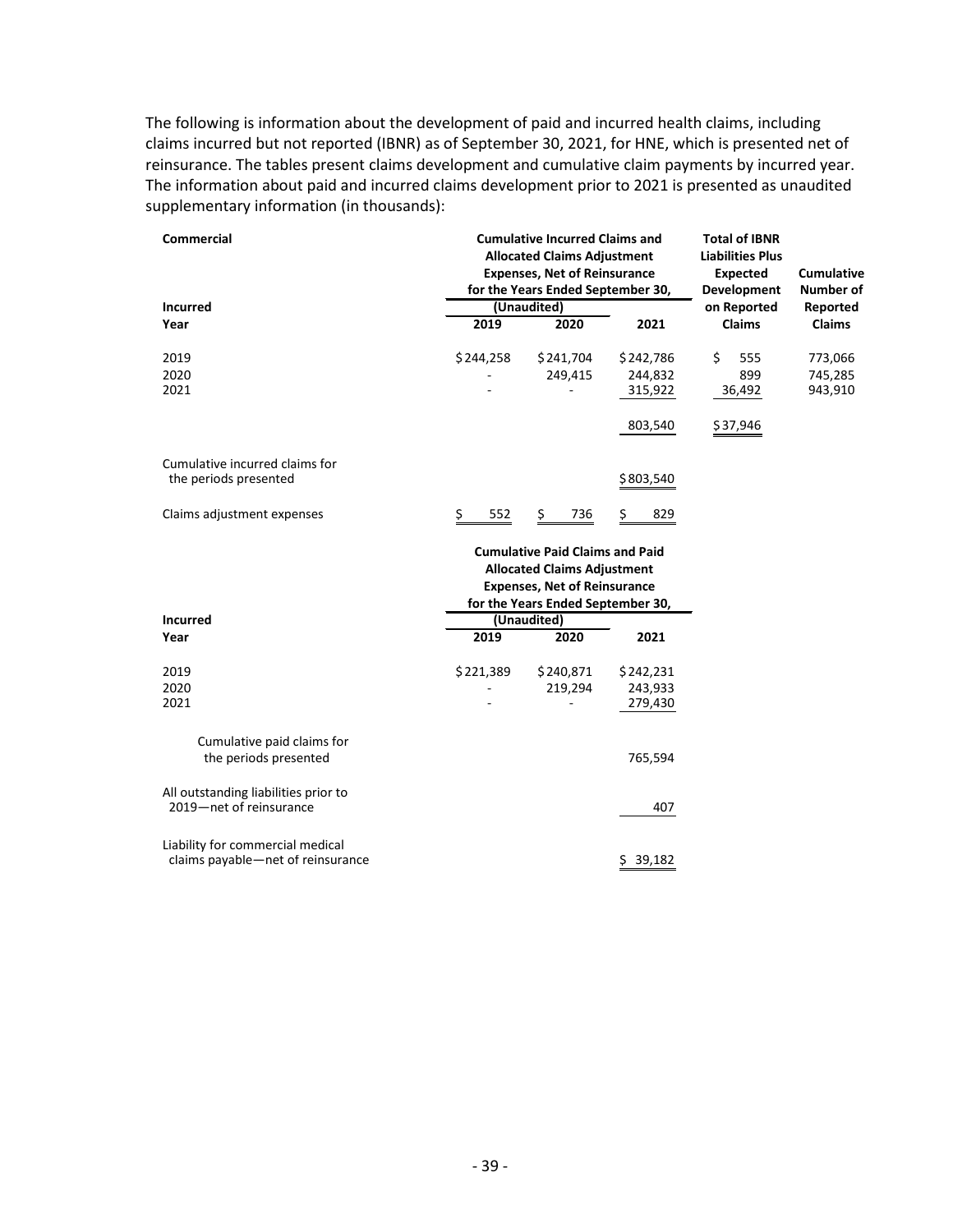| <b>Medicare &amp; Medicare Supplement</b>                       | <b>Cumulative Incurred Claims and</b><br><b>Allocated Claims Adjustment</b><br><b>Expenses, Net of Reinsurance</b><br>for the Years Ended September 30,<br>(Unaudited) |                                        | <b>Total of IBNR</b><br><b>Liabilities Plus</b><br><b>Expected</b><br>Development | <b>Cumulative</b><br><b>Number of</b> |               |
|-----------------------------------------------------------------|------------------------------------------------------------------------------------------------------------------------------------------------------------------------|----------------------------------------|-----------------------------------------------------------------------------------|---------------------------------------|---------------|
| <b>Incurred</b>                                                 |                                                                                                                                                                        |                                        |                                                                                   | on Reported                           | Reported      |
| Year                                                            | 2019                                                                                                                                                                   | 2020                                   | 2021                                                                              | <b>Claims</b>                         | <b>Claims</b> |
| 2019                                                            | \$79,340                                                                                                                                                               | \$78,593                               | \$78,100                                                                          | $\ddot{\phi}$ -                       | 259,965       |
| 2020                                                            |                                                                                                                                                                        | 73,757                                 | 72,412                                                                            | 28                                    | 230,901       |
| 2021                                                            |                                                                                                                                                                        |                                        | 85,031                                                                            | 9,432                                 | 254,872       |
|                                                                 |                                                                                                                                                                        |                                        | 235,543                                                                           | 9,460                                 |               |
| Cumulative incurred claims for                                  |                                                                                                                                                                        |                                        |                                                                                   |                                       |               |
| the periods presented                                           |                                                                                                                                                                        |                                        | \$235,543                                                                         | \$9,460                               |               |
| Claims adjustment expenses                                      | Ş.<br>162                                                                                                                                                              | 206<br>Ş.                              | \$.<br>219                                                                        |                                       |               |
|                                                                 |                                                                                                                                                                        | <b>Cumulative Paid Claims and Paid</b> |                                                                                   |                                       |               |
|                                                                 |                                                                                                                                                                        | <b>Allocated Claims Adjustment</b>     |                                                                                   |                                       |               |
|                                                                 |                                                                                                                                                                        | <b>Expenses, Net of Reinsurance</b>    |                                                                                   |                                       |               |
|                                                                 |                                                                                                                                                                        |                                        | for the Years Ended September 30,                                                 |                                       |               |
| <b>Incurred</b>                                                 |                                                                                                                                                                        | (Unaudited)                            |                                                                                   |                                       |               |
| Year                                                            | 2019                                                                                                                                                                   | 2020                                   | 2021                                                                              |                                       |               |
| 2019                                                            | \$72,723                                                                                                                                                               | \$78,089                               | \$78,099                                                                          |                                       |               |
| 2020                                                            |                                                                                                                                                                        | 65,458                                 | 72,384                                                                            |                                       |               |
| 2021                                                            |                                                                                                                                                                        |                                        | 75,600                                                                            |                                       |               |
| Cumulative paid claims for                                      |                                                                                                                                                                        |                                        |                                                                                   |                                       |               |
| the periods presented                                           |                                                                                                                                                                        |                                        | 226,083                                                                           |                                       |               |
| All outstanding liabilities prior to<br>2019-net of reinsurance |                                                                                                                                                                        |                                        |                                                                                   |                                       |               |
| Liability for Medicare and<br>Medicare supplemental medical     |                                                                                                                                                                        |                                        |                                                                                   |                                       |               |
| claims payable-net of reinsurance                               |                                                                                                                                                                        |                                        | \$<br>9,679                                                                       |                                       |               |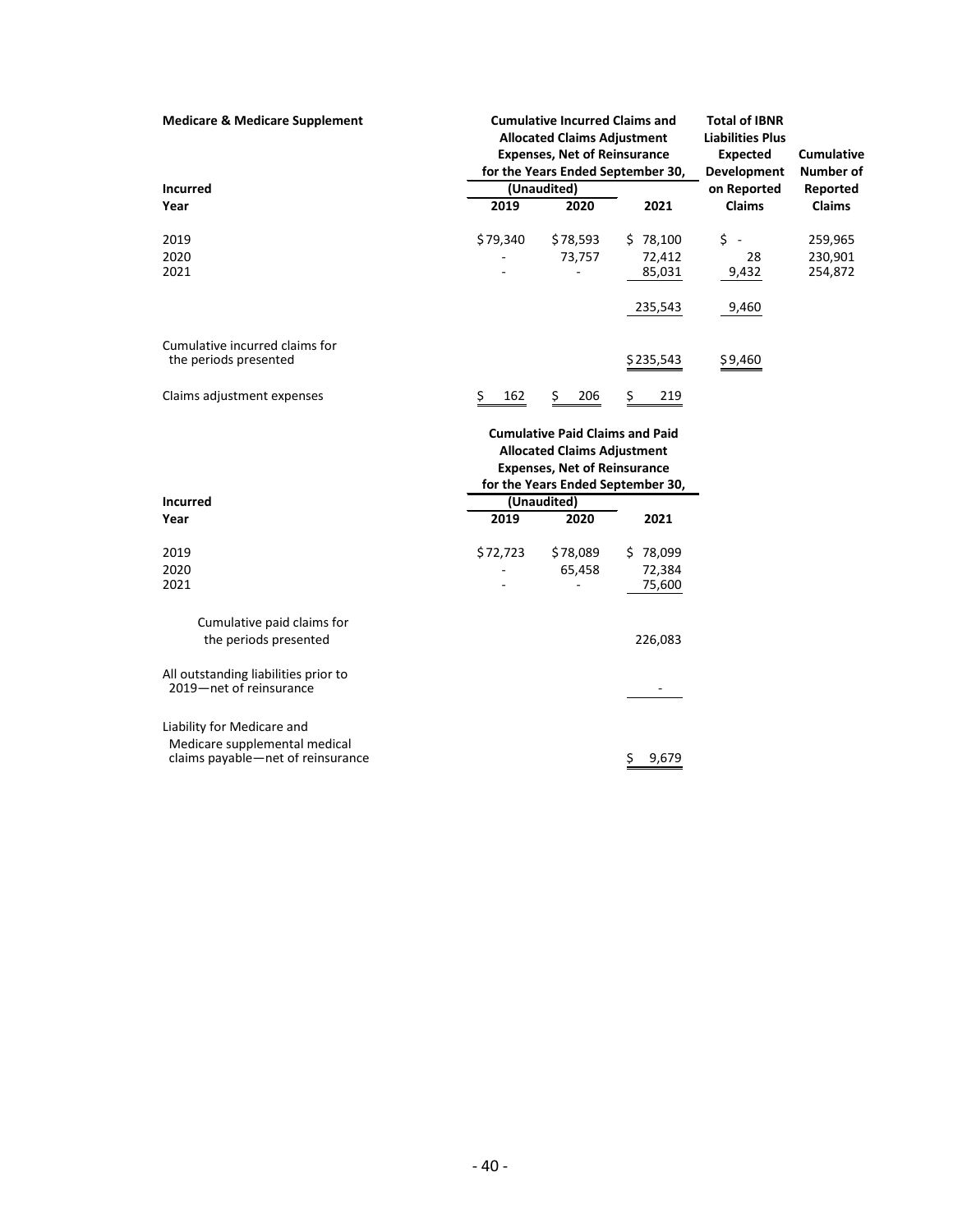| Medicaid                                                            | <b>Cumulative Incurred Claims and</b><br><b>Allocated Claims Adjustment</b><br><b>Expenses, Net of Reinsurance</b><br>for the Years Ended September 30, |                                                                                                                                                          |                    | <b>Total of IBNR</b><br><b>Liabilities Plus</b><br><b>Expected</b><br><b>Development</b> | Cumulative<br><b>Number of</b> |
|---------------------------------------------------------------------|---------------------------------------------------------------------------------------------------------------------------------------------------------|----------------------------------------------------------------------------------------------------------------------------------------------------------|--------------------|------------------------------------------------------------------------------------------|--------------------------------|
| <b>Incurred</b>                                                     |                                                                                                                                                         | (Unaudited)                                                                                                                                              |                    | on Reported                                                                              | Reported                       |
| Year                                                                | 2019                                                                                                                                                    | 2020                                                                                                                                                     | 2021               | <b>Claims</b>                                                                            | Claims                         |
| 2019                                                                | \$189,439                                                                                                                                               | \$187,850                                                                                                                                                | \$187,763          | \$<br>$\mathbf{1}$                                                                       | 1,019,339                      |
| 2020<br>2021                                                        |                                                                                                                                                         | 185,615                                                                                                                                                  | 185,617<br>196,016 | 110<br>19,273                                                                            | 1,002,746<br>1,096,782         |
|                                                                     |                                                                                                                                                         |                                                                                                                                                          | 569,396            | 19,384                                                                                   |                                |
| Cumulative incurred claims for<br>the periods presented             |                                                                                                                                                         |                                                                                                                                                          | \$569,396          | \$19,384                                                                                 |                                |
|                                                                     |                                                                                                                                                         |                                                                                                                                                          |                    |                                                                                          |                                |
| Claims adjustment expenses                                          | Ş<br>394                                                                                                                                                | \$.<br>443                                                                                                                                               | Ş<br>451           |                                                                                          |                                |
|                                                                     |                                                                                                                                                         | <b>Cumulative Paid Claims and Paid</b><br><b>Allocated Claims Adjustment</b><br><b>Expenses, Net of Reinsurance</b><br>for the Years Ended September 30, |                    |                                                                                          |                                |
| <b>Incurred</b>                                                     |                                                                                                                                                         | (Unaudited)                                                                                                                                              |                    |                                                                                          |                                |
| Year                                                                | 2019                                                                                                                                                    | 2020                                                                                                                                                     | 2021               |                                                                                          |                                |
| 2019                                                                | \$173,614                                                                                                                                               | \$187,686                                                                                                                                                | \$187,762          |                                                                                          |                                |
| 2020<br>2021                                                        |                                                                                                                                                         | 167,626                                                                                                                                                  | 185,507<br>176,743 |                                                                                          |                                |
| Cumulative paid claims for<br>the periods presented                 |                                                                                                                                                         |                                                                                                                                                          | 550,012            |                                                                                          |                                |
| All outstanding liabilities prior to<br>2018-net of reinsurance     |                                                                                                                                                         |                                                                                                                                                          |                    |                                                                                          |                                |
| Liability for Medicaid medical<br>claims payable-net of reinsurance |                                                                                                                                                         |                                                                                                                                                          | 19,835<br>\$       |                                                                                          |                                |

**Reconciliation of the Disclosure of Paid and Incurred Claims Development to the Liability for Unpaid Claims and Claim Adjustment Expenses**—The reconciliation of the net paid and incurred claims development tables for HNE to the liability for medical claims expense in the consolidated statement of financial position as of September 30, 2021, is as follows (in thousands):

| \$39,182 |
|----------|
| 9.679    |
| 19,835   |
| \$68,696 |
|          |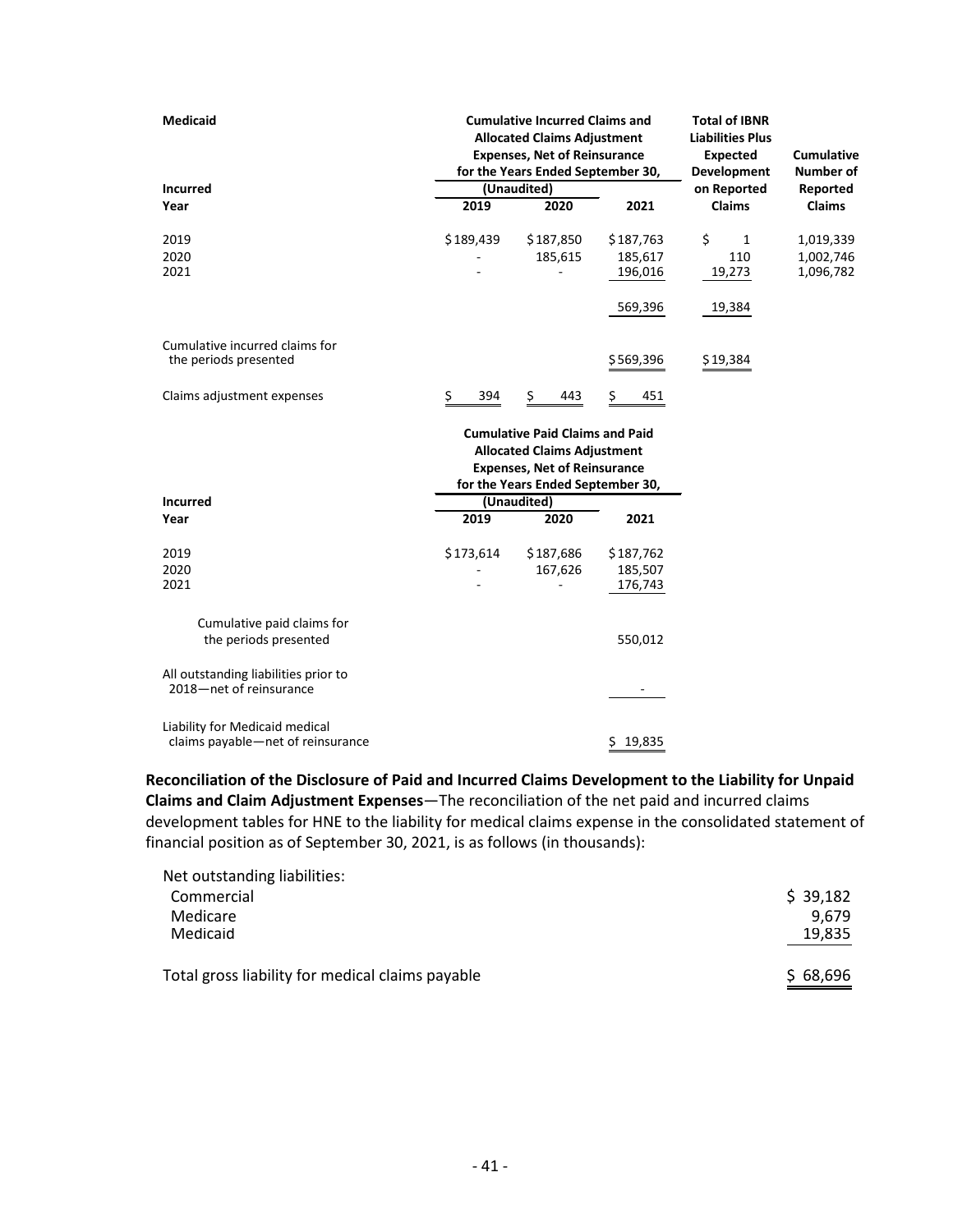#### **15. STATUTORY SURPLUS/CAPITAL**

**Minimum Surplus Requirements under Commonwealth of Massachusetts Law**—In accordance with insurance laws and regulations established by the Commonwealth of Massachusetts, HNE is required to maintain a minimum surplus of the largest of the following four tests:

- a) \$1,000,000
- b) The total of 2% of the first \$150,000,000 of premium and 1% of the premium in excess of \$150,000,000
- c) Three months of uncovered health care expenditures
- d) 4% of annual hospital expenditures, plus 8% of all other medical expenditures, excluding capitated arrangements

Based on calendar 2020 activity, the minimum capital amount as determined by each of the above tests is as follows: a) \$1,000,000, b) \$9,228,603, c) \$7,868,343, and d) \$44,459,803. At December 31, 2020, HNE's surplus exceeded the Commonwealth of Massachusetts' laws and regulations regarding minimum surplus.

**National Association of Insurance Commissioners' (NAICs) Model Regulation**—The Managed Care Organization Risk-Based Capital (RBC) Model Regulation (the "Model Regulation") was adopted by the NAIC in December 1997 to establish benchmarks for minimum levels of statutory RBC. The Model Regulation prescribes specific actions that insurance departments should take (i.e., action levels) when certain RBC thresholds are not met. Calculation of RBC in accordance with the Model Regulation RBC formula is required in connection with the annual statutory filing. HNE's statutory capital at December 31, 2020, exceeded the Company Action Level.

**Surplus Notes**—On December 28, 2015, HNE entered into a surplus note agreement, borrowing \$20,000,000 from Baystate Health in order to maintain minimum levels of surplus and RBC. The surplus notes accrue interest payable to Baystate Health at a rate per annum equal to the three-year US Treasury rate until the principal is paid in full.

#### **16. INCOME TAXES**

As of September 30, 2021, Pre tax reform operating loss carryforwards for federal income tax purposes were approximately \$23,393,000 which expire in various years ranging from 2025 to 2038 and Post tax reform operating loss carryforwards that do not expire were approximately \$5,756,000. This results in a deferred tax asset; however, because utilization of these net operating losses is not reasonably assured, Baystate Health has recorded a full valuation allowance offsetting this deferred tax asset.

#### **17. FUNDS HELD IN TRUST BY OTHERS**

BH and its consolidated subsidiaries are beneficiaries of certain perpetual trusts (the "Trusts") from which they receive unrestricted income. Appreciation or depreciation in the value of the Trusts is recorded as an increase or decrease in net assets with donor restrictions. During fiscal years 2021 and 2020, distributions from the Trusts were approximately \$1,765,000 and \$1,674,000, respectively, and are included in other revenue.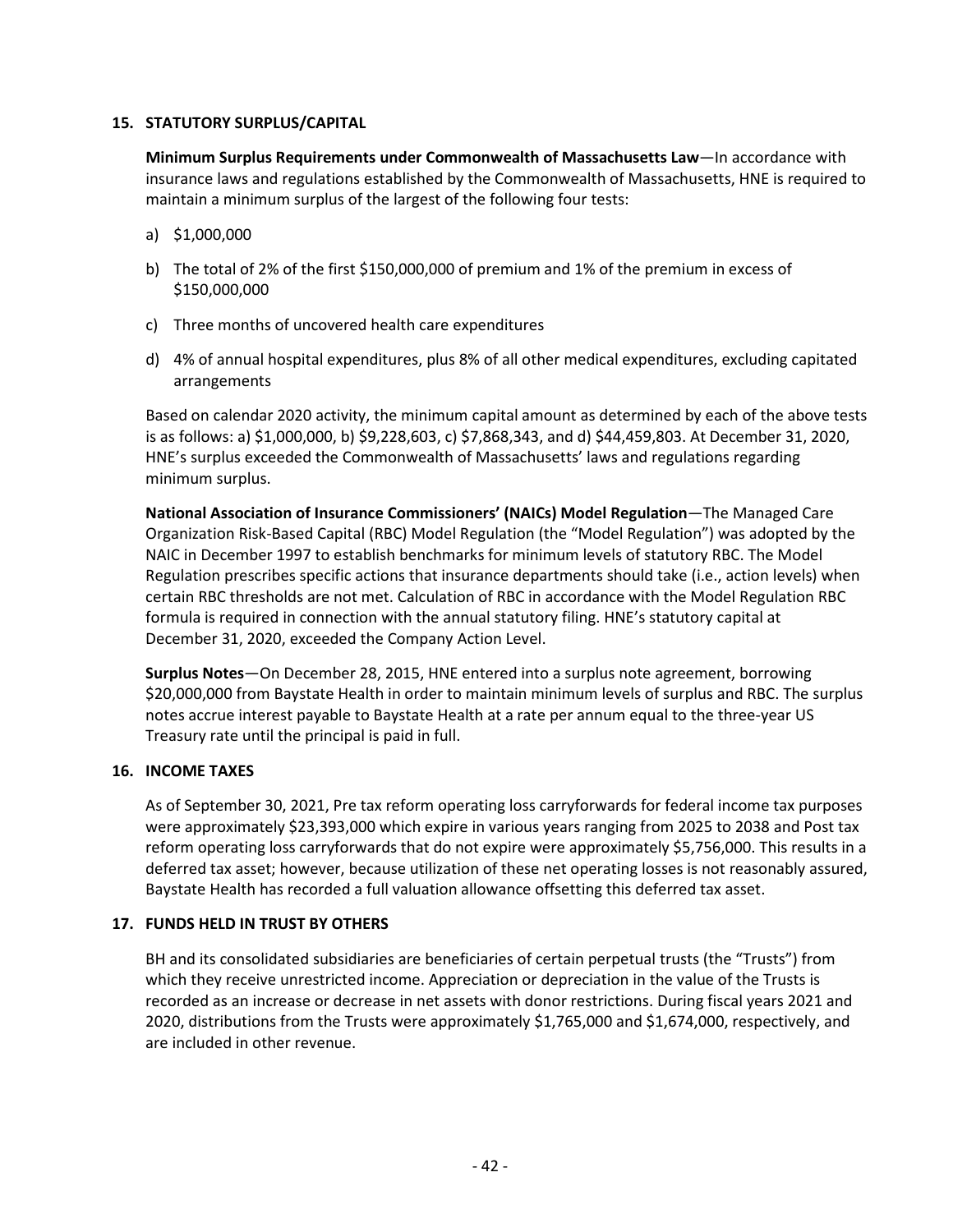#### **18. BENEFIT PLANS**

BH and certain of its consolidated subsidiaries and other ownership interests participate in a noncontributory, defined benefit cash balance retirement plan (the "plan") covering substantially all of their eligible employees.

Baystate Health's policy is to fund amounts as necessary on an actuarial basis to provide for benefits in accordance with the Employee Retirement Income Security Act of 1974, using the accrued benefit (net credit) actuarial cost method.

**Plan Freeze**—Effective December 31, 2015, participants in the plan ceased to accrue benefits. On January 1, 2016, the participants in the plan became participants in the redesigned Baystate Health defined contribution plan (the "DC plan"). In connection with the plan freeze, the period for amortizing actuarial gains and losses was changed from the average expected future service of active participants to the average expected future lifetime as a plan participant for all participants.

**Settlement Charge**—Lump-sum payments from the plan exceeded the settlement threshold; therefore, a settlement charge (exclusive of other ownership interests) of \$9,122,000, and \$15,956,000 were recorded in other components of net periodic pension (cost) benefit, net in the accompanying September 30, 2021 and 2020 consolidated statement of operations, respectively.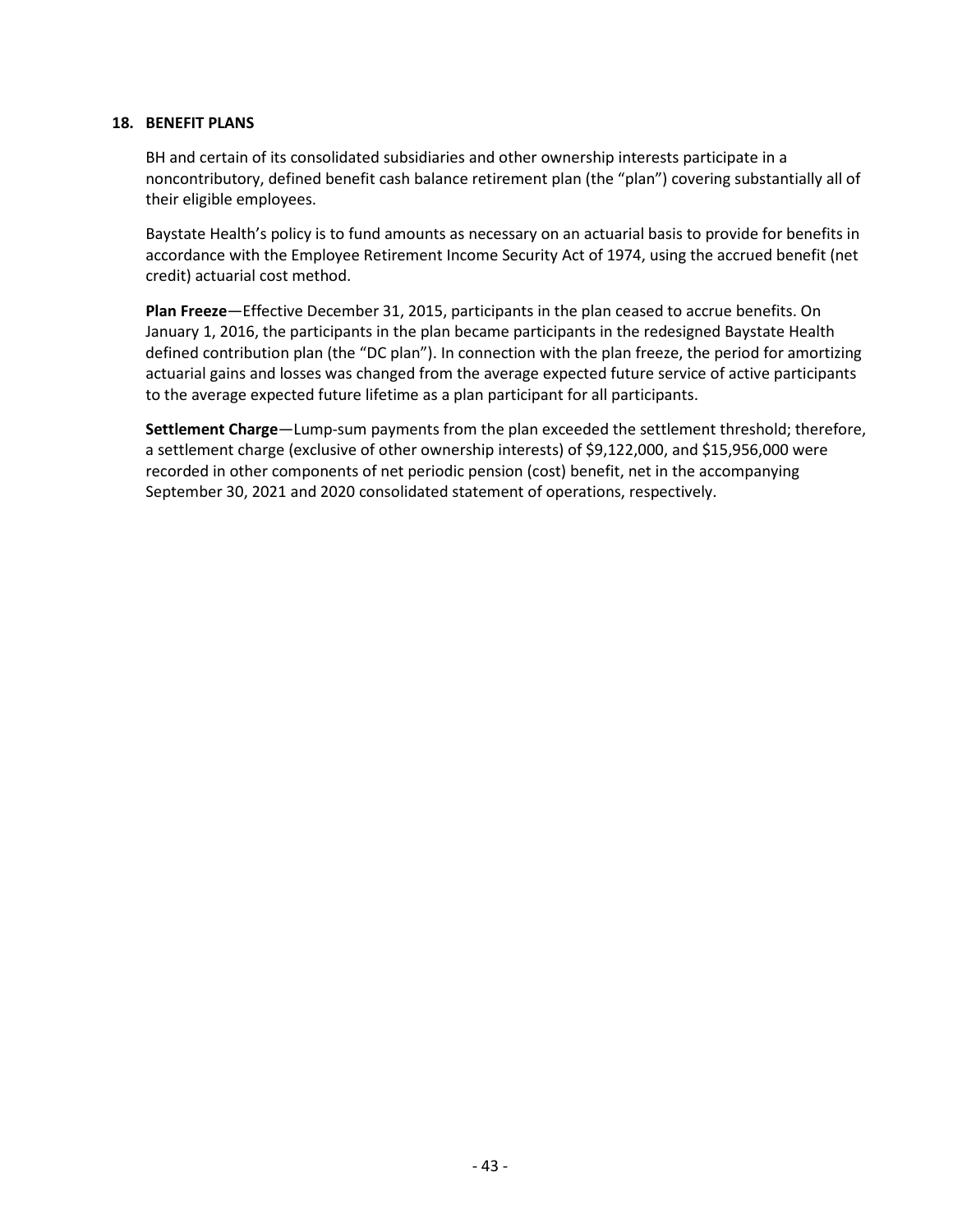The following table presents the change in the plan's projected benefit obligation, change in plan assets, and funded status of the plan at September 30, 2021 and 2020 (in thousands):

| <b>Change in Pension Obligation</b>                                                                                                          | 2021                                                       | 2020                                                    |
|----------------------------------------------------------------------------------------------------------------------------------------------|------------------------------------------------------------|---------------------------------------------------------|
| Pension obligation-beginning of year<br>Interest cost<br>Actuarial (gain) loss<br>Benefits paid<br>Settlements                               | \$986,839<br>25,813<br>(13, 495)<br>(30, 515)<br>(28, 961) | \$967,314<br>30,378<br>59,342<br>(33, 393)<br>(36, 802) |
| Pension obligation-end of year                                                                                                               | \$939,681                                                  | \$986,839                                               |
| <b>Change in Plan Assets</b>                                                                                                                 |                                                            |                                                         |
| Fair value of plan assets-beginning of year<br>Actual return on plan assets<br><b>Employer contributions</b><br>Benefits paid<br>Settlements | \$876,256<br>147,362<br>5,000<br>(30, 515)<br>(28, 961)    | \$868,955<br>72,496<br>5,000<br>(33, 393)<br>(36, 802)  |
| Fair value of plan assets - end of year                                                                                                      | \$969,142                                                  | \$ 876,256                                              |
| <b>Funded Status</b>                                                                                                                         |                                                            |                                                         |
| Funded status of the plan                                                                                                                    | \$<br>29,461                                               | \$ (110, 583)                                           |
| Pension asset (liability)                                                                                                                    | \$<br>29,461                                               | \$ (110,583)                                            |
| Amounts Recognized in Unrestricted Net Assets Consist of                                                                                     |                                                            |                                                         |
| Net actuarial loss                                                                                                                           | \$299,937                                                  | 432,722<br>Ş.                                           |
| Accumulated pension adjustment                                                                                                               | \$299,937                                                  | \$.<br>432,722                                          |
|                                                                                                                                              |                                                            |                                                         |

Exclusive of other ownership interest, the overfunded status of the plan at September 30, 2021, is approximately \$28,765,000, the change in the pension adjustment is \$132,078,000 and the accumulated pension adjustment in net assets without donor restrictions is \$298,534,000.

Exclusive of other ownership interest, the underfunded status of the plan at September 30, 2020, is approximately \$110,028,000, the change in the pension adjustment is \$9,027,000 and the accumulated pension adjustment in net assets without donor restrictions is \$430,612,000.

The net actuarial loss and prior-service credit expected to be recognized in benefit cost in 2022 is approximately \$13,838,000 and \$133,000, respectively.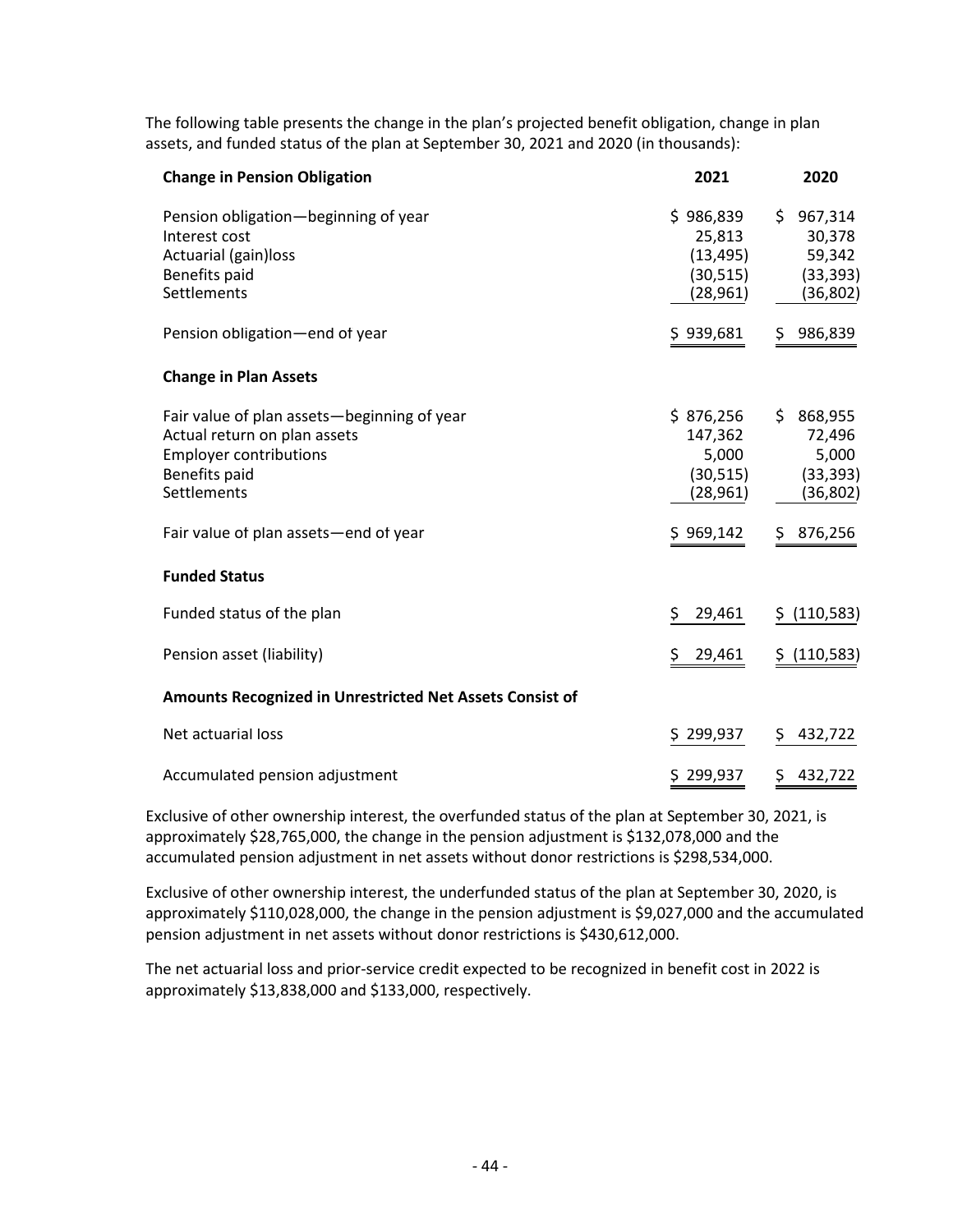The assumptions used to develop the projected benefit obligation at September 30, 2021 and 2020, are as follows:

|                               | 2021          | 2020 |
|-------------------------------|---------------|------|
| Discount rate                 | 2.85 % 2.70 % |      |
| Rate of compensation increase | N/A           | N/A  |

The mortality assumption at September 30, 2021 and 2020 was the Pri-2012 table with generational projection using Scale MP 2020.

**Net Periodic Pension Benefit**—Net pension benefit for the defined benefit plan for the years ended September 30, 2021 and 2020, includes the following components (in thousands):

|                                | 2021         | 2020      |
|--------------------------------|--------------|-----------|
| Interest cost                  | 25,813<br>S. | 30,378    |
| Expected return on plan assets | (51,766)     | (52, 523) |
| Recognized net actuarial loss  | 14,390       | 14,118    |
| Settlements                    | 9.171        | 16,042    |
| Prior service cost             | 133          | 133       |
| Net pension (benefit) cost     | (2,259)      | 8,148     |

The assumptions used to determine net pension benefit for the years ended September 30, 2021 and 2020, are as follows:

|                                | 2021            | 2020 |
|--------------------------------|-----------------|------|
| Discount rate                  | $2.70\%$ 3.25 % |      |
| Expected return on plan assets | 6.00            | 6.75 |

**Plan Assets**—The plan's investment objectives are to achieve long-term growth in excess of inflation and to provide a rate of return that meets or exceeds the actuarial expected long-term rate of return on plan assets. In order to minimize risk, the plan attempts to minimize the variability in yearly returns. The plan diversifies its holdings among sectors, industries, and companies. The target allocations of assets at September 30, 2021, were equities 45%, fixed income 40%, and other 15%.

To develop the expected long-term rate of return on plan assets assumption, Baystate Health considered the historical return and the future expectations for returns for each asset class, as well as the target asset allocation of the pension investment portfolio.

Baystate Health's pension plan asset allocation, by asset category, at September 30, 2021 and 2020, is as follows:

|                                                                         | 2021     | 2020             |
|-------------------------------------------------------------------------|----------|------------------|
| Common and preferred equity securities                                  | 31 %     | 43 %             |
| US government and domestic fixed-income securities<br>Other investments | 59<br>10 | 40<br>17         |
|                                                                         | $100 \%$ | 100 <sup>%</sup> |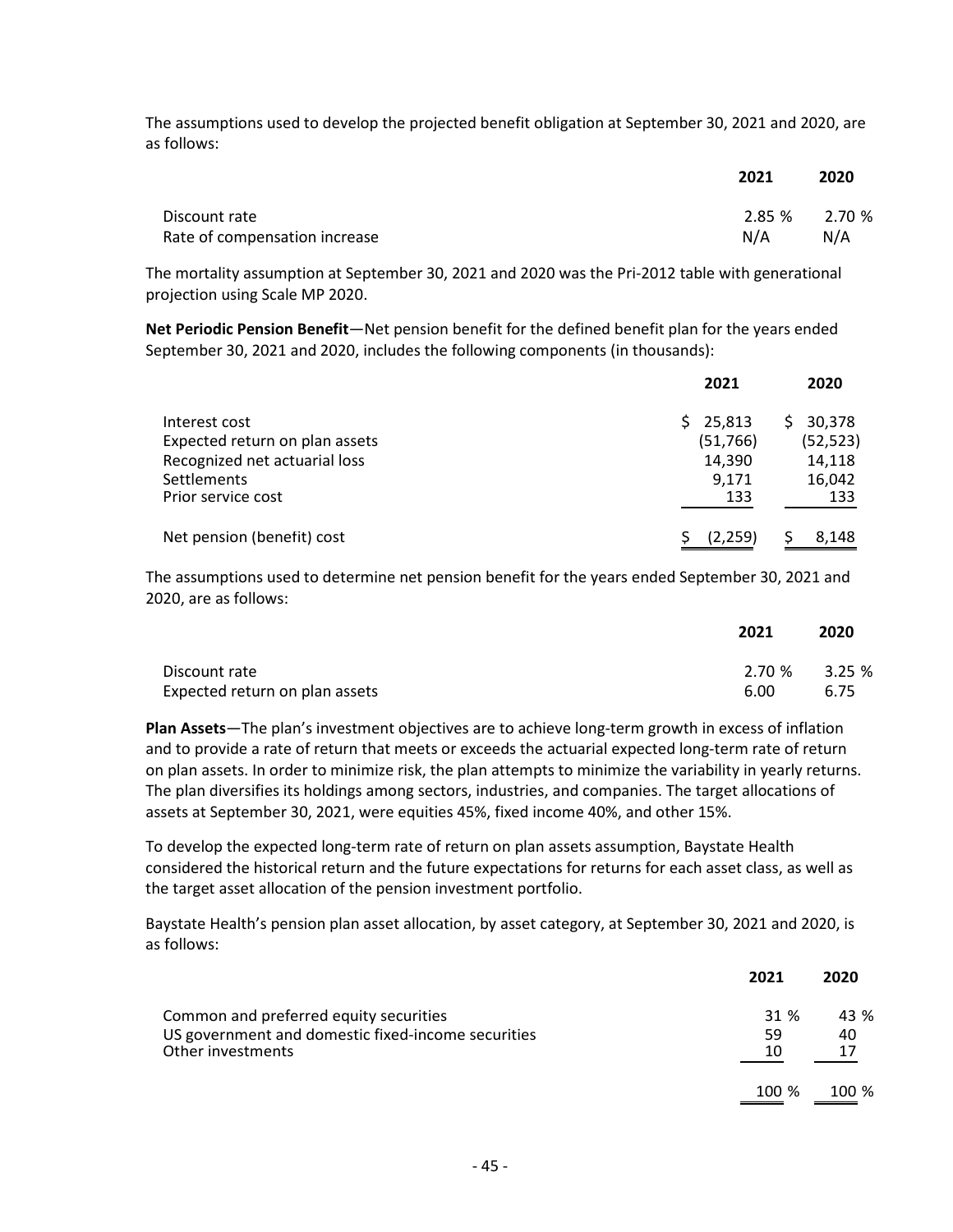|                                                    | Assets at Fair Value as of September 30, 2021 |             |         |           |  |
|----------------------------------------------------|-----------------------------------------------|-------------|---------|-----------|--|
|                                                    | Level 1                                       | Level 2     | Level 3 | Total     |  |
| Money market                                       | \$<br>9,631                                   | 2,634<br>Ś. | \$      | \$12,265  |  |
| Mutual funds-equity index funds                    | 61,572                                        |             |         | 61,572    |  |
| Commingled equity index funds                      | 115,388                                       |             |         | 115,388   |  |
| Fixed-income securities                            |                                               | 544,868     |         | 544,868   |  |
| Domestic equity securities                         | 26,430                                        |             |         | 26,430    |  |
| Total assets-at fair value                         | \$213,021                                     | \$547,502   |         | 760,523   |  |
| Plan assets-at contract value                      |                                               |             |         | 16,930    |  |
| Investments measured at NAV:                       |                                               |             |         |           |  |
| Commingled international equity funds              |                                               |             |         | 78,452    |  |
| Commingled emerging markets funds                  |                                               |             |         | 15,140    |  |
| Hedge fund of funds                                |                                               |             |         | 108       |  |
| Private market funds                               |                                               |             |         | 97,797    |  |
| Total investments measured at NAV                  |                                               |             |         | 191,497   |  |
| Redemption receivable from alternative investments |                                               |             |         | 192       |  |
| Total plan assets                                  |                                               |             |         | \$969,142 |  |

Financial assets invested in the plan, in one of the three categories described previously in Note 5, at September 30, 2021 and 2020, are classified as follows (in thousands):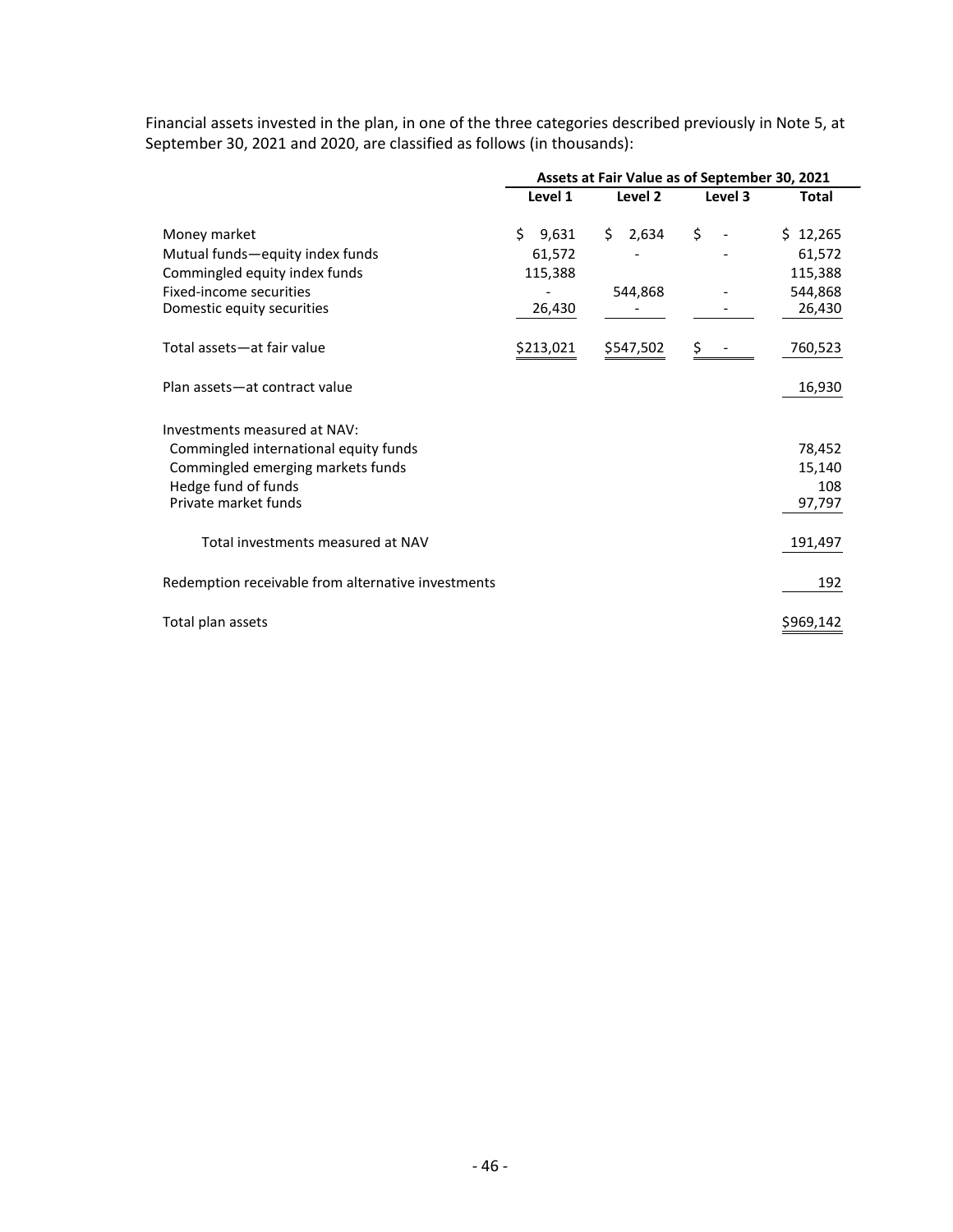|                                                                                                                                                                                                                               | Assets at Fair Value as of September 30, 2020 |                        |         |                                                       |
|-------------------------------------------------------------------------------------------------------------------------------------------------------------------------------------------------------------------------------|-----------------------------------------------|------------------------|---------|-------------------------------------------------------|
|                                                                                                                                                                                                                               | Level 1                                       | Level 2                | Level 3 | <b>Total</b>                                          |
| Money market<br>Mutual funds—equity index funds<br>Fixed-income securities<br>Domestic equity securities                                                                                                                      | Ś.<br>3,974<br>251,009<br>13,756              | Ś.<br>4,747<br>327,575 | \$      | \$3,721<br>251,009<br>327,575<br>13,756               |
| Total assets-at fair value                                                                                                                                                                                                    | \$268,739                                     | \$332,322              | Ş       | 601,061                                               |
| Plan assets-at contract value                                                                                                                                                                                                 |                                               |                        |         | 16,638                                                |
| Investments measured at NAV:<br>Commingled international equity funds<br>Commingled emerging markets funds<br>Commingled master limited partnerships<br>Commingled hedge funds<br>Hedge fund of funds<br>Private market funds |                                               |                        |         | 98,868<br>12,866<br>204<br>26,352<br>20,166<br>81,207 |
| Total investments measured at NAV                                                                                                                                                                                             |                                               |                        |         | 239,663                                               |
| Redemption receivable from alternative investments                                                                                                                                                                            |                                               |                        |         | 18,894                                                |
| Total plan assets                                                                                                                                                                                                             |                                               |                        |         | \$876,256                                             |

A summary of investments (by major class) that use NAV or an NAV equivalent as a practical expedient to estimate fair value that have restrictions on the plan's ability to redeem its investment at the measurement date at September 30, 2021 and 2020, is as follows (in thousands):

|                                                                                                                                 |                                   | <b>September 30, 2021</b>                 |                                               |
|---------------------------------------------------------------------------------------------------------------------------------|-----------------------------------|-------------------------------------------|-----------------------------------------------|
| <b>Description of Investment</b>                                                                                                | <b>Fair Value</b>                 | Redemption<br><b>Frequency</b>            | Redemption<br><b>Notice Period</b>            |
| Commingled international equity funds<br>Commingled emerging markets funds<br>Hedge fund of funds<br>Private market investments | 78,452<br>15,140<br>108<br>97,797 | Monthly<br>Monthly<br>Quarterly<br>$\ast$ | $5 - 30$ days<br>30 days<br>95 days<br>$\ast$ |
| Total                                                                                                                           | 191,497                           |                                           |                                               |

\* Liquidity data not available, funds are considered to be highly illiquid.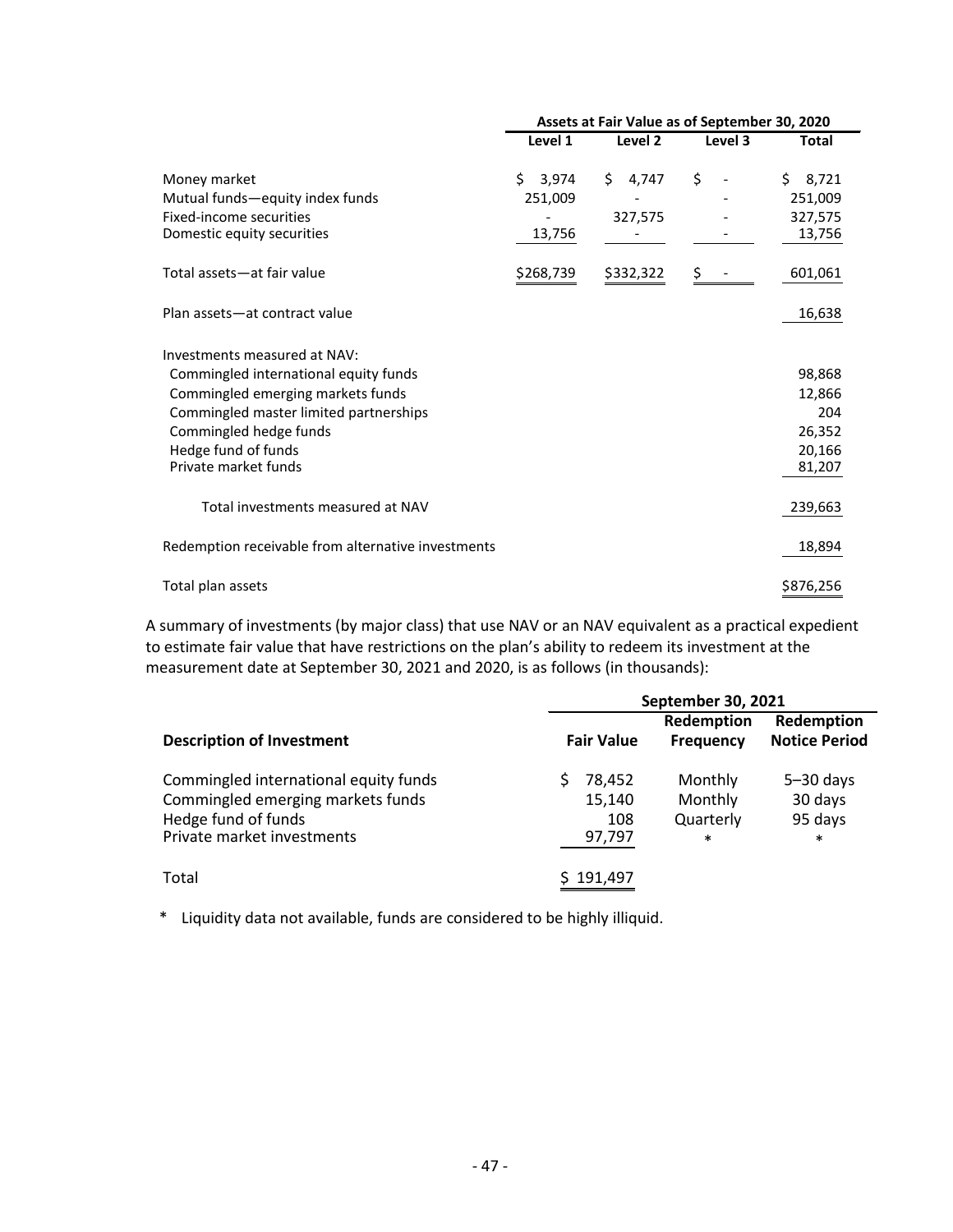|                                        | September 30, 2020 |                  |                      |  |
|----------------------------------------|--------------------|------------------|----------------------|--|
|                                        |                    | Redemption       | Redemption           |  |
| <b>Description of Investment</b>       | <b>Fair Value</b>  | <b>Frequency</b> | <b>Notice Period</b> |  |
| Commingled international equity funds  | 98,868             | Monthly          | $5 - 30$ days        |  |
| Commingled emerging markets funds      | 12,866             | Monthly          | 30 days              |  |
| Commingled master limited partnerships | 204                | Monthly          | 30 days              |  |
| Commingled hedge funds                 | 26,352             | Monthly          | 3 days               |  |
| Hedge fund of funds                    | 20,166             | Quarterly        | 95 days              |  |
| Private market investments             | 81,207             | $\ast$           | $\ast$               |  |
| Total                                  | \$239,663          |                  |                      |  |

\* Liquidity data not available, funds are considered to be highly illiquid.

**Contributions**—Baystate Health will contribute up to \$5,000,000 to the Plan in 2022 as necessary.

**Estimated Future Benefit Payments**—The following approximate benefit payments, which reflect expected future service, as appropriate, are expected to be paid over the next 10 calendar years (in thousands):

| <b>Calendar Years</b> | Pension<br><b>Benefits</b> |
|-----------------------|----------------------------|
| 2022                  | 63,594<br>\$               |
| 2023                  | 57,840                     |
| 2024                  | 55,925                     |
| 2025                  | 52,985                     |
| 2026                  | 52,001                     |
| Years 2026-2030       | 255,138                    |
|                       |                            |
|                       | \$537,483                  |

**Defined Contribution Plans**—BH and certain of its consolidated subsidiaries and other ownership interest participate in the DC plan, which covers all employees hired after December 31, 2004. Effective January 1, 2016, the DC plan also covers all employees previously participating in the defined benefit plan. Under the DC plan, Baystate Health contributes up to 5% of the employee's compensation based on years of service. Excluding the deferred compensation plan discussed below, total expense under the DC plan was approximately \$45,583,000 in 2021 and \$45,921,000 in 2020 and is included in supplies and expense in the consolidated statements of operations. The DC plan offers an employee contribution matching feature where the employer will contribute equal to 50% of the employee's contribution, subject to a maximum match of 2% of the employee's compensation. For those defined benefit participants aged 55 or older as of January 1, 2016, Baystate Health contributed an additional 4% transition benefit through December 31, 2020.

HNE provides a 401(k) retirement plan (the "HNE Plan") to its employees. Each year, employees may contribute up to 75% of pretax annual compensation, as defined in the HNE Plan document. HNE matches 100% of the first 6% of employee contributions to the HNE Plan. Additional contributions may be made by HNE at its discretion. Contributions and compensation levels are subject to certain limitations under the IRC. The HNE Plan expense amounted to approximately \$1,793,000 and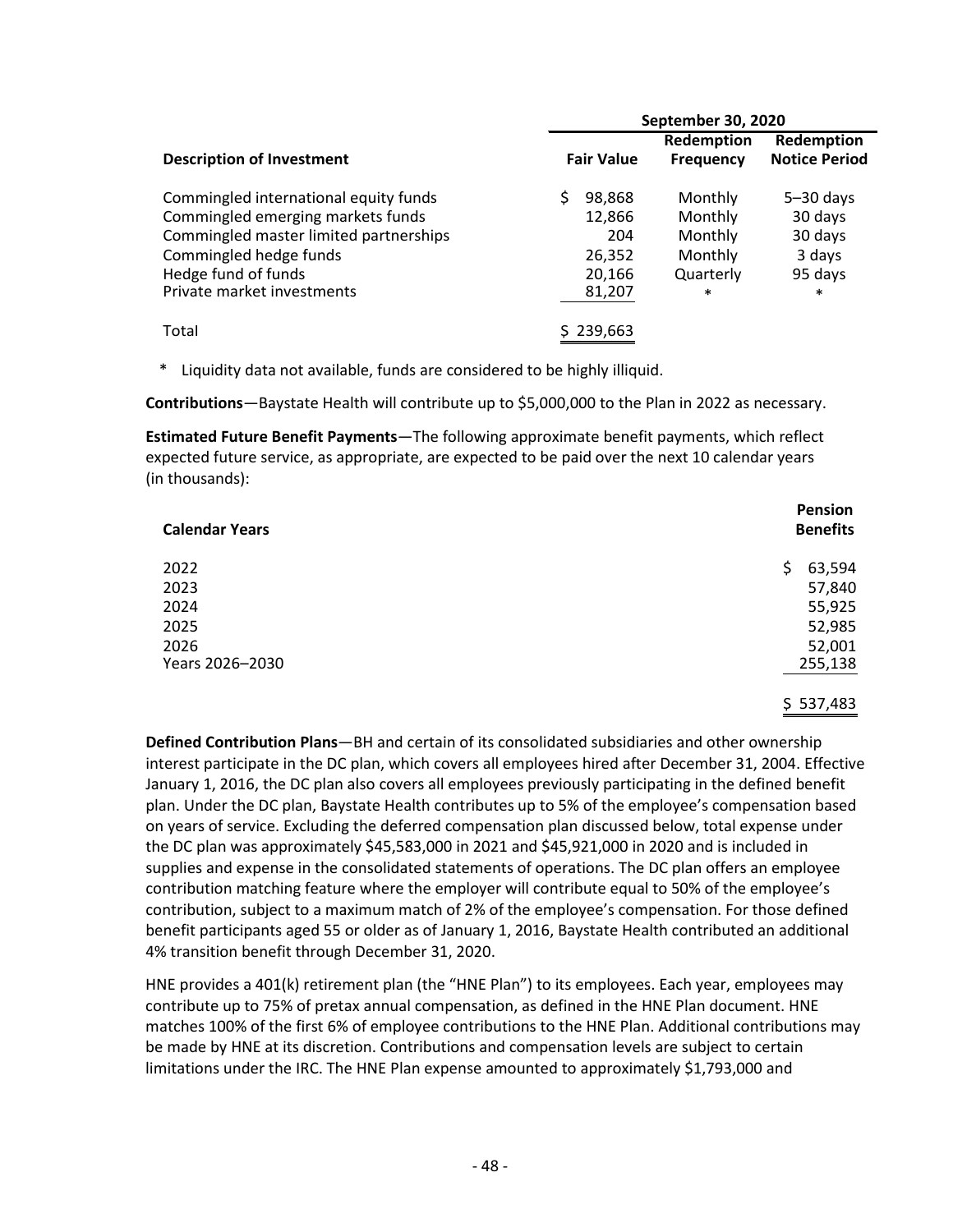\$1,946,000 in 2021 and 2020, respectively, and is included in supplies and expense in the consolidated statements of operations.

**Deferred Compensation Plan**—As a component of its defined contribution retirement plan, Baystate Health established a nonqualified deferred compensation plan (the "Plan"), effective January 1, 2002, which allows certain highly compensated employees the option to defer specified amounts of their annual compensation on a pretax basis and also allows Baystate Health, at its discretion, the option to provide deferred compensation to key employees. A participant in the Plan is notified if a voluntary contribution is made by Baystate Health to that participant's account. In addition, the participant's account is credited to reflect investment returns based on measuring investments selected by either the participant or the Plan administrator in accordance with the Plan document. The participant has the option to take a distribution of his/her account in its entirety, upon severance from employment with Baystate Health. Baystate Health has recorded \$88,591,000 and \$74,617,000 within other liabilities in the consolidated statements of financial position as of September 30, 2021 and 2020, respectively, which represent its obligation for benefits payable under the Plan. All amounts of compensation deferred under the Plan remain the assets of Baystate Health, until paid out to a participant or his/her beneficiary. Baystate Health is not required to segregate or set aside any assets to meet its obligation under the Plan. Baystate Health's contributions amounted to approximately \$1,963,000 and \$1,902,000 in 2021 and 2020, respectively, and is included in supplies and expense in the consolidated statements of operations.

#### **Baystate Noble Retirement Plans:**

*Retirement Plan*—Through March 2005, BNH maintained a noncontributory defined benefit pension plan (the "Noble Plan") covering certain eligible employees of BNH and its subsidiaries, who have completed one year of service. The benefits were based on years of service and final average earnings. BNH's policy was to make annual cash contributions to the Noble Plan in amounts at least equal to the minimum contribution as determined by the Noble Plan's actuary.

Effective April 1, 2006, BNH amended the Noble Plan to freeze all accrued benefits for certain participants in the Noble Plan whose benefits are not subject to collective bargaining agreements. The accrued benefit for these participants is equal to the accrued benefit determined as of April 1, 2006. The amendment prohibits new or rehired employees, not subject to a collective bargaining agreement, from becoming participants in the Noble Plan. This curtailment resulted in a reduction in the Noble Plan's projected benefit obligation and unrecognized prior-service cost, which was recorded in 2006.

Pursuant to BNH's application for a distressed termination, the Pension Benefit Guaranty Corporation (PBGC) became the trustee of the Noble Plan on May 1, 2013. As part of the settlement, BNH has agreed to enter into a note payable to the PBGC totaling \$4,200,000. The amount is payable over 15 years. The balance due at September 30, 2021, is approximately \$2,525,000, of which \$2,407,000 is classified as long-term and included as a pension liability in the consolidated statement of financial position. The balance due at September 30, 2020, is approximately \$2,639,000, of which \$2,525,000 is classified as long-term and included as a pension liability in the consolidated statement of financial position.

BNH's contributions amounted to approximately \$210,000 and \$197,000 in 2021 and 2020, respectively, and is included in supplies and expense in the consolidated statements of operations.

*Defined Contribution Plan*—The Noble 403(b) Savings Plan became effective on April 1, 2006. All eligible employees may elect to make contributions and BNH matches certain contributions up to the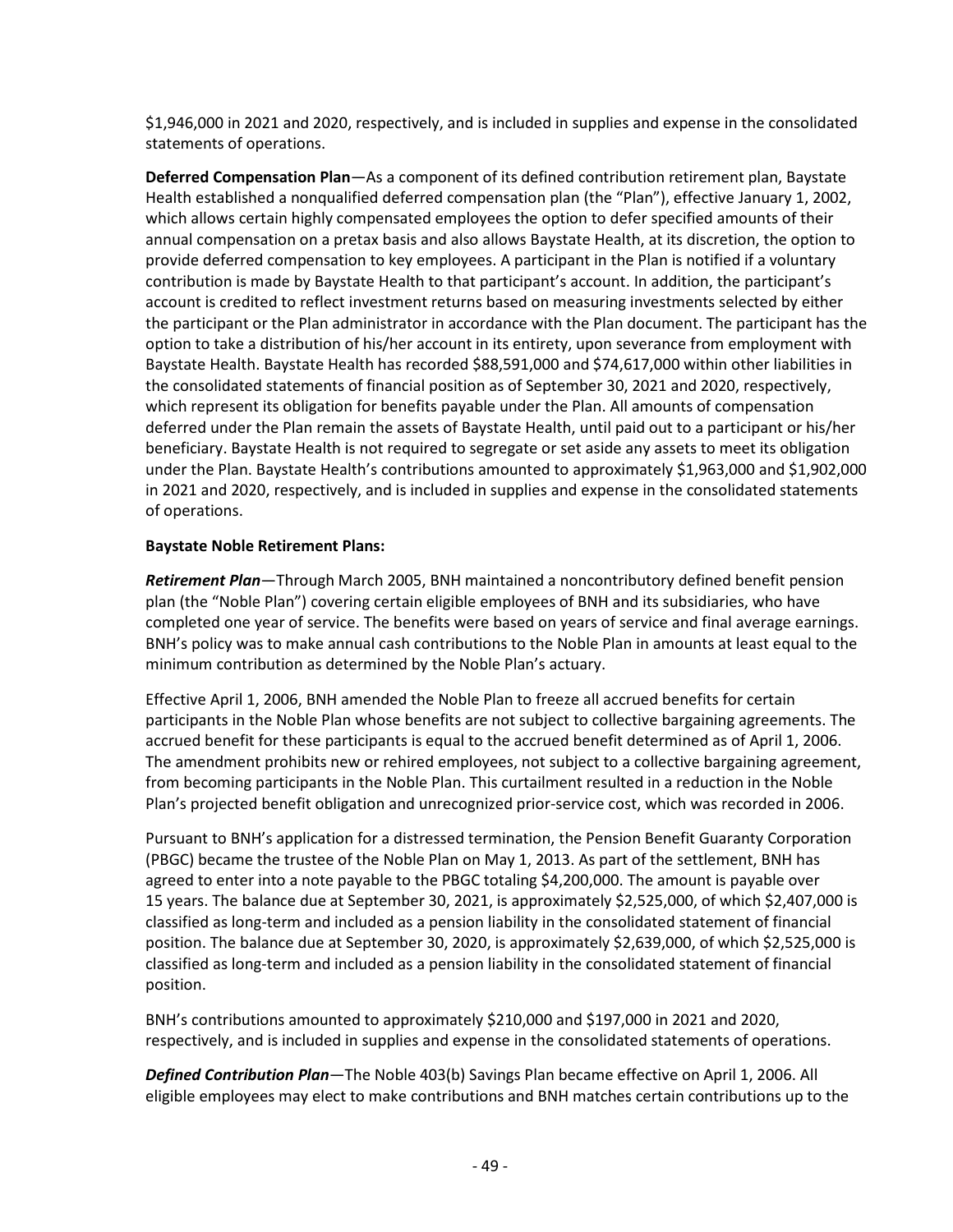defined limits. In addition, BNH contributes between 2% and 10% of certain employee's eligible compensation based upon the employee's age and years of vesting service. Employees are fully vested in BNH's contributions after four years of employment.

#### **19. CONCENTRATIONS OF CREDIT RISK**

Baystate Health grants credit without collateral to its patients, most of whom are local residents and are insured under third-party payer agreements. The mix of receivables from patients and third-party payers at September 30, 2021 and 2020, is as follows:

|                      | 2021  | 2020  |
|----------------------|-------|-------|
| Medicare             | 19 %  | 20 %  |
| Medicaid             | 12    | 8     |
| Commercial and other | 64    | 67    |
| Self-pay patients    | 5     | 5     |
|                      | 100 % | 100 % |

#### **20. FUNCTIONAL EXPENSES**

Baystate Health provides general health care services to residents within their geographic location. Expenses related to providing these services for the years ended September 30, 2021 and 2020, are as follows (in thousands):

|                                   |                  |                           | 2021      |                                                              |                           |
|-----------------------------------|------------------|---------------------------|-----------|--------------------------------------------------------------|---------------------------|
|                                   |                  | <b>Program Activities</b> |           | <b>Supporting</b><br><b>Activities</b><br><b>General and</b> | Total<br><b>Operating</b> |
|                                   | <b>Hospitals</b> | <b>Health Plan</b>        | Physician | Administrative                                               | <b>Expenses</b>           |
| Salaries and wages                | 563,372<br>S.    | \$41,907                  | \$266,005 | \$141,421                                                    | \$1,012,705               |
| Supplies and expense              | 950,752          |                           | 160,154   | 7,014                                                        | 1,117,920                 |
| Medical claims and capitation     |                  | 523,786                   | ۰         | $\qquad \qquad \blacksquare$                                 | 523,786                   |
| Depreciation and amortization     | 62,123           | 2,437                     | 1,644     | 9,092                                                        | 75,296                    |
| Interest expense<br>Other expense | 9,921<br>3,090   |                           |           | 279<br>6,525                                                 | 10,200<br>9,615           |
|                                   | \$1,589,258      | \$568,130                 | \$427,803 | \$164,331                                                    | \$2,749,522               |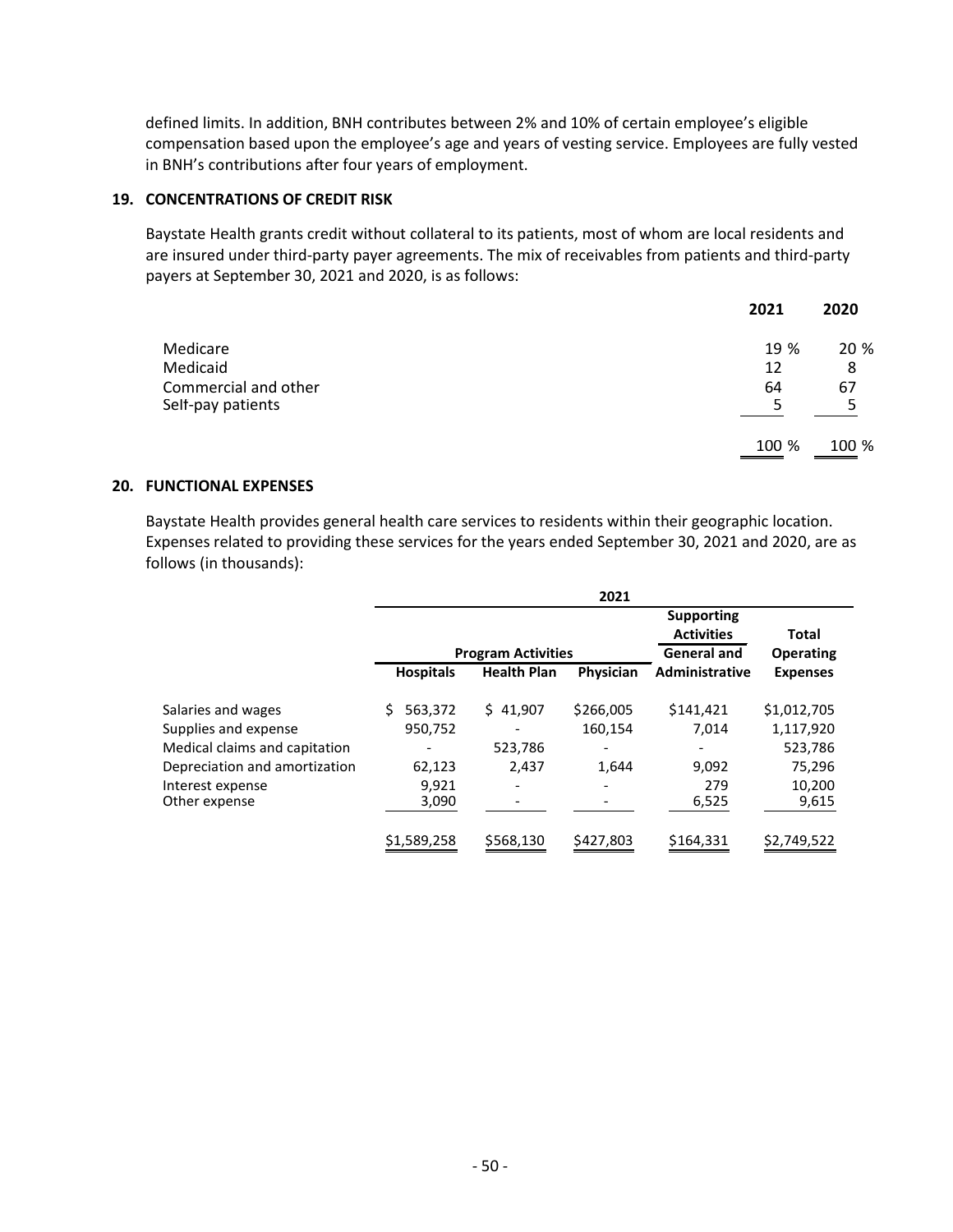|                                                   |                  |                           | 2020      |                                                              |                                  |
|---------------------------------------------------|------------------|---------------------------|-----------|--------------------------------------------------------------|----------------------------------|
|                                                   |                  | <b>Program Activities</b> |           | <b>Supporting</b><br><b>Activities</b><br><b>General and</b> | <b>Total</b><br><b>Operating</b> |
|                                                   | <b>Hospitals</b> | <b>Health Plan</b>        | Physician | <b>Administrative</b>                                        | <b>Expenses</b>                  |
| Salaries and wages                                | 540,864          | \$11,348                  | \$263,190 | \$147,429                                                    | Ś<br>962,831                     |
| Supplies and expense                              | 846,225          |                           | 114,836   | 5,413                                                        | 966,474                          |
| Medical claims and capitation                     |                  | 436,088                   |           | -                                                            | 436,088                          |
| Depreciation and amortization<br>Interest expense | 63,079<br>11,738 | 2,823<br>-                | 2,238     | 11,078<br>883                                                | 79,218<br>12,621                 |
|                                                   | \$1,461,906      | \$450,259                 | \$380,264 | \$164,803                                                    | \$2,457,232                      |

Certain costs have been allocated to program activities and general and administrative activities. Such allocations are determined by management on an equitable basis; based on time and effort, or purpose of use, as applicable.

#### **21. NET ASSETS WITH DONOR RESTRICTIONS**

Net assets with donor restrictions at September 30, 2021 and 2020, are restricted for the following purposes (in thousands):

|                                         | 2021      | 2020      |
|-----------------------------------------|-----------|-----------|
| Research and education                  | 9.085     | 8.952     |
| Patient care services                   | 67,931    | 51,783    |
| Endowment funds with donor restrictions | 19,984    | 19,348    |
| Beneficial interest in perpetual trusts | 48,346    | 41,513    |
|                                         | \$145,346 | \$121,596 |

The income on endowment funds with donor restrictions and distributions from perpetual trusts are generally expendable to support the delivery of health care services.

ASC 958-205, *Presentation of Financial Statements*, provides guidance on the net asset classification of donor-restricted endowment funds for a not-for-profit organization that is subject to an enacted version of the Uniform Prudent Management of Institutional Funds Act of 2006 (UPMIFA). Massachusetts enacted UPMIFA on July 2, 2009. Baystate Health is subject to ASC 958-205 disclosure requirements regarding its endowment funds.

Baystate Health's endowments consist of numerous individual funds established for a variety of purposes. As required by accounting principles generally accepted in the United States of America, net assets associated with endowment funds are classified and reported based on the existence or absence of donor-imposed restrictions.

Baystate Health requires the preservation of the fair value of the original gift as of the gift date of the donor-restricted endowment funds absent explicit donor stipulations to the contrary. As a result of this interpretation, Baystate Health classifies as net assets with donor restrictions: (a) the original value of gifts donated to the endowment, (b) the original value of subsequent gifts to the endowment, and (c) accumulations to the endowment made in accordance with the direction of the applicable donor gift instrument at the time the accumulation is added to the fund. The remaining portion of the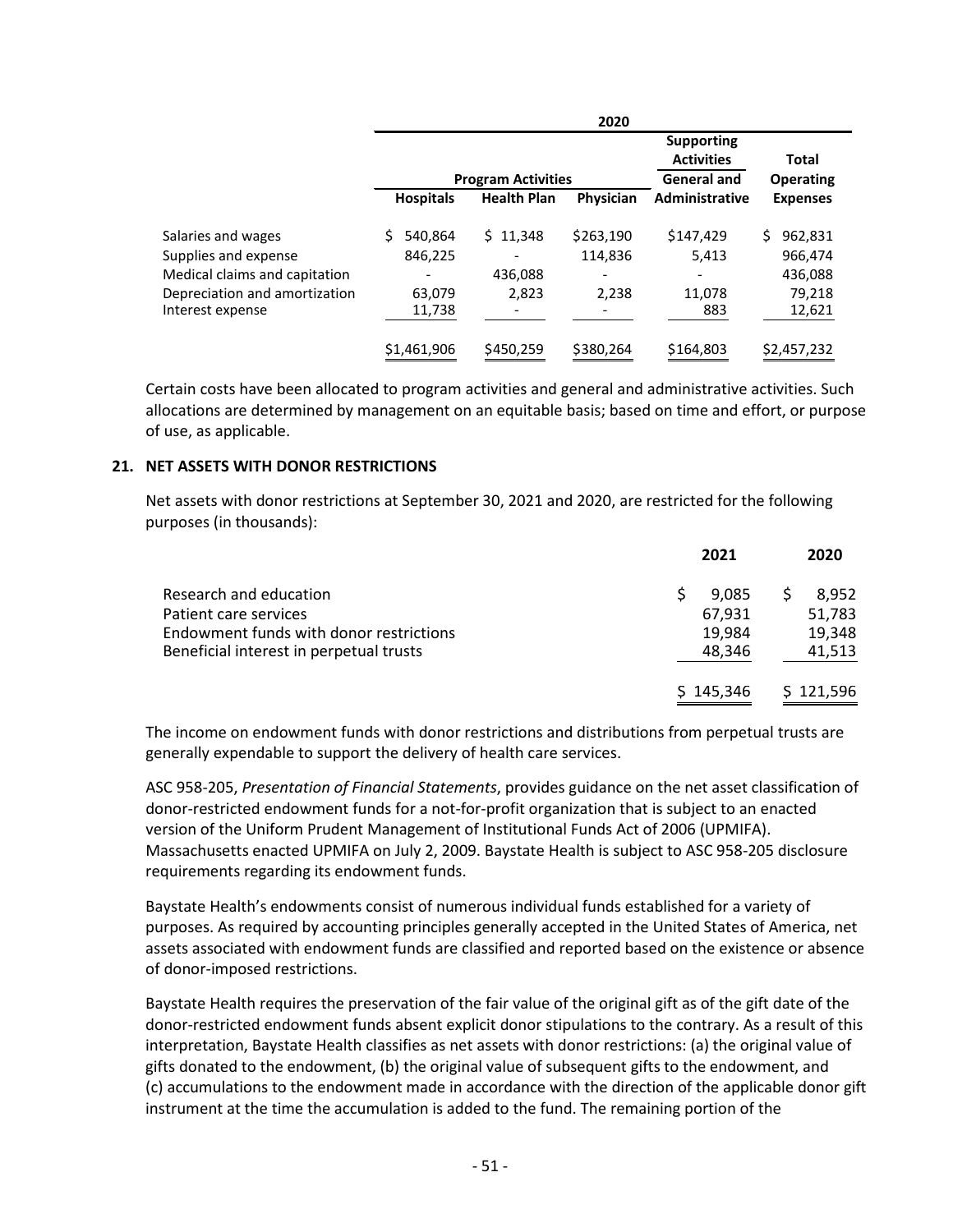donor-restricted endowment funds is classified as donor restricted net assets until those amounts are appropriated for expenditure. Baystate Health considers the following factors in making a determination to appropriate or accumulate donor-restricted endowment funds: (a) the duration and preservation of the fund, (b) the purpose of Baystate Health and the donor-restricted endowment fund, (c) general economic conditions, (d) the possible effect of inflation and deflation, (e) the expected total return from income and the appreciation of investments, and (f) the investment policies of Baystate Health.

Endowment net asset composition, by type of fund, as of September 30, 2021 and 2020, consisted of the following (in thousands):

| As of September 30, 2021                                             | <b>Without Donor</b><br><b>Restriction</b> | <b>With Donor</b><br><b>Restriction</b> | <b>Total</b>           |
|----------------------------------------------------------------------|--------------------------------------------|-----------------------------------------|------------------------|
| Donor-restricted endowment funds<br>Board-designated endowment funds | 39,136                                     | \$76,213                                | 76,213<br>S.<br>39,136 |
| Total endowment net assets                                           | \$39,136                                   | \$76,213                                | \$115,349              |
| As of September 30, 2020                                             | <b>Without Donor</b><br><b>Restriction</b> | <b>With Donor</b><br><b>Restriction</b> | Total                  |
| Donor-restricted endowment funds<br>Board-designated endowment funds | 31,779                                     | \$62,924                                | \$62,924<br>31,779     |
| Total endowment net assets                                           | \$ 31,779                                  | \$62,924                                | \$94,703               |

For the year ended September 30, 2021, Baystate Health had the following endowment-related activities (in thousands):

|                                         | <b>Without Donor</b><br><b>Restriction</b> | <b>With Donor</b><br><b>Restriction</b> | Total        |
|-----------------------------------------|--------------------------------------------|-----------------------------------------|--------------|
| Endowment net assets-October 1, 2020    | \$ 31,779                                  | \$62,924                                | 94,703<br>Ş. |
| Investment return:                      |                                            |                                         |              |
| Investment income                       | 291                                        | 468                                     | 759          |
| Net appreciation                        | 6,957                                      | 13,600                                  | 20,557       |
| Total investment return                 | 7,248                                      | 14,068                                  | 21,316       |
| Contributions<br>Other                  | 1,396                                      | 1,601<br>(9)                            | 2,997<br>(9) |
| Amounts appropriated for expenditures   | (1, 287)                                   | (2, 371)                                | (3,658)      |
| Total change in endowment funds         | 7,357                                      | 13,289                                  | 20,646       |
| Endowment net assets-September 30, 2021 | \$39,136                                   | 576,213                                 | \$115,349    |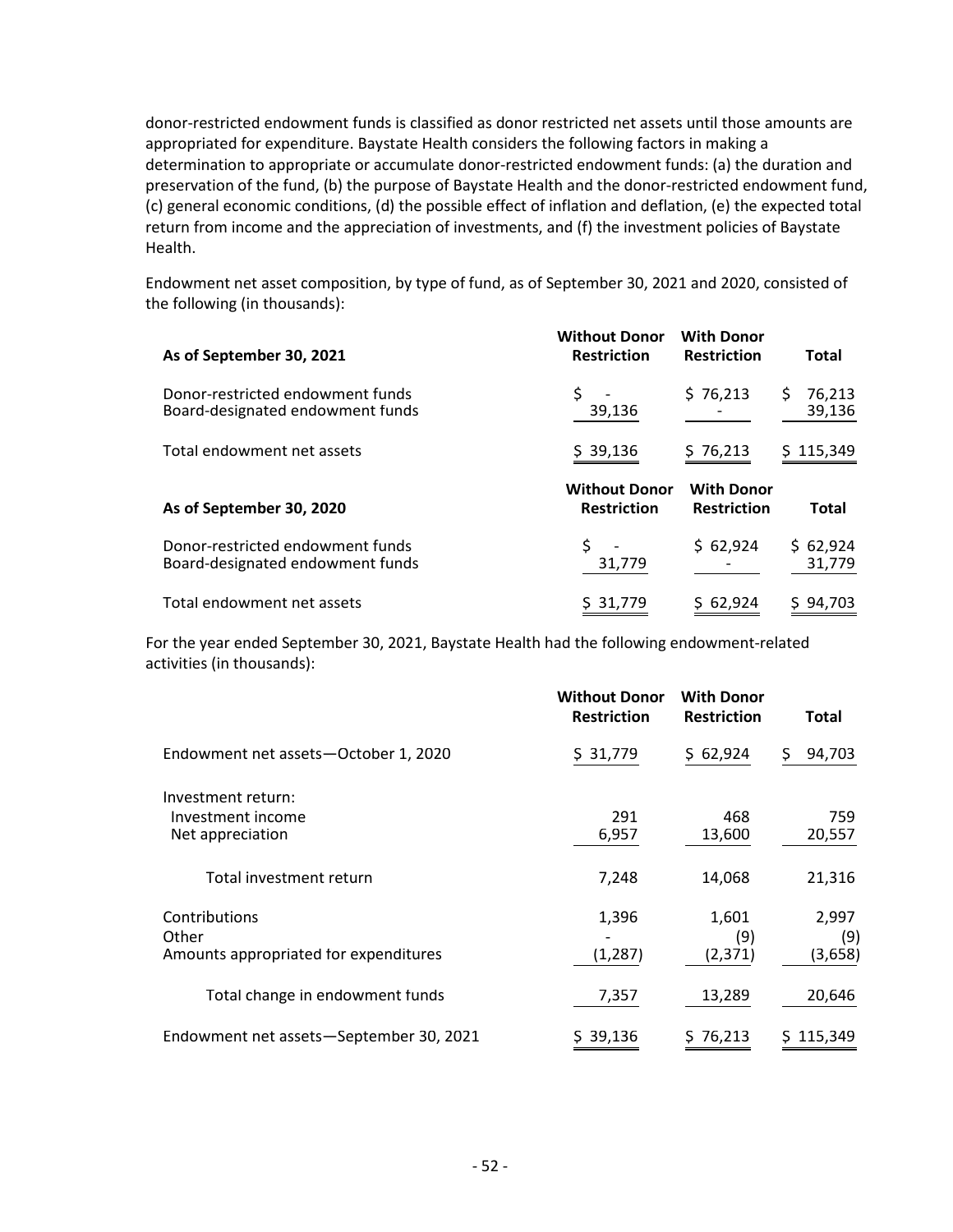|                                                                 | <b>Without Donor</b><br><b>Restriction</b> | <b>With Donor</b><br><b>Restriction</b> | <b>Total</b>             |
|-----------------------------------------------------------------|--------------------------------------------|-----------------------------------------|--------------------------|
| Endowment net assets-October 1, 2019                            | \$28,805                                   | \$61,395                                | \$90,200                 |
| Investment return:<br>Investment income<br>Net appreciation     | 299<br>996                                 | 652<br>2,415                            | 951<br>3,411             |
| Total investment return                                         | 1,295                                      | 3,067                                   | 4,362                    |
| Contributions<br>Other<br>Amounts appropriated for expenditures | 2,799<br>(1, 120)                          | 766<br>(2)<br>(2, 302)                  | 3,565<br>(2)<br>(3, 422) |
| Total change in endowment funds                                 | 2,974                                      | 1,529                                   | 4,503                    |
| Endowment net assets-September 30, 2020                         | \$ 31,779                                  | \$62,924                                | \$94,703                 |

For the year ended September 30, 2020, Baystate Health had the following endowment-related activities (in thousands):

Baystate Health's investment and spending policies for endowment assets are intended to provide a predictable stream of funding to programs supported by its endowment, while seeking to maintain the purchasing power of the endowment assets. Endowment assets include those assets of donor-restricted funds that Baystate Health must hold in perpetuity or for a donor-specified term. Under this policy, as approved by the Board, the endowment assets are invested in a manner that will generate an 8.4% return over the long term. Actual returns in any given year may vary from this amount.

To satisfy its long-term rate-of-return objectives, Baystate Health relies on a total return strategy in which investment returns are achieved through both capital appreciation (realized and unrealized) and current yield (interest and dividends). Baystate Health targets a diversified asset allocation that consists of equities, fixed income, and alternative investments.

Baystate Health has a policy of appropriating for distribution each year, no more than 4% of its endowment funds' average fair market value measured over a rolling sixteen quarters. In establishing this policy, Baystate Health considered the long-term expected return on its endowments.

From time to time, the fair value of assets associated with individual donor-restricted endowment funds may fall below the level that the donor requires Baystate Health to retain as a fund of perpetual duration. There was no deficiency of this nature at September 30, 2021 or 2020.

#### **22. STATE SURPLUS REVENUE RETENTION**

Through September 30, 2021, BMC had no surplus in excess of the Commonwealth of Massachusetts' rules and regulations governing the excess of state revenues over expenses for not-for-profit organizations. The total deficit attributable to state contracting for BMC was approximately \$5,000 and \$23,000 as of September 30, 2021 and 2020, respectively. As of September 30, 2021 and 2020, the cumulative deficit attributable to state contracting of approximately \$6,950,0000 and \$6,945,000, respectively, is included in the net assets without donor restrictions of BMC.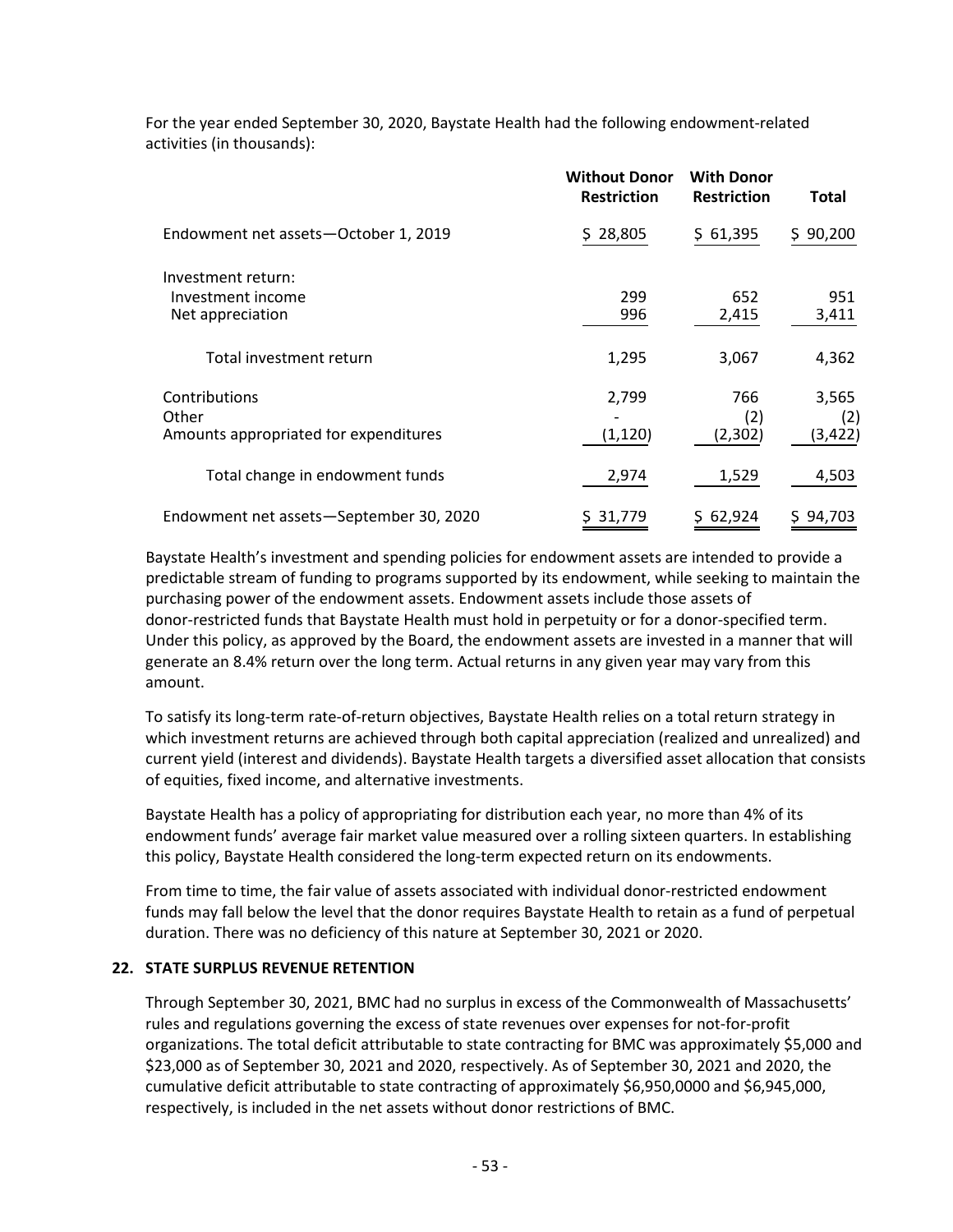#### **23. SUBSEQUENT EVENTS**

**CARES Act**—On November 23, 2021, Baystate Health received \$6,444,000 in additional funding in connection with the American Rescue Plan Act. On December 16, 2021 Baystate Health received \$7,882,000 in additional CARES Act funding in connection with the Provider Relief Fund Phase 4 General Distribution.

On November 29, 2021, BMC entered into a 15-year loan through a financial institution in the amount of \$26,792,981 at a fixed rate of 2.47%. Proceeds of the loan will be used to finance the cost of acquisition of a medical outpatient office building located in Springfield, MA.

Subsequent to September 30, 2021, BMC acquired a 51% interest in AmSurg BMC, LLC, ("AmSurg BMC") for \$4,817,000, with the remaining 49% interest held by a number of physician investors. AmSurg BMC, in turn, owns a 61% interest in Pioneer Valley Surgi Center, LLC ("PVSC"), a freestanding outpatient surgical facility dedicated to a broad range of surgical procedures.

Subsequent events have been evaluated for potential recognition in the consolidated financial statements through December 22, 2021, which is the date the consolidated financial statements were issued.

\*\*\*\*\*\*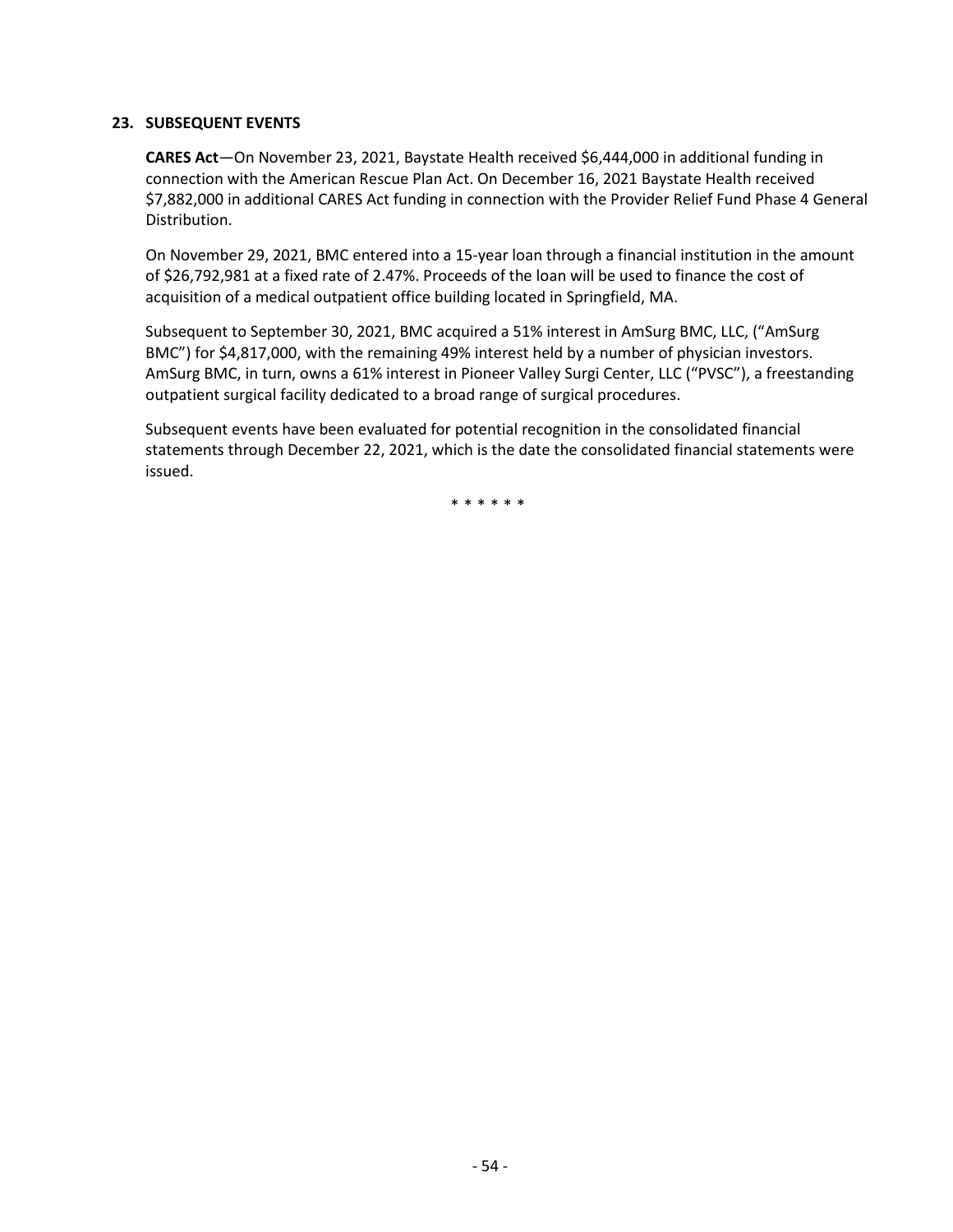## **CONSOLIDATING AND COMBINING SUPPLEMENTARY FINANCIAL INFORMATION**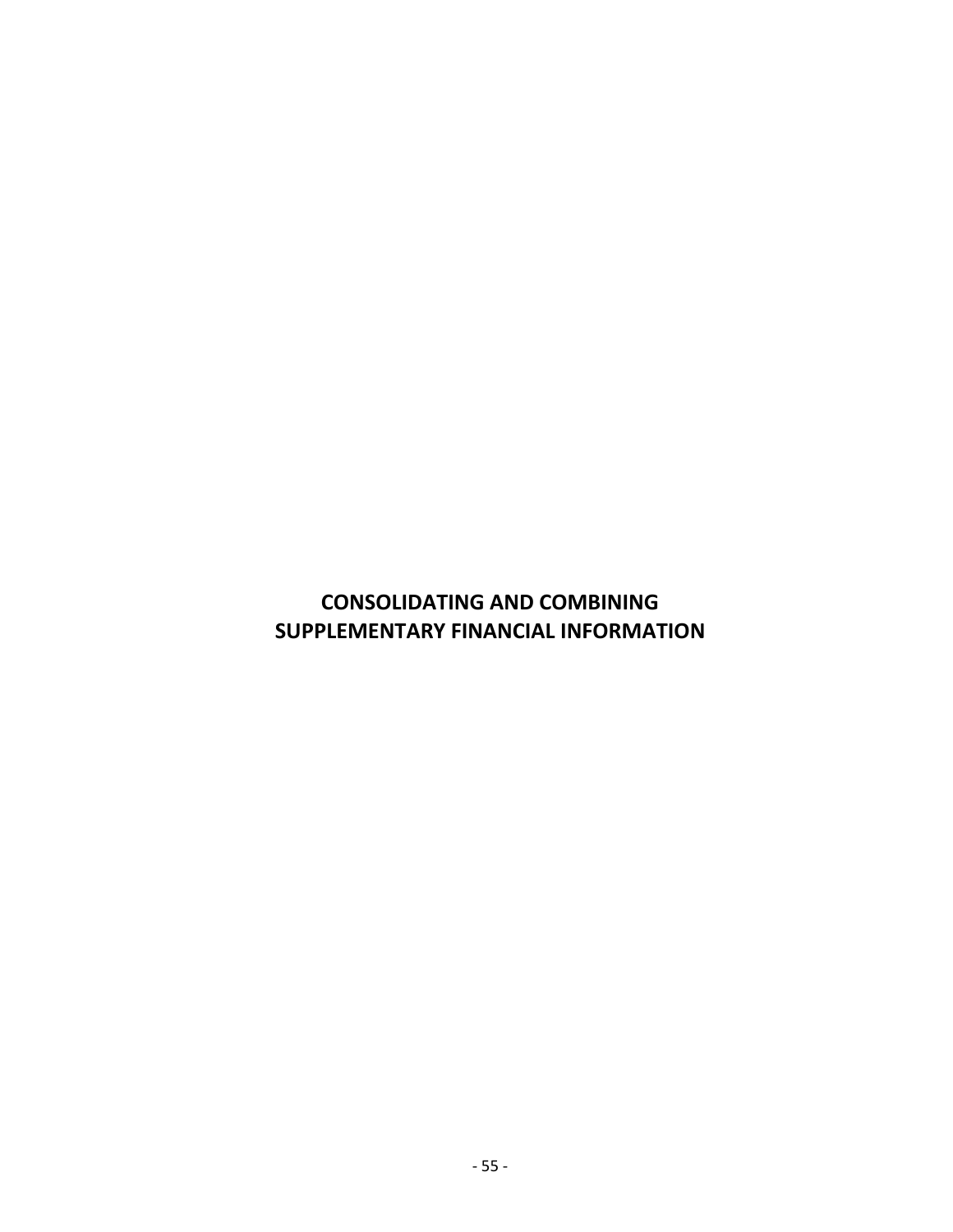#### **CONSOLIDATING SCHEDULE OF ASSETS AS OF SEPTEMBER 30, 2021**

**(In thousands)**

|                                                | <b>BMC</b>    | <b>BFMC</b> | <b>BWH</b> | <b>BNH</b>               | <b>BMP</b> | <b>BVNAH</b> | <b>HNE</b>               | IC                       | Other<br><b>Entities</b> | Elim. &<br><b>Reclass</b> | Consolidated<br><b>Totals</b> |
|------------------------------------------------|---------------|-------------|------------|--------------------------|------------|--------------|--------------------------|--------------------------|--------------------------|---------------------------|-------------------------------|
| <b>ASSETS</b>                                  |               |             |            |                          |            |              |                          |                          |                          |                           |                               |
| <b>CURRENT ASSETS:</b>                         |               |             |            |                          |            |              |                          |                          |                          |                           |                               |
| Cash and cash equivalents                      | 259,083<br>Ś. | \$15,379    | \$13,459   | \$12,452                 | \$10,000   | \$3,530      | \$93,390                 | \$280                    | Ś.<br>38,434             | Ś<br>÷.                   | Ś.<br>446,007                 |
| Investments                                    | 408,691       | 1,769       | 14,563     | ÷.                       | 17         | 272          | 139,758                  |                          | 20,808                   |                           | 585,878                       |
| Accounts receivable, patients                  | 145,896       | 10,285      | 10,022     | 7,012                    | 18,514     | 3,623        | ÷,                       |                          | ×.                       | (24, 624)                 | 170,728                       |
| Accounts receivable, other                     | 6,948         | 168         | 82         | 19                       | 11,587     | 34           | 36,660                   | 31                       | 7,205                    | $\overline{a}$            | 62,734                        |
| Estimated final settlements receivable         | 17,175        | 1,862       | 869        | 159                      |            |              | ٠                        |                          |                          |                           | 20,065                        |
| Inventories                                    | 35,576        | 2,368       | 1,267      | 915                      |            |              |                          |                          | 490                      |                           | 40,616                        |
| Prepaid expenses and other current assets      | 5,934         | 349         | 196        | 120                      | 437        | 179          | 2,616                    | 9                        | 11,659                   | ×.                        | 21,499                        |
| Due from affiliated companies                  | 42,265        | 1,624       | 198        | ä,                       | 7,358      | 118          | ä,                       | 23                       | 18,734                   | (70, 320)                 |                               |
| Line of credit, affiliate                      |               |             |            | $\overline{\phantom{a}}$ |            | ٠            | $\overline{\phantom{a}}$ |                          | 250                      | (250)                     | $\sim$                        |
| Total current assets                           | 921,568       | 33,804      | 40,656     | 20,677                   | 47,913     | 7,756        | 272,424                  | 343                      | 97,580                   | (95, 194)                 | 1,347,527                     |
| <b>LONG-TERM ASSETS:</b>                       |               |             |            |                          |            |              |                          |                          |                          |                           |                               |
| Investments                                    |               |             |            | 4,985                    |            |              | 63                       |                          | 81,166                   | (120)                     | 86,094                        |
| Equity investment in consolidated subsidiaries |               |             |            | ٠                        |            |              |                          |                          | 48,772                   | (48, 772)                 |                               |
| Equity investment in unconsolidated affiliates | 4,696         | 417         |            |                          |            |              |                          | 489                      | 1,334                    | $\sim$                    | 6,936                         |
| Beneficial interest in net assets of BHF       | 16,445        | 12,996      | 2,538      | 358                      | $\sim$     | 1,215        |                          |                          |                          | (33, 552)                 |                               |
| Pension asset                                  | 17,357        | 2,137       | 433        | ÷.                       | 5,805      | 347          |                          | $\sim$                   | 2,686                    | ÷,                        | 28,765                        |
| Deferred expense and other long-term assets    |               |             | 23         | 110                      |            |              |                          |                          | 20,890                   |                           | 21,023                        |
| Goodwill                                       | 1,552         | ×.          | ×.         | ä,                       | 193        |              |                          | $\overline{\phantom{a}}$ | 4,132                    |                           | 5,877                         |
| Land, buildings, and equipment-net             | 588,701       | 46,690      | 47,597     | 28,576                   | 9,535      | 323          | 3,966                    | 1,157                    | 215                      | $\sim$                    | 726,760                       |
| Operating lease right-of-use assets            | 45,267        | 57          | 21         | 280                      | 11,384     | 1,423        | 7,013                    | 3,082                    |                          | (3,082)                   | 65,445                        |
| Line of credit, affiliate                      | $\sim$        | $\sim$      | $\sim$     | $\sim$                   | $\sim$     | $\sim$       | $\sim$                   | ۰.                       | 20,000                   | (20,000)                  | $\sim$                        |
| Total long-term assets                         | 674,018       | 62,297      | 50,612     | 34,309                   | 26,917     | 3,308        | 11,042                   | 4,728                    | 179,195                  | (105, 526)                | 940,900                       |
| ASSETS WHOSE USE IS LIMITED:                   |               |             |            |                          |            |              |                          |                          |                          |                           |                               |
| Board-designated funds:                        |               |             |            |                          |            |              |                          |                          |                          |                           |                               |
| Cash and investments                           | 330,825       |             |            | 73                       |            |              |                          |                          | 31,011                   | $\sim$                    | 361,909                       |
| Beneficial interest in net assets of BHF       | 3,182         | 562         | 1,585      | 508                      |            | 785          |                          |                          | 2,390                    | (9,012)                   |                               |
| Due from unrestricted funds                    | 1,314         |             | ×.         |                          |            | ä,           |                          | $\sim$                   |                          | (1, 314)                  |                               |
| Investments of captive insurance company       |               |             |            |                          |            |              |                          |                          | 165,860                  | $\sim$                    | 165,860                       |
| Investments held by trustee under              |               |             |            |                          |            |              |                          |                          |                          |                           |                               |
| debt agreements                                |               | 117         |            |                          |            |              |                          |                          |                          |                           | 117                           |
| Beneficial interest in net assets of BHF       | 3,201         | 6,219       | 8,749      |                          |            | 1,179        |                          |                          | 26,192                   | (45, 540)                 |                               |
| Beneficial interest in perpetual trusts        |               |             | 2,807      |                          |            |              |                          |                          | 45,539                   |                           | 48,346                        |
| Deferred compensation investments              |               |             |            | ٠                        |            | ٠            |                          |                          | 88,591                   | ٠                         | 88,591                        |
| Total assets whose use is limited              | 338,522       | 6,898       | 13,141     | 581                      | $\sim$     | 1,964        |                          | $\overline{\phantom{a}}$ | 359,583                  | (55,866)                  | 664,823                       |
| <b>TOTAL ASSETS</b>                            | \$1,934,108   | \$102,999   | \$104,409  | \$55,567                 | \$74,830   | \$13,028     | \$283,466                | \$5,071                  | \$636,358                | \$(256,586)               | \$2,953,250                   |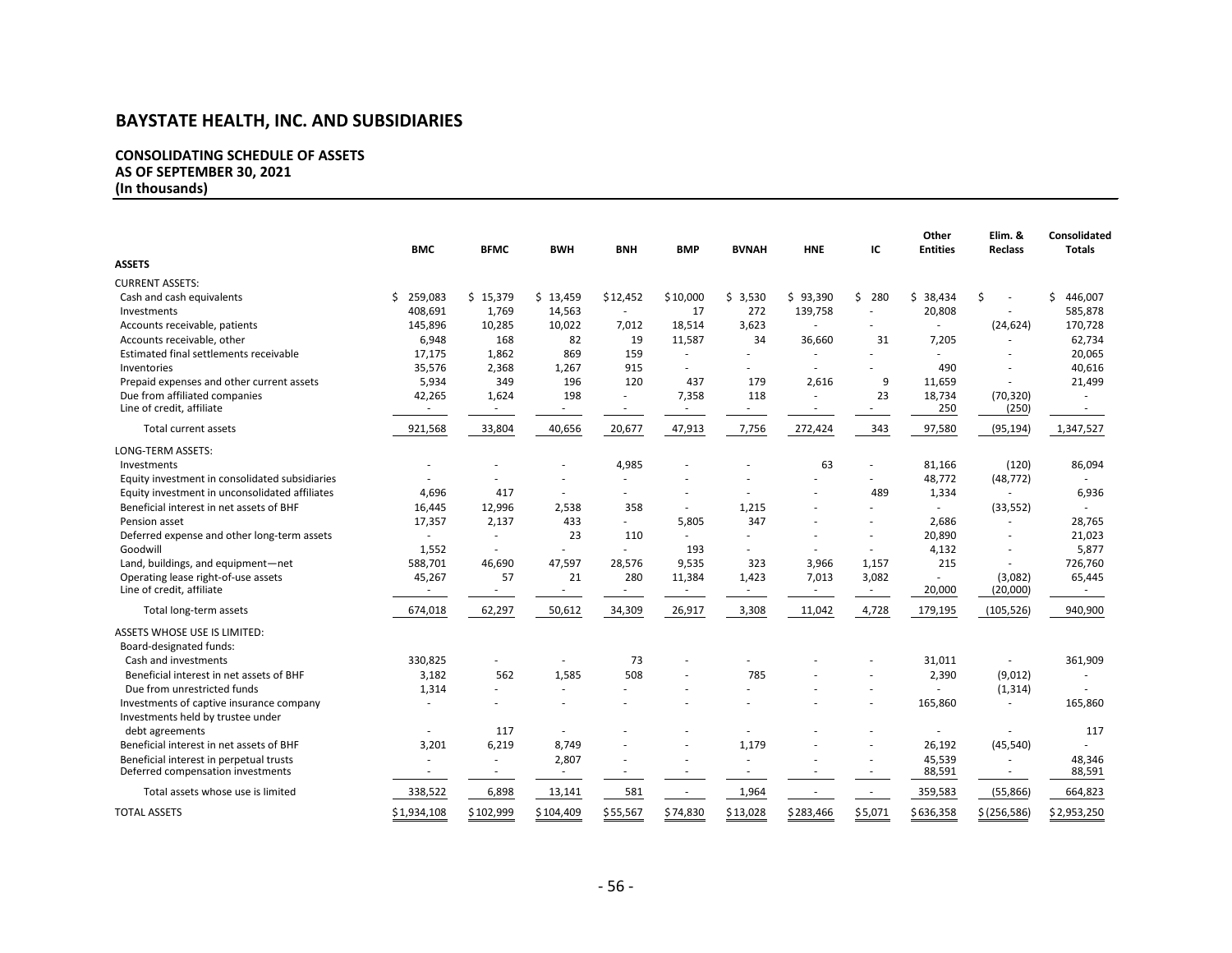#### **CONSOLIDATING SCHEDULE OF LIABILITIES AND NET ASSETS AS OF SEPTEMBER 30, 2021 (In thousands)**

|                                                                 | <b>BMC</b>              | <b>BFMC</b>              | <b>BWH</b>         | <b>BNH</b>       | <b>BMP</b>               | <b>BVNAH</b>             | <b>HNE</b>               | IC        | Other<br><b>Entities</b> | Elim. &<br><b>Reclass</b> | Consolidated<br><b>Totals</b> |
|-----------------------------------------------------------------|-------------------------|--------------------------|--------------------|------------------|--------------------------|--------------------------|--------------------------|-----------|--------------------------|---------------------------|-------------------------------|
| LIABILITIES AND NET ASSETS (DEFICIT)                            |                         |                          |                    |                  |                          |                          |                          |           |                          |                           |                               |
| <b>CURRENT LIABILITIES:</b>                                     |                         |                          |                    |                  |                          |                          |                          |           |                          |                           |                               |
| Accounts payable                                                | \$104,225               | \$<br>4,725              | \$<br>9,236        | \$3,520          | \$20,538                 | \$1,868                  | \$44,770                 | Ś.<br>176 | \$35,613                 | (3,806)<br>Ŝ.             | \$220,865                     |
| Medical claims payable                                          |                         |                          |                    |                  |                          |                          | 107,223                  |           |                          | (24, 624)                 | 82,599                        |
| Accrued salaries and wages                                      | 49,608                  | 4,569                    | 3,794              | 3,130            | 34,603                   | 2,083                    | 5,377                    | ٠         | 12,381                   |                           | 115,545                       |
| Accrued interest payable                                        | 2,360                   |                          | 32                 | 80               |                          |                          |                          |           |                          |                           | 2,472                         |
| Estimated final settlements payable                             | 18,221                  | 2,705                    | 3,112              | 3,980            |                          | 103                      | $\sim$                   |           |                          |                           | 28,121                        |
| Deferred revenue                                                | 477                     | 15                       | 78                 | 16               |                          | 480                      | 14,954                   | 51        | 1,849                    |                           | 17,920                        |
| <b>Contract liabilities</b>                                     | 137,143                 | 13,371                   | 10,621             | 7,325            | 628                      | 3,379                    |                          |           |                          |                           | 172,467                       |
| Current portion of long-term debt                               | 36,634                  | 1,256                    | 947                | 236              |                          | ٠                        |                          |           | 740                      |                           | 39,813                        |
| Current portion of operating lease obligations                  | 8,019                   | 24                       | 14                 | 139              | 2,298                    | 175                      | 789                      | 15        |                          | (15)                      | 11,458                        |
| Due to affiliated companies                                     | 2,878                   | 2,811                    | 7,612              | 2,285            | 13,721                   | 4,941                    | 4,353                    | 580       | 29,377                   | (68, 558)                 | $\sim$                        |
| Line of credit, affiliate                                       |                         |                          |                    |                  |                          |                          |                          | 250       |                          | (250)                     |                               |
| Due to board-designated funds                                   |                         | $\overline{\phantom{a}}$ | $\sim$             | $\sim$           | $\overline{\phantom{a}}$ | $\overline{\phantom{a}}$ | $\overline{\phantom{a}}$ | $\sim$    | 1,314                    | (1, 314)                  | $\sim$                        |
| <b>Total current liabilities</b>                                | 359,565                 | 29,476                   | 35,446             | 20,711           | 71,788                   | 13,029                   | 177,466                  | 1,072     | 81,274                   | (98, 567)                 | 691,260                       |
| <b>LONG-TERM DEBT</b>                                           | 442,010                 | 19,988                   | 23,612             | 230              |                          |                          |                          |           | 30,028                   |                           | 515,868                       |
| OPERATING LEASE OBLIGATIONS                                     | 37,435                  | 33                       | $\overline{7}$     | 141              | 9,241                    | 1,248                    | 6,224                    | 3,067     |                          | (3,067)                   | 54,329                        |
| PENSION LIABILITY                                               |                         |                          |                    | 2,407            |                          |                          |                          |           |                          |                           | 2,407                         |
| INSURANCE LIABILITY LOSS RESERVES                               | 7,411                   | 231                      | 190                | 177              | 11,420                   | 71                       |                          |           | 134,134                  |                           | 153,634                       |
| <b>OTHER LIABILITIES</b>                                        | 16,410                  | 832                      | 1,402              | 1,128            | 3,236                    | 395                      |                          |           | 89,762                   |                           | 113,165                       |
| LINE OF CREDIT, AFFILIATE                                       |                         |                          |                    |                  |                          |                          | 20,000                   |           |                          | (20,000)                  |                               |
| <b>Total liabilities</b>                                        | 862,831                 | 50,560                   | 60,657             | 24,794           | 95,685                   | 14,743                   | 203,690                  | 4,139     | 335,198                  | (121, 634)                | 1,530,663                     |
| NET ASSETS (DEFICIT):<br>Net assets without donor restrictions: |                         |                          |                    |                  |                          |                          |                          |           |                          |                           |                               |
| Operating<br>Pension adjustment                                 | 1,226,452<br>(174, 821) | 53,880<br>(20, 656)      | 35,441<br>(6, 355) | 25,133<br>$\sim$ | 40,876<br>(61, 731)      | 1,996<br>(6, 104)        | 79,776                   | 932       | 149,081<br>(28, 867)     | (37, 792)<br>$\sim$       | 1,575,775<br>(298, 534)       |
| Total net assets without donor restrictions                     | 1,051,631               | 33,224                   | 29,086             | 25,133           | (20, 855)                | (4, 108)                 | 79,776                   | 932       | 120,214                  | (37, 792)                 | 1,277,241                     |
| Net assets with donor restrictions                              | 19,646                  | 19,215                   | 14,666             | 5,640            | $\overline{\phantom{a}}$ | 2,393                    |                          |           | 180,946                  | (97, 160)                 | 145,346                       |
| Total net assets (deficit)                                      | 1,071,277               | 52,439                   | 43,752             | 30,773           | (20, 855)                | (1, 715)                 | 79,776                   | 932       | 301,160                  | (134, 952)                | 1,422,587                     |
| TOTAL LIABILITIES AND NET ASSETS (DEFICIT)                      | \$1,934,108             | \$102,999                | \$104,409          | \$55,567         | \$74,830                 | \$13,028                 | \$283,466                | \$5,071   | \$636,358                | \$(256, 586)              | \$2,953,250                   |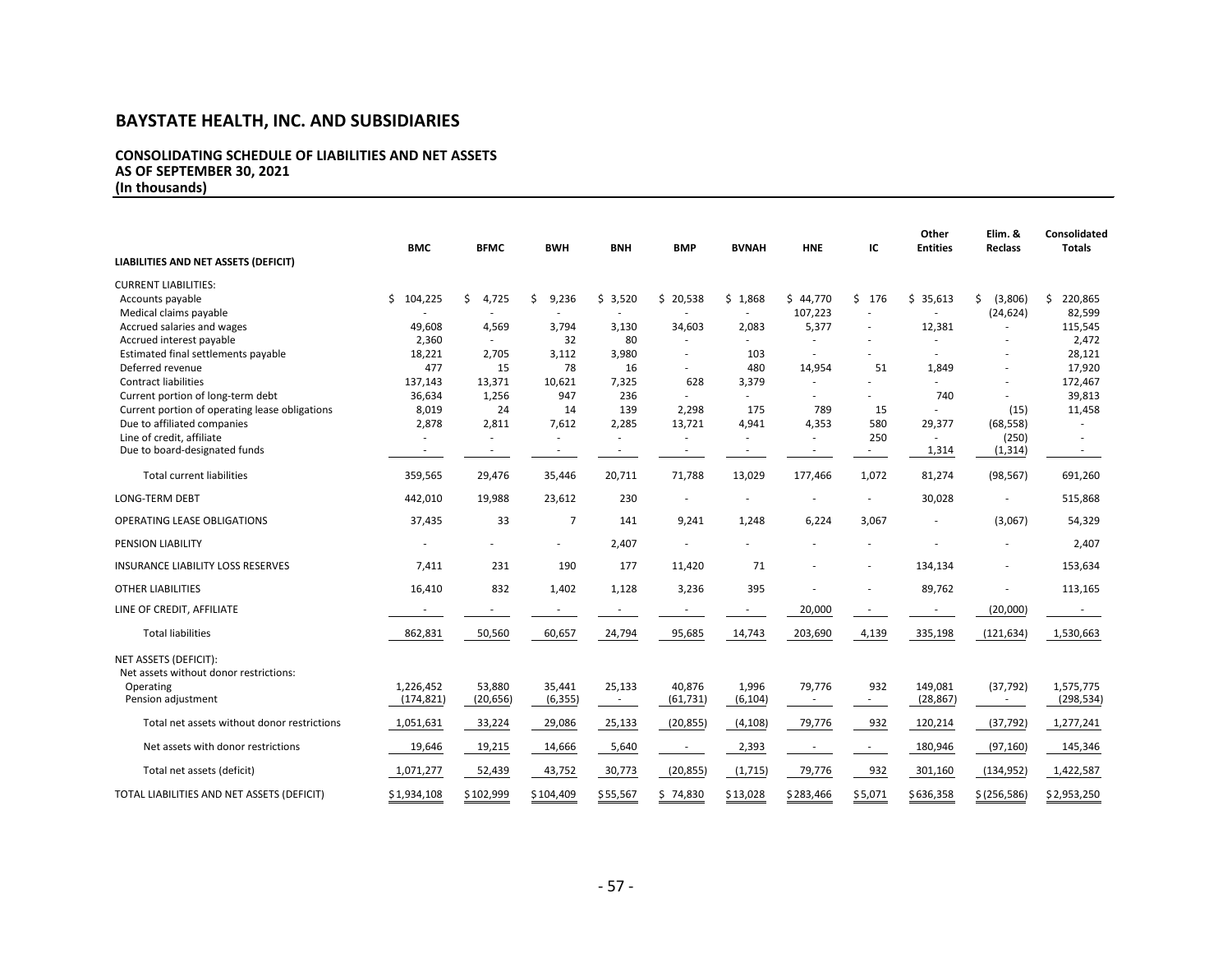#### **CONSOLIDATING SCHEDULE OF OPERATIONS FOR THE YEAR ENDED SEPTEMBER 30, 2021 (In thousands)**

**Other Elim. & Consolidated BMC BFMC BWH BNH BMP BVNAH HNE IC Entities Reclass Totals** OPERATING REVENUES: Net patient service revenue 10 10 51,650,541 \$1,431,362 \$ 96,004 \$88,429 \$ 62,937 \$192,189 \$26,160 \$ - \$ - \$ \$<br>Premiums 838,087 - 24.659 (25.729) 837,017 Premiums 24,659 (25,729) 837,017 (25,729 837,017 - 24,659 (25,729 837,017 - 24,659 (25,729 837,017 Other revenue 2003 160,112 16,398 8,812 5,757 197,897 2,241 16,860 700 189,757 (308,677) 284,857 Net assets released from donor restrictions for operations 1,409 299 16 145 333 - - - 2,891 (725) 4,368 Total operating revenues 1,592,883 107,701 97,257 68,839 390,419 28,401 854,947 700 217,307 (581,671) 2,776,783 OPERATING EXPENSES: Salaries and wages **508,919** 508,919 40,421 35,707 28,619 280,005 17,826 41,907 - 59,301 - 1,012,705 Supplies and expense 927,381 63,175 49,651 35,488 168,584 11,256 62,866 617 108,304 (309,402) 1,117,920 Medical claims and capitation and capitation and the state of the state of the state of the state of the state of the state of the state of the state of the state of the state of the state of the state of the state of the Pepreciation and amortization 1.0 10,200 1.730 5,251 5,254 5,720 4,566 1,730 176 2,437 93 69 - 75,296<br>
10,200 108 1 - 4 274 - 10,200 1.08 1 - 4 274 - 10,200 Interest expense and the state of the state of the state of the state and state and state of the state of the state of the state of the state of the state of the state of the state of the state of the state of the state of Total operating expenses 1,499,902 109,522 91,868 68,781 450,320 29,258 879,744 714 191,469 (581,671) 2,739,907 INCOME (LOSS) FROM OPERATIONS BEFORE OTHER EXPENSE 92,981 (1,821) 5,389 58 (59,901) (857) (24,797) (14) 25,838 - 36,876 OTHER EXPENSE 877 - 6,613 - - - - - 2,125 - 9,615 INCOME (LOSS) FROM OPERATIONS 92,104 (1,821) (1,224) 58 (59,901) (857) (24,797) (14) 23,713 - 27,261 NONOPERATING INCOME (LOSS): Investment income 4,844 (12) 56 - - - - - 125 - 5,013 Net realized gain (loss) on investments and the state of the state of the state of the state of the state of the state of the state of the state of the state of the state of the state of the state of the state of the state Net unrealized gain (loss) on investments and the state of the state of the state of the state of the state of the state of the state of the state of the state of the state of the state of the state of the state of the sta Equity gain in consolidated subsidiaries and the subsidiaries of the subsidiaries and the subsidiaries of the subsidiaries of the subsidiaries of the subsidiaries of the subsidiaries of the subsidiaries of the subsidiaries Equity gain (loss) in unconsolidated affiliates and the consolidated affiliates (253) (253) (253) Net interest cost on swap agreements (650) (650)<br>Change in fair value of swap agreements (650) (1970) (1970) (1970) (1970) (1970) (1970) (1970) (1979) (1979) ( Change in fair value of swap agreements<br>Change in fair value of swap agreements are not to the comparison of the comparison of the components of net ericodic pension cost—net the components of the components of net are a c Other components of net periodic pension cost—net 1,328 167 31 - 462 25 - 204 - 2,217<br>
2004 - 2,217 - 204 - 2,217 (16,532) - 20,868) Other (4,240) (15) (16) (12) - (21) (25) (7) (16,532) - (20,868) Total nonoperating income (loss) 103,638 312 1,557 75 462 147 2,492 399 (2,812) (385) 105,885 EXCESS (DEFICIENCY) OF REVENUES OVER EXPENSES 195,742 (1,509) 333 133 (59,439) (710) (22,305) 385 20,901 (385) 133,146 OTHER CHANGES IN NET ASSETS WITHOUT DONOR RESTRICTIONS: Net assets released from restrictions for capital and the set of the capital 107 107 107 108 and the set of the capital 1,477 105 and the capital 1,477 and the capital 105 and the capital 105 and the capital 105 and the ca Funds utilized for property and capital and capital and capital results of the capital of the cost of land capital and capital results of the cost of land, buildings, and equipment and the cost of land, and equipment and t Transfers for the cost of land, buildings, and equipment 111 - - - - - - - (111) - - Transfers (to) from affiliated companies—net (64,020) (1,500) - 4,525 60,995 - - - - - - Pension adjustment 1986 132,078 132,078 132,078 1,9957 1,833 - 27,516 1,480 - 12,178 132,078 Other - - - - - - - - 9 - 9 INCREASE (DECREASE) IN NET ASSETS WITHOUT DONOR RESTRICTIONS \$ 211,920 \$ 7,148 \$ 2,416 \$ 4,765 \$ 29,124 \$ 770 \$ (22,305) \$385 \$ 32,977 \$ (385) \$ 266,815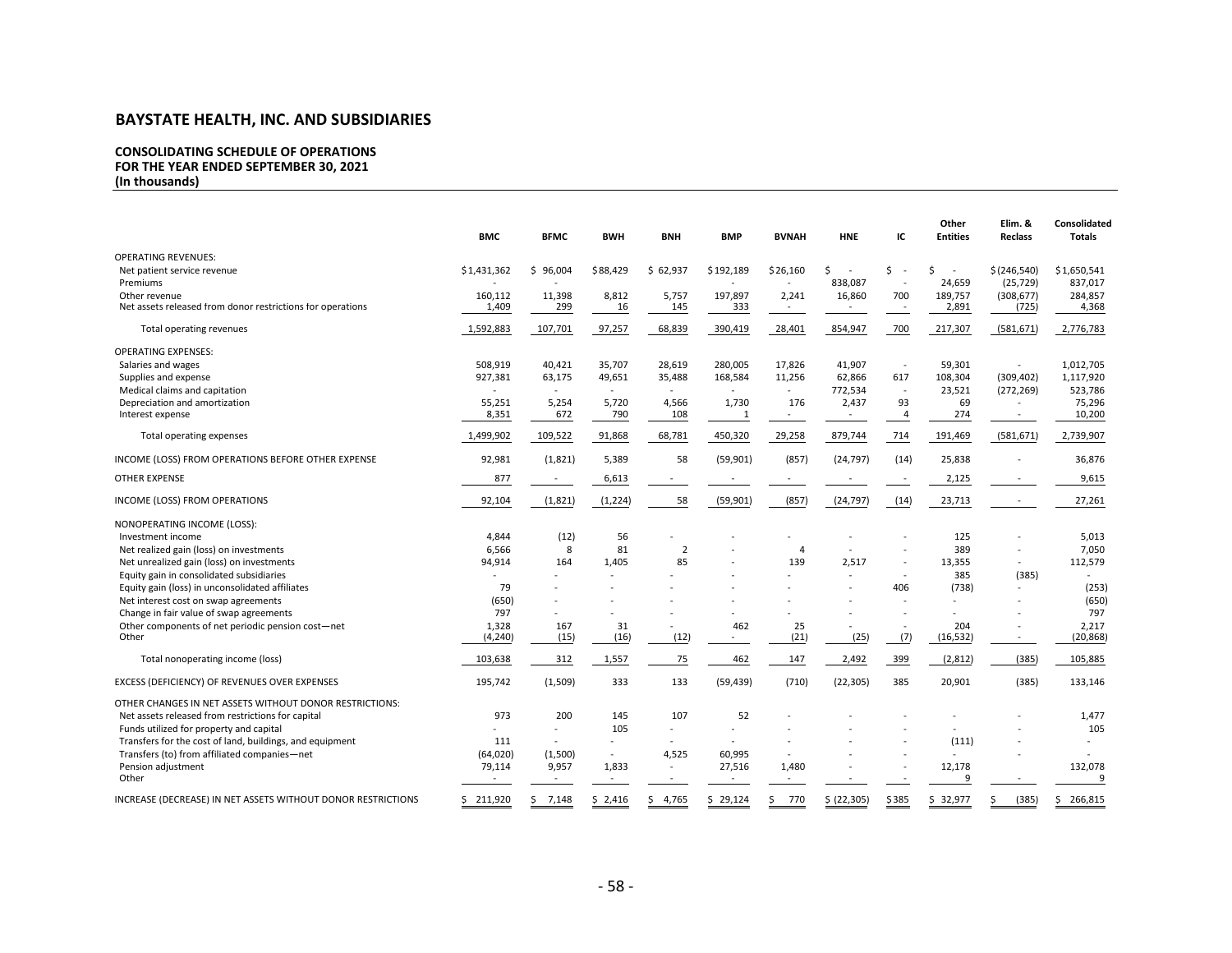#### **CONSOLIDATING SCHEDULE OF CHANGES IN NET ASSETS FOR THE YEAR ENDED SEPTEMBER 30, 2021 (In thousands)**

|                                                                                              | <b>BMC</b>  | <b>BFMC</b> | <b>BWH</b> | <b>BNH</b> | <b>BMP</b>               | <b>BVNAH</b> | <b>HNE</b>   | ΙC                       | Other<br><b>Entities</b> | Elim. &<br>Reclass | <b>Consolidated</b><br><b>Totals</b> |
|----------------------------------------------------------------------------------------------|-------------|-------------|------------|------------|--------------------------|--------------|--------------|--------------------------|--------------------------|--------------------|--------------------------------------|
| NET ASSETS WITHOUT DONOR RESTRICTIONS::                                                      |             |             |            |            |                          |              |              |                          |                          |                    |                                      |
| Excess (deficiency) of revenues over expenses                                                | \$195,742   | \$ (1,509)  | Ś<br>333   | Ś<br>133   | \$ (59, 439)             | (710)<br>Ŝ.  | \$ (22, 305) | \$385                    | \$20,901                 | Ŝ.<br>(385)        | 133,146<br>Ś.                        |
| Net assets released from restrictions for capital<br>Funds utilized for property and capital | 973         | 200         | 145<br>105 | 107        | 52                       |              |              |                          |                          |                    | 1,477<br>105                         |
| Transfers for the cost of land, buildings, and                                               |             |             |            |            |                          |              |              |                          |                          |                    |                                      |
| equipment                                                                                    | 111         |             |            |            |                          |              |              |                          | (111)                    |                    |                                      |
| Transfers from (to) affiliates-net                                                           | (64, 020)   | (1,500)     |            | 4,525      | 60,995                   |              |              |                          |                          |                    |                                      |
| Pension adjustment                                                                           | 79,114      | 9,957       | 1,833      |            | 27,516                   | 1,480        |              |                          | 12,178                   |                    | 132,078                              |
| Other                                                                                        |             |             |            |            | $\sim$                   | ٠            |              |                          | 9                        |                    | 9                                    |
|                                                                                              |             |             |            |            |                          |              |              |                          |                          |                    |                                      |
| Increase (decrease) in net assets without                                                    |             |             |            |            |                          |              |              |                          |                          |                    |                                      |
| donor restrictions                                                                           | 211,920     | 7,148       | 2,416      | 4,765      | 29,124                   | 770          | (22, 305)    | 385                      | 32,977                   | (385)              | 266,815                              |
|                                                                                              |             |             |            |            |                          |              |              |                          |                          |                    |                                      |
| NET ASSETS WITH DONOR RESTRICTIONS:                                                          |             |             |            |            |                          |              |              |                          |                          |                    |                                      |
| Restricted investment income                                                                 |             |             |            |            |                          |              |              |                          | 375                      |                    | 375                                  |
| Net realized and unrealized gain on investments                                              |             |             |            |            |                          |              |              |                          | 14,227                   |                    | 14,227                               |
| Change in fair value of perpetual trusts                                                     |             |             | 411        |            |                          |              |              |                          | 6,422                    |                    | 6,833                                |
| Contributions                                                                                |             |             |            |            |                          |              |              |                          | 7,843                    |                    | 7,843                                |
| Change in value of beneficial interest in                                                    |             |             |            |            |                          |              |              |                          |                          |                    |                                      |
| net assets of BHF<br>Net assets released from donor restrictions:                            | 2,924       | 2,658       | 2,316      | 829        | ä,                       | 322          |              |                          | 3,650                    | (12, 699)          | $\sim$                               |
| For operations                                                                               |             |             |            |            |                          |              |              | $\overline{\phantom{a}}$ | (4, 368)                 |                    | (4, 368)                             |
| For capital                                                                                  |             |             |            |            |                          |              |              |                          | (1, 477)                 |                    | (1, 477)                             |
| Other                                                                                        |             |             |            |            |                          |              |              |                          | 91                       | 226                | 317                                  |
|                                                                                              |             |             |            |            |                          |              |              |                          |                          |                    |                                      |
| Increase (decrease) in net assets with                                                       |             |             |            |            |                          |              |              |                          |                          |                    |                                      |
| donor restrictions                                                                           | 2,924       | 2,658       | 2,727      | 829        | $\overline{\phantom{a}}$ | 322          |              |                          | 26,763                   | (12, 473)          | 23,750                               |
|                                                                                              |             |             |            |            |                          |              |              |                          |                          |                    |                                      |
| INCREASE (DECREASE) IN NET ASSETS                                                            | 214,844     | 9,806       | 5,143      | 5,594      | 29,124                   | 1,092        | (22, 305)    | 385                      | 59,740                   | (12, 858)          | 290,565                              |
|                                                                                              |             |             |            |            |                          |              |              |                          |                          |                    |                                      |
| NET ASSETS (DEFICIT)-Beginning of year                                                       | 856,433     | 42,633      | 38,609     | 25,179     | (49, 979)                | (2,807)      | 102,081      | 547                      | 241,420                  | (122,094)          | 1,132,022                            |
|                                                                                              |             |             |            |            |                          |              |              |                          |                          |                    |                                      |
| NET ASSETS (DEFICIT)-End of year                                                             | \$1,071,277 | \$52,439    | \$43,752   | \$30,773   | \$(20, 855)              | \$(1,715)    | \$79,776     | \$932                    | \$301,160                | \$(134, 952)       | \$1,422,587                          |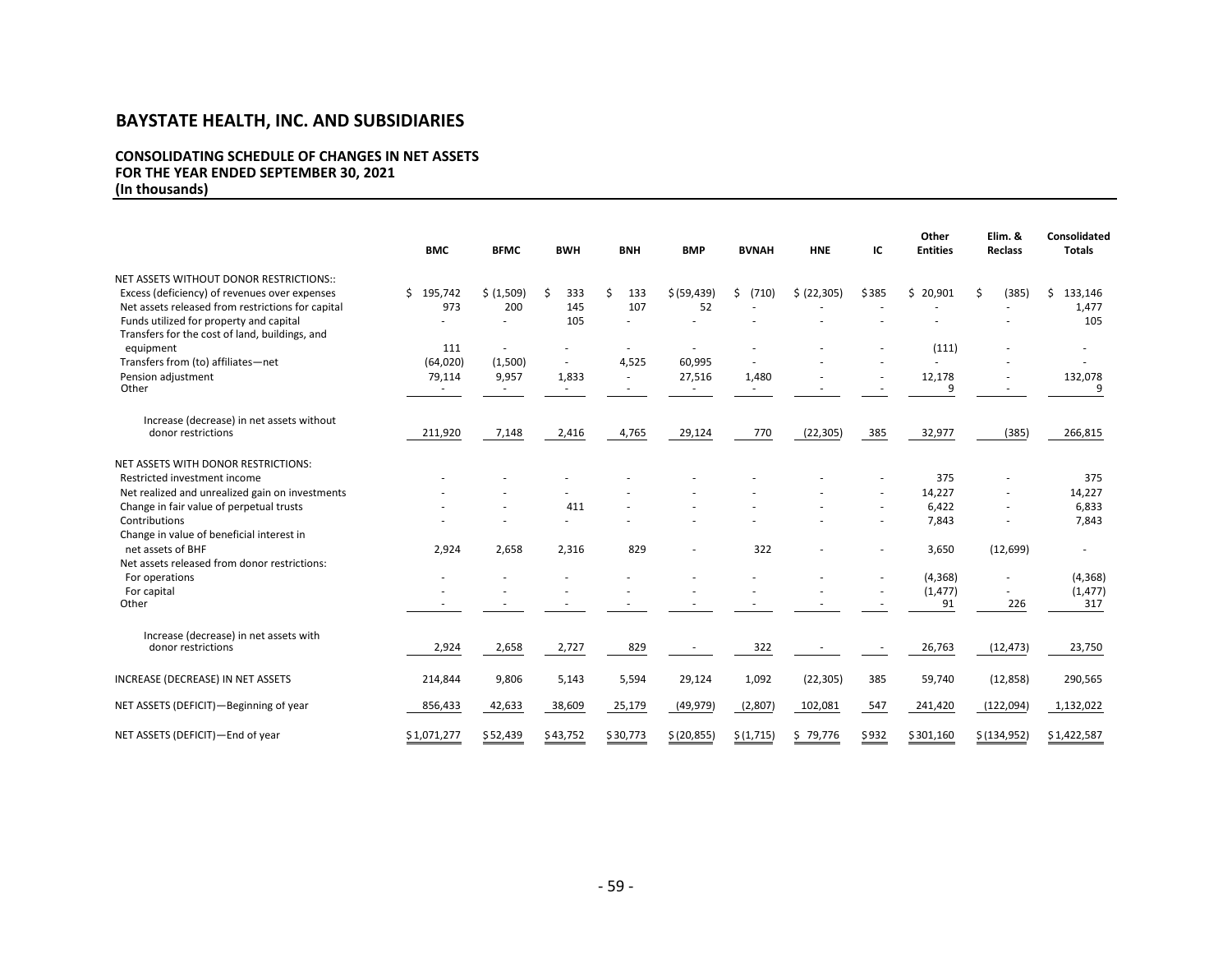#### **COMBINING SCHEDULE OF ASSETS—OTHER ENTITIES AS OF SEPTEMBER 30, 2021 (In thousands)**

|                                                |                |                          |                              |             | <b>Other</b><br><b>Entities</b> |
|------------------------------------------------|----------------|--------------------------|------------------------------|-------------|---------------------------------|
| <b>ASSETS</b>                                  | BH             | <b>BAS</b>               | <b>BHF</b>                   | <b>BHIC</b> | <b>Totals</b>                   |
| <b>CURRENT ASSETS:</b>                         |                |                          |                              |             |                                 |
| Cash and cash equivalents                      | \$10,983       | \$9,133                  | \$14,127                     | Ś.<br>4,191 | \$38,434                        |
| Investments                                    | 3,402          | 707                      | 16,699                       |             | 20,808                          |
| Accounts receivable, other                     | 309            | 1,511                    | 890                          | 4,495       | 7,205                           |
| Inventories                                    |                | 490                      |                              |             | 490                             |
| Prepaid expenses and other current assets      | 523            | 10,961                   | 37                           | 138         | 11,659                          |
| Due from affiliated companies                  | 2,427          | 16,290                   | 17                           |             | 18,734                          |
| Line of credit, affiliate                      | 250            | $\overline{\phantom{a}}$ |                              |             | 250                             |
| <b>Total current assets</b>                    | 17,894         | 39,092                   | 31,770                       | 8,824       | 97,580                          |
| LONG-TERM ASSETS:                              |                |                          |                              |             |                                 |
| Investments                                    | 865            |                          | 80,301                       |             | 81,166                          |
| Equity investment in consolidated subsidiaries | 48,772         |                          | $\qquad \qquad \blacksquare$ |             | 48,772                          |
| Equity investment in unconsolidated affiliates | 1,334          |                          |                              |             | 1,334                           |
| Pension asset                                  | $\overline{a}$ | 2,657                    | 29                           |             | 2,686                           |
| Deferred expense and other long-term assets    | 20,035         |                          | 855                          |             | 20,890                          |
| Goodwill                                       | 4,132          |                          |                              |             | 4,132                           |
| Land, buildings, and equipment-net             | 59             | 146                      | 10                           |             | 215                             |
| Line of credit, affiliate                      | 20,000         |                          |                              |             | 20,000                          |
| Total long-term assets                         | 95,197         | 2,803                    | 81,195                       |             | 179,195                         |
| <b>ASSETS WHOSE USE IS LIMITED:</b>            |                |                          |                              |             |                                 |
| Board-designated funds:                        |                |                          |                              |             |                                 |
| Cash and investments                           | 27,012         |                          | 3,999                        |             | 31,011                          |
| Beneficial interest in net assets of BHF       | 2,390          |                          |                              |             | 2,390                           |
| Investments of captive insurance company       | $\blacksquare$ |                          | $\overline{\phantom{a}}$     | 165,860     | 165,860                         |
| Beneficial interest in net assets of BHF       | 26,192         |                          |                              |             | 26,192                          |
| Beneficial interest in perpetual trusts        | $\overline{a}$ |                          | 45,539                       |             | 45,539                          |
| Deferred compensation investments              | 88,591         |                          |                              |             | 88,591                          |
|                                                | 144,185        |                          | 49,538                       | 165,860     | 359,583                         |
| <b>TOTAL ASSETS</b>                            | \$257,276      | \$41,895                 | \$162,503                    | \$174,684   | \$636,358                       |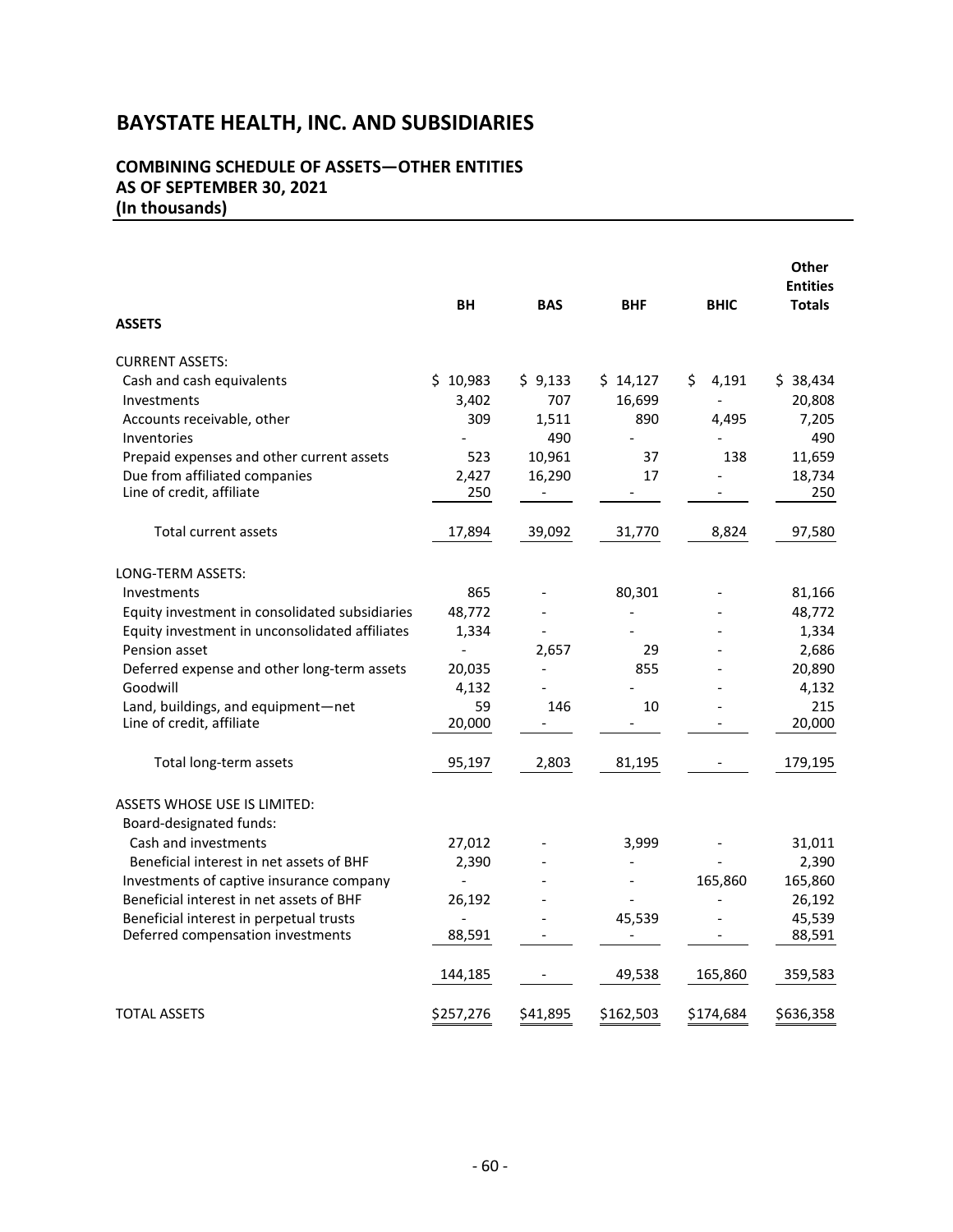#### **COMBINING SCHEDULE OF LIABILITIES AND NET ASSETS—OTHER ENTITIES AS OF SEPTEMBER 30, 2021 (In thousands)**

| LIABILITIES AND NET ASSETS (DEFICIT)     | <b>BH</b>   | <b>BAS</b>               | <b>BHF</b>  | <b>BHIC</b> | Other<br><b>Entities</b><br><b>Totals</b> |
|------------------------------------------|-------------|--------------------------|-------------|-------------|-------------------------------------------|
| <b>CURRENT LIABILITIES:</b>              |             |                          |             |             |                                           |
| Accounts payable                         | \$<br>1,860 | \$29,281                 | \$<br>1,516 | \$<br>2,956 | \$35,613                                  |
| Accrued salaries and wages               |             | 12,024                   | 357         |             | 12,381                                    |
| Deferred revenue                         | 1,849       |                          |             |             | 1,849                                     |
| Current portion of long-term debt        | 740         |                          |             |             | 740                                       |
| Due to affiliated companies              | 3,552       | 23,539                   | 1,454       | 832         | 29,377                                    |
| Due to board-designated funds            | 1,314       | $\overline{\phantom{0}}$ |             |             | 1,314                                     |
| <b>Total current liabilities</b>         | 9,315       | 64,844                   | 3,327       | 3,788       | 81,274                                    |
| LONG-TERM DEBT                           | 30,028      |                          |             |             | 30,028                                    |
| <b>INSURANCE LIABILITY LOSS RESERVES</b> | 19,113      |                          |             | 115,021     | 134,134                                   |
| <b>OTHER LIABILITIES</b>                 | 88,591      | 1,014                    | 157         |             | 89,762                                    |
| <b>Total liabilities</b>                 | 147,047     | 65,858                   | 3,484       | 118,809     | 335,198                                   |
| NET ASSETS (DEFICIT):                    |             |                          |             |             |                                           |
| Net assets without donor restrictions:   |             |                          |             |             |                                           |
| Operating                                | 76,476      | 2,304                    | 14,426      | 55,875      | 149,081                                   |
| Pension adjustment                       | (2, 131)    | (26, 267)                | (469)       |             | (28, 867)                                 |
| Total net assets (deficit) without donor |             |                          |             |             |                                           |
| restrictions                             | 74,345      | (23, 963)                | 13,957      | 55,875      | 120,214                                   |
| Net assets with donor restrictions       | 35,884      |                          | 145,062     |             | 180,946                                   |
| Total net assets (deficit)               | 110,229     | (23, 963)                | 159,019     | 55,875      | 301,160                                   |
| TOTAL LIABILITIES AND NET ASSETS         | \$257,276   | \$41,895                 | \$162,503   | \$174,684   | \$636,358                                 |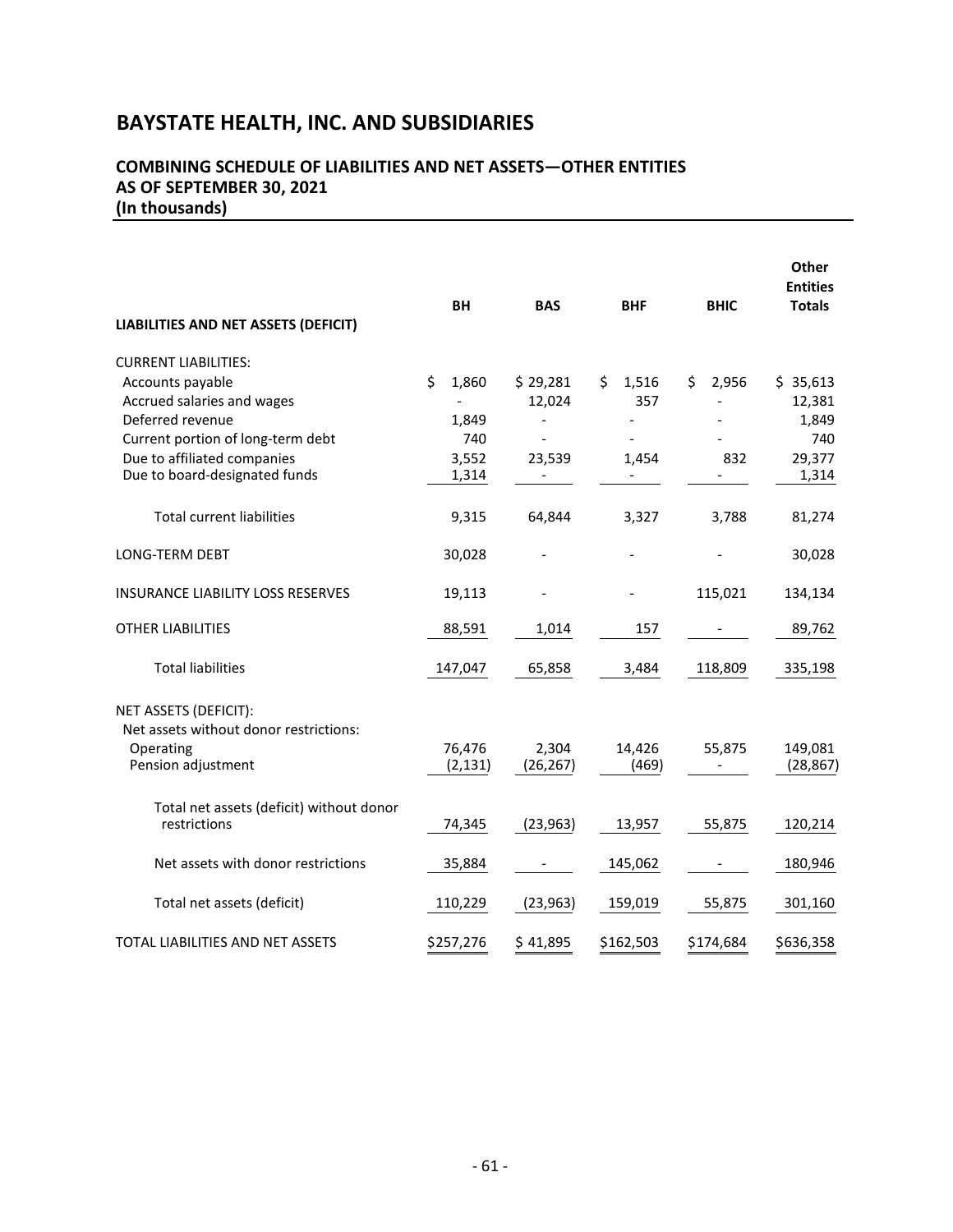#### **COMBINING SCHEDULE OF OPERATIONS—OTHER ENTITIES FOR THE YEAR ENDED SEPTEMBER 30, 2021 (In thousands)**

|                                                                                                                     | <b>BH</b>   | <b>BAS</b>                         | <b>BHF</b>          | <b>BHIC</b>                  | Other<br><b>Entities</b><br><b>Totals</b> |
|---------------------------------------------------------------------------------------------------------------------|-------------|------------------------------------|---------------------|------------------------------|-------------------------------------------|
| <b>OPERATING REVENUES:</b>                                                                                          |             |                                    |                     |                              |                                           |
| Premiums                                                                                                            | \$          | \$                                 | $\zeta$ -           | \$24,659                     | \$24,659                                  |
| Other revenue                                                                                                       | 13,528      | 148,688                            | 3,043               | 24,498                       | 189,757                                   |
| Net assets released from donor restrictions for<br>operations                                                       | 779         | $\overline{\phantom{a}}$           | 2,112               | $\qquad \qquad \blacksquare$ | 2,891                                     |
| Total operating revenues                                                                                            | 14,307      | 148,688                            | 5,155               | 49,157                       | 217,307                                   |
| <b>OPERATING EXPENSES:</b>                                                                                          |             |                                    |                     |                              |                                           |
| Salaries and wages                                                                                                  |             | 56,869                             | 2,432               |                              | 59,301                                    |
| Supplies and expense                                                                                                | 15,289      | 89,630                             | 2,608               | 777                          | 108,304                                   |
| Medical claims and capitation                                                                                       |             |                                    |                     | 23,521                       | 23,521                                    |
| Depreciation and amortization<br>Interest expense                                                                   | 1<br>274    | 64<br>$\qquad \qquad \blacksquare$ | $\overline{4}$<br>- |                              | 69<br>274                                 |
| Total operating expenses                                                                                            | 15,564      | 146,563                            | 5,044               | 24,298                       | 191,469                                   |
| (LOSS) INCOME FROM OPERATIONS BEFORE                                                                                |             |                                    |                     |                              |                                           |
| <b>OTHER EXPENSE</b>                                                                                                | (1, 257)    | 2,125                              | 111                 | 24,859                       | 25,838                                    |
| <b>OTHER EXPENSE</b>                                                                                                |             | 2,125                              |                     |                              | 2,125                                     |
| (LOSS) INCOME FROM OPERATIONS                                                                                       | (1, 257)    |                                    | 111                 | 24,859                       | 23,713                                    |
| NONOPERATING INCOME (LOSS):                                                                                         |             |                                    |                     |                              |                                           |
| Investment income                                                                                                   | 21          | (10)                               | 114                 |                              | 125                                       |
| Net realized gain (loss) on investments                                                                             | 209         |                                    | 180                 |                              | 389                                       |
| Net unrealized gain (loss) on investments                                                                           | 19,700      |                                    | 3,085               | (9,430)                      | 13,355                                    |
| Equity gain in consolidated subsidiaries                                                                            | 385         |                                    |                     |                              | 385                                       |
| Equity gain (loss) in unconsolidated affiliates                                                                     | (738)       |                                    |                     |                              | (738)                                     |
| Other components of net periodic pension                                                                            |             |                                    |                     |                              |                                           |
| cost-net<br>Other                                                                                                   | (16, 439)   | 201<br>8                           | 3<br>(101)          |                              | 204<br>(16, 532)                          |
| Total nonoperating (loss) income                                                                                    | 3,138       | 199                                | 3,281               | (9, 430)                     | (2,812)                                   |
| <b>EXCESS OF REVENUES OVER EXPENSES</b>                                                                             | 1,881       | 199                                | 3,392               | 15,429                       | 20,901                                    |
|                                                                                                                     |             |                                    |                     |                              |                                           |
| OTHER CHANGES IN NET ASSETS WITHOUT<br><b>DONOR RESTRICTIONS:</b><br>Transfers for the cost of land, buildings, and |             |                                    |                     |                              |                                           |
| equipment                                                                                                           |             |                                    | (111)               |                              | (111)                                     |
| Pension adjustment<br>Other                                                                                         |             | 11,993                             | 185<br>9            |                              | 12,178<br>9                               |
| INCREASE IN NET ASSETS WITHOUT<br><b>DONOR RESTRICTIONS</b>                                                         | 1,881<br>\$ | \$12,192                           | \$3,475             | \$15,429                     | \$32,977                                  |